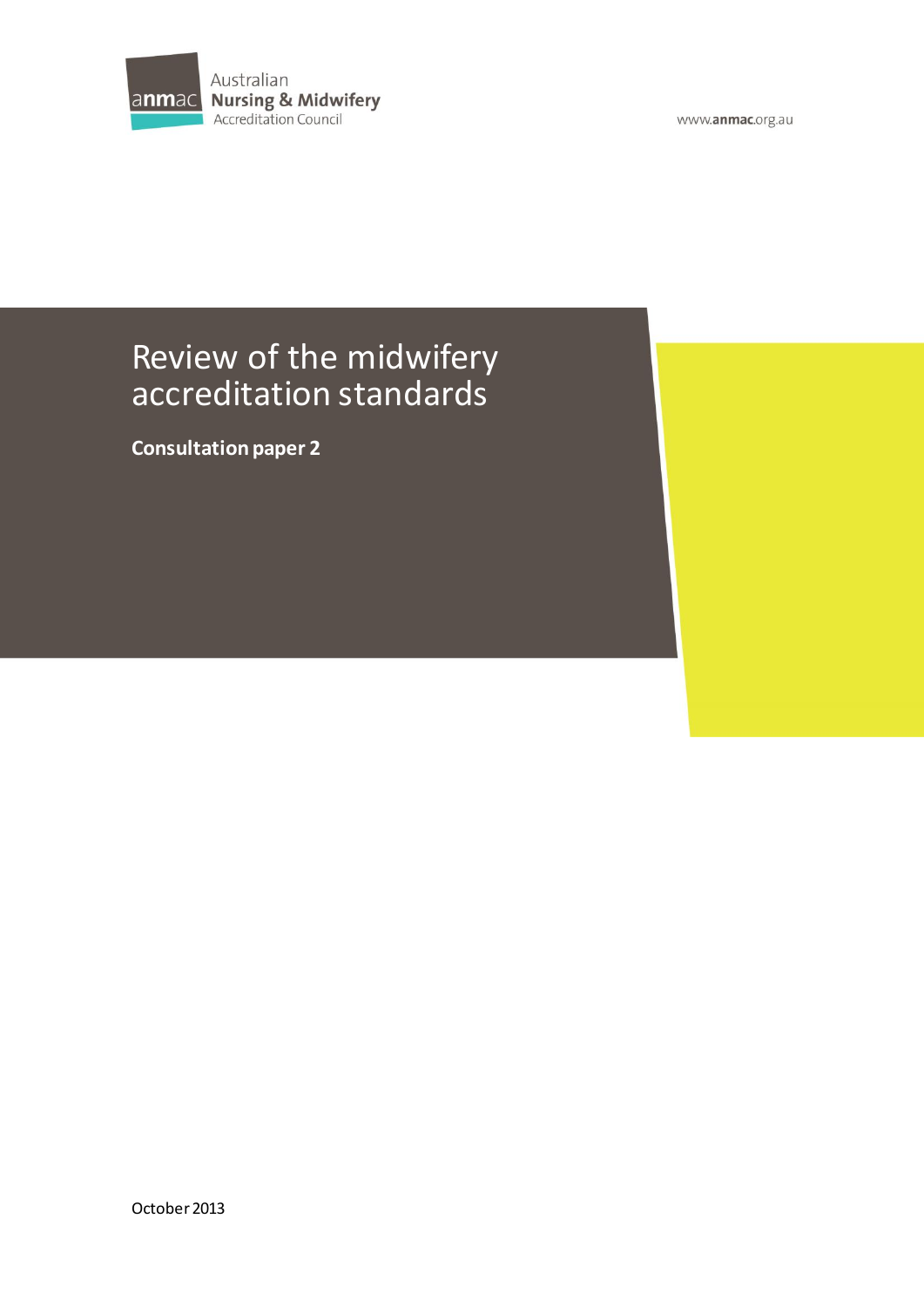# **Contents**

| <b>Consultation paper 2</b>                                                                   | $\overline{2}$ |
|-----------------------------------------------------------------------------------------------|----------------|
| Introduction                                                                                  | $\overline{2}$ |
| Aim of the review                                                                             | $\overline{2}$ |
| Purpose of the consultation paper                                                             | 3              |
| Context of the review                                                                         | 3              |
| <b>Consultation process</b>                                                                   | 4              |
| Objectives of the review                                                                      | 6              |
| Considerations in development of standards                                                    | 6              |
| Literature search                                                                             | 7              |
| The Australian midwifery landscape in 2013 and beyond                                         | 8              |
| Key aspects of the accreditation standards requiring further consideration by<br>stakeholders | 9              |
| Competence and midwifery practice experience                                                  | 10             |
| 1. Competency assessment as an outcome measure of clinical learning                           | 15             |
| 2. Minimum midwifery practice requirements                                                    | 16             |
| 3. Minimum practice hours                                                                     | 21             |
| Conclusion                                                                                    | 22             |
| Appendix A. The 'National Law'                                                                | 23             |
| Appendix B. Consultation forum-key stakeholder list                                           | 26             |
| Appendix C. Condensed feedback summary                                                        | 27             |
| Appendix D. Version 2-DRAFT midwifery accreditation standards                                 | 37             |
| Standard 1: Governance                                                                        | 37             |
| Standard 2: Curriculum conceptual framework                                                   | 39             |
| Standard 3: Program development and structure                                                 | 41             |
| Standard 4: Program content                                                                   | 43             |
| Standard 5: Student assessment                                                                | 45             |
| Standard 6: Students                                                                          | 47             |
| Standard 7: Resources                                                                         | 49             |
| Standard 8: Management of midwifery practice experience                                       | 51             |
| Standard 9: Quality improvement and risk management                                           | 54             |
| Glossary and abbreviations                                                                    | 55             |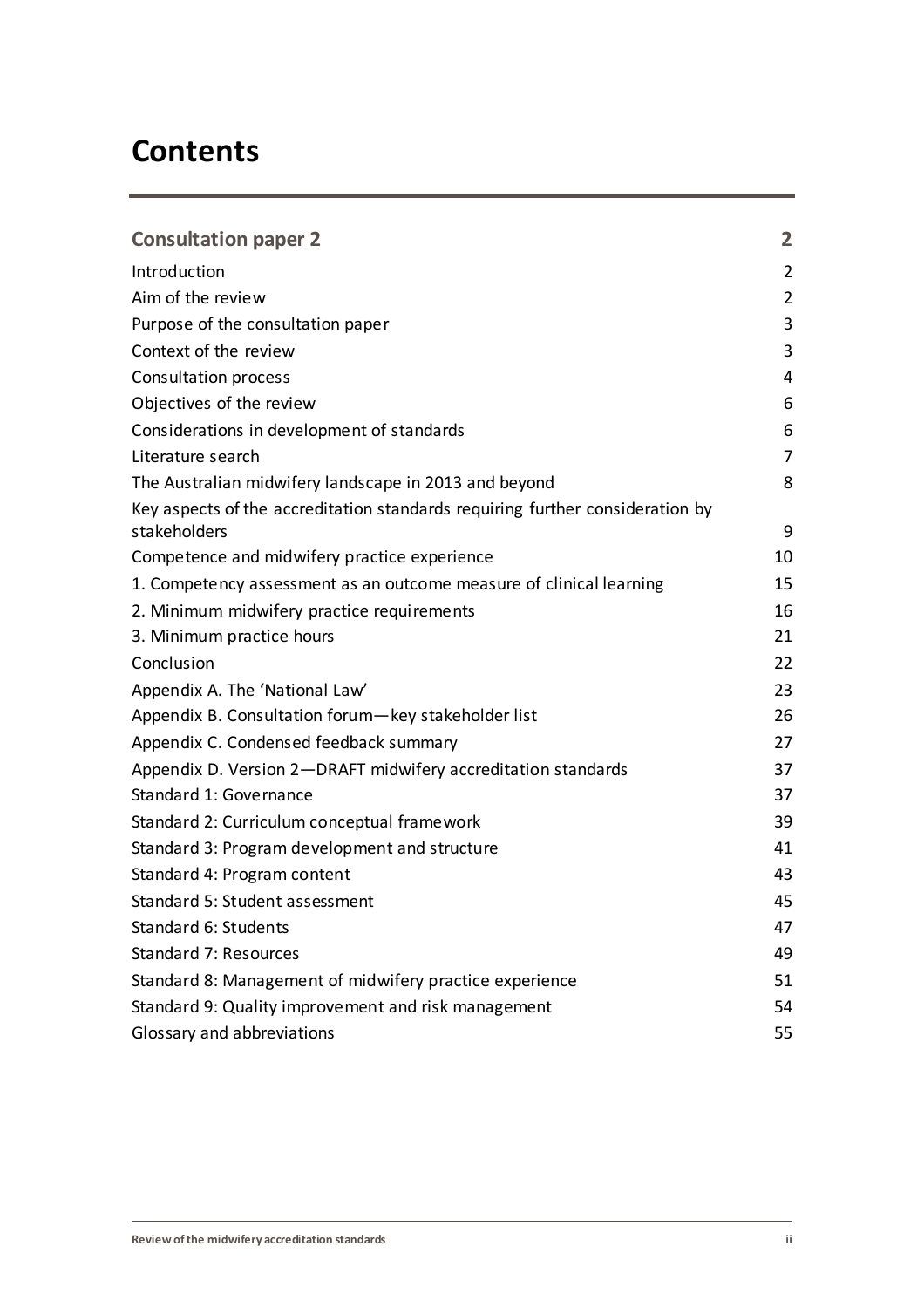#### © ANMAC 2014

This work is copyright. You may download, display, print and reproduce this material in unaltered form only (retaining this notice) for your personal, non-commercial use or use within your organisation. Apart from any use as permitted under the Copyright Act 1968, all other rights are reserved. Requests and inquiries concerning reproduction and rights should be addressed to Copyright, Australian Nursing and Midwifery Accreditation Council, GPO Box 400, Canberra ACT 2601

Published by the Australian Nursing and Midwifery Accreditation Council, Canberra, subject to NMBA approval

This document is online at www.anmac.org.au/publications

For further information, contact:

ANMAC GPO Box 400 Canberra ACT 2601 Phone (02) 6257 7960 Facsimile (02) 6257 7955 Internet [www.anmac.org.au](http://www.anmac.org.au/)

**Review of the midwifery accreditation standards 1**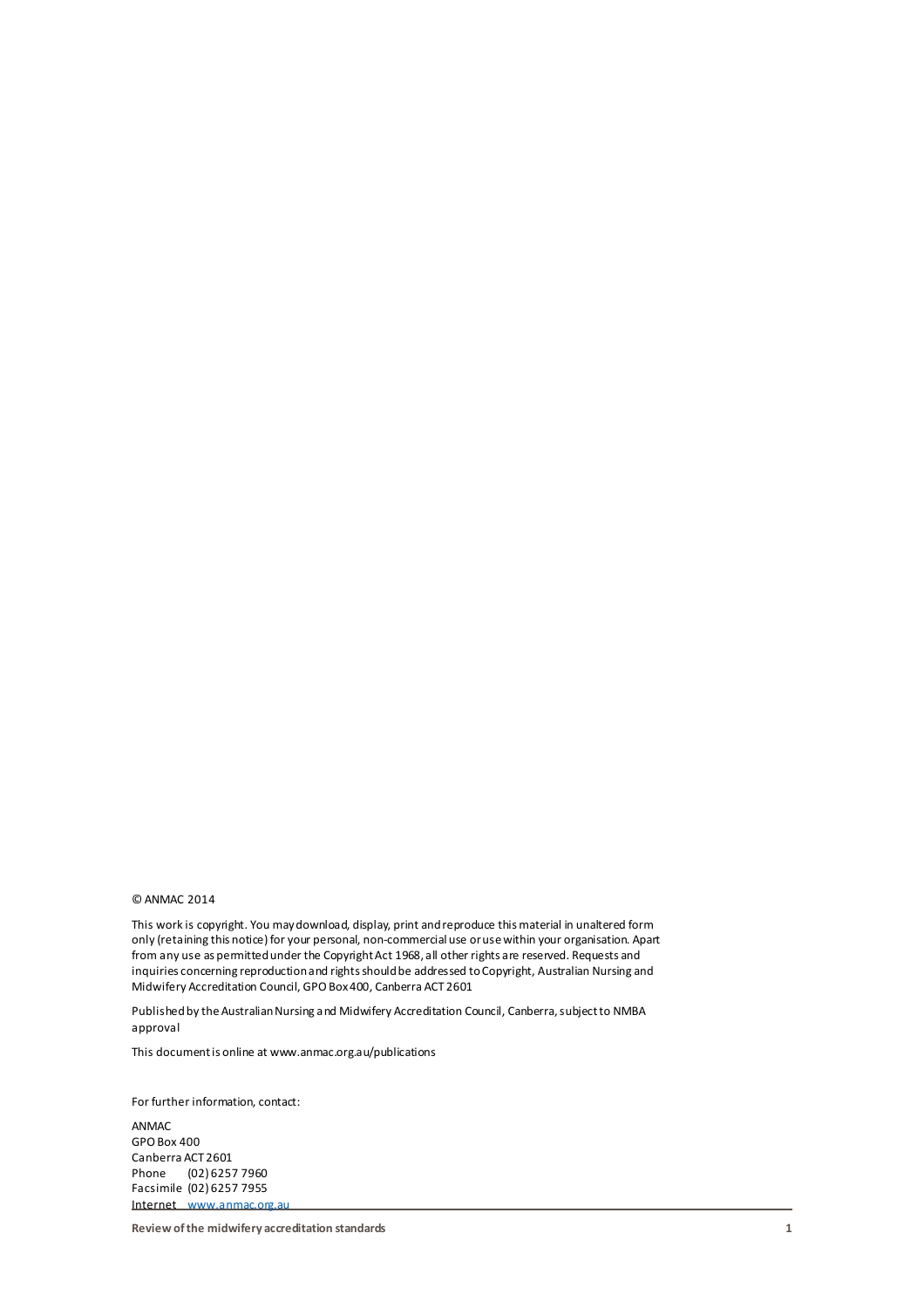# <span id="page-3-0"></span>**Consultation paper 2**

# <span id="page-3-1"></span>**Introduction**

This is a review of the Australian Nursing and Midwifery Council (ANMC) <sup>1</sup> *Midwives: Standards and Criteria for the Accreditation of Nursing and Midwifery Courses (2010)*<sup>2</sup> (midwifery accreditation standards) leading to registration, enrolment, endorsement and authorisation to practice in Australia.

Under the *Health Practitioner Regulation National Law Act* (National Law) the Australian Nursing and Midwifery Accreditation Council (ANMAC) is responsible for developing and reviewing accreditation standards.

# <span id="page-3-2"></span>**Aim of the review**

The aim of thisreview is to examine and update the midwifery accreditation standardsin light of Australia's move to the National Registration and Accreditation Scheme (NRAS) for health practitioners. NRAS started on 1 July 2010. It was established by state and territory governments through the introduction of consistent legislation in all jurisdictions.

As part of the review ANMAC will examine and synthesise current evidence and feedback to refine and improve the midwifery accreditation standards to safeguard and promote the health, safety and wellbeing of those Australians requiring midwifery care.

The work of the jurisdictions, communities, members of the midwifery profession and the representatives of the Australian College of Midwivesin developing the current midwifery accreditation standardsis recognised and valued. The review of these standards builds on this platform. ANMAC's process used to review of the *Registered Nurse Accreditation Standards* (2012) isthe model used for this review. This model builds on previous learning, enhances the review process and upholds consistency across the development of all accreditation standards.

ANMAC is committed to constructive and respectful engagement with stakeholders when undertaking any review and developing all accreditation standards. Consequently, there has been extensive consultation with stakeholders and multiple opportunities for engagement during the review. This consultation, combined with a review of the literature, will ensure the midwifery accreditation standards are contemporary, comprehensive, clearly articulated and nationally consistent.

The existing *Standards and Criteria for the Accreditation of Nursing and Midwifery Courses: Midwives (2009)* can be accessed on ANMAC's website. These are being reviewed with the support of the Nursing and Midwifery Board of Australia (NMBA), which ultimately approves the standards as the basis for the qualification leading to entry to the register as a midwife.

<sup>1</sup> The Australian Nursing and Midwifery Council (ANMC) evolved into ANMAC following approval as the accrediting authority for nursing and midwifery. ANMC authored the original set of Accreditation Standards as well as the National Competency Standards for nursing and midwifery.

<sup>2</sup> Australian Nursing and Midwifery Council, *Midwives Standards and Criteria for the Accreditation of Nursing and Midwifery Courses Leading to Registration, Enrolment, Endorsement and Authorisation in Australia with Evidence Guide*. Canberra, 2010.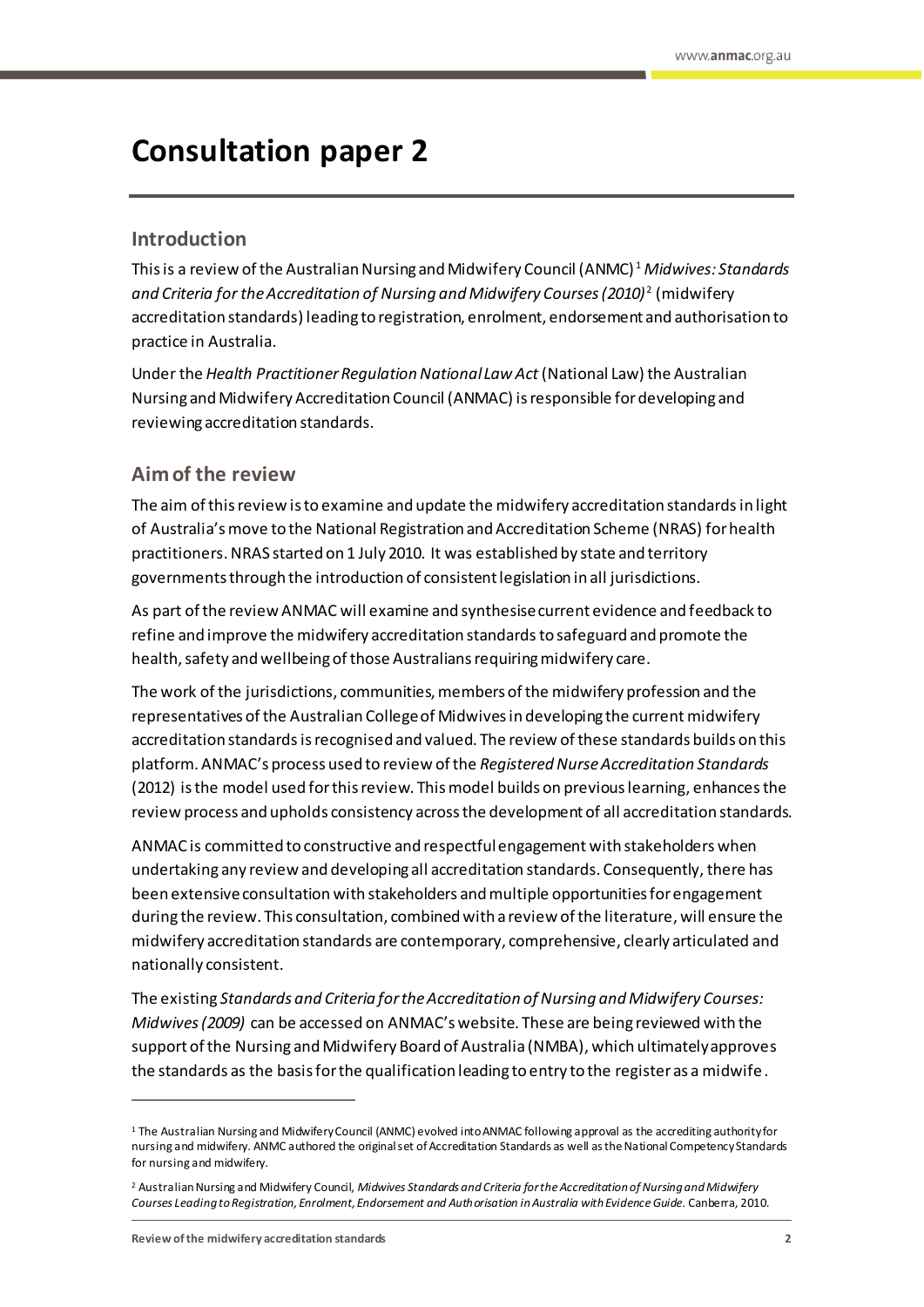Appendix A includes more detailed information about the regulatory context of these standards.

## <span id="page-4-0"></span>**Purpose of the consultation paper**

The consultation paper outlines the aim, objectives and context of the review. It describes the consultation process and proposes key areas for interested stakeholders to consider.

To be effective, the review had to optimise the critical input of organisations and individuals with an interest in the education of midwives. This paper was therefore distributed to organisations and individuals interested in the practice of midwifery, midwifery education and the midwifery accreditation standards, who may wish to make a contribution in writing or by participating in scheduled consultation forums.

Attached to Consultation Paper 2 is the second version of the draft midwifery accreditation standards, provided for reflection, review and discussion (Appendix D).Questions asked as part of the review are placed throughout the consultation paperto prompt deliberation on significantissues and provide an opportunity for feedback on latest revisions to the standards. How feedback is to be provided and incorporated is outlined in 'The consultation process'.

The final published version of the midwifery accreditation standards will be based on the best available evidence and, where possible, consensus fromexperts and stakeholders in the relevant fields derived from the consultation process.

# <span id="page-4-1"></span>**Context of the review**

In 2010, ANMAC became the independent accrediting authority for nursing and midwifery programs of study. This arrangement was renewed in 2013 for a five-year period. ANMAC is responsible for maintaining and developing the integrity of accreditation standards for the professions under its mandate. In addition:

In developing an accreditation standard for a health profession, an accreditation authority must undertake wide-ranging consultation about the content of the standard*. 3*

The current accreditation standards for midwives were developed by ANMC in 2009, with minor changes in 2010, and subsequent approval by the NMBA that same year. ANMAC is now reviewing these standards as the external accreditation entity $^4$  responsible for reviewing and developing all midwifery accreditation standards for entry programs leading to registration in Australia.

<code>ANMAC</code>'s aim is to achieve the primary objective of the National Law which is $^5$ :

… to provide for the protection of the public by ensuring that only health practitioners who are suitably trained and qualified to practise in a competent and ethical manner are registered.

<sup>3</sup> AHPRA (2009), *Health Practitioner Regulation Law Act*, as in force in each state and territory. Viewed at: www.ahpra.gov.au/Legislation-and-publications/Legislation.aspx on 6 May, 2013.

<sup>4</sup> Ibid., Section 43.

<sup>5</sup> Ibid.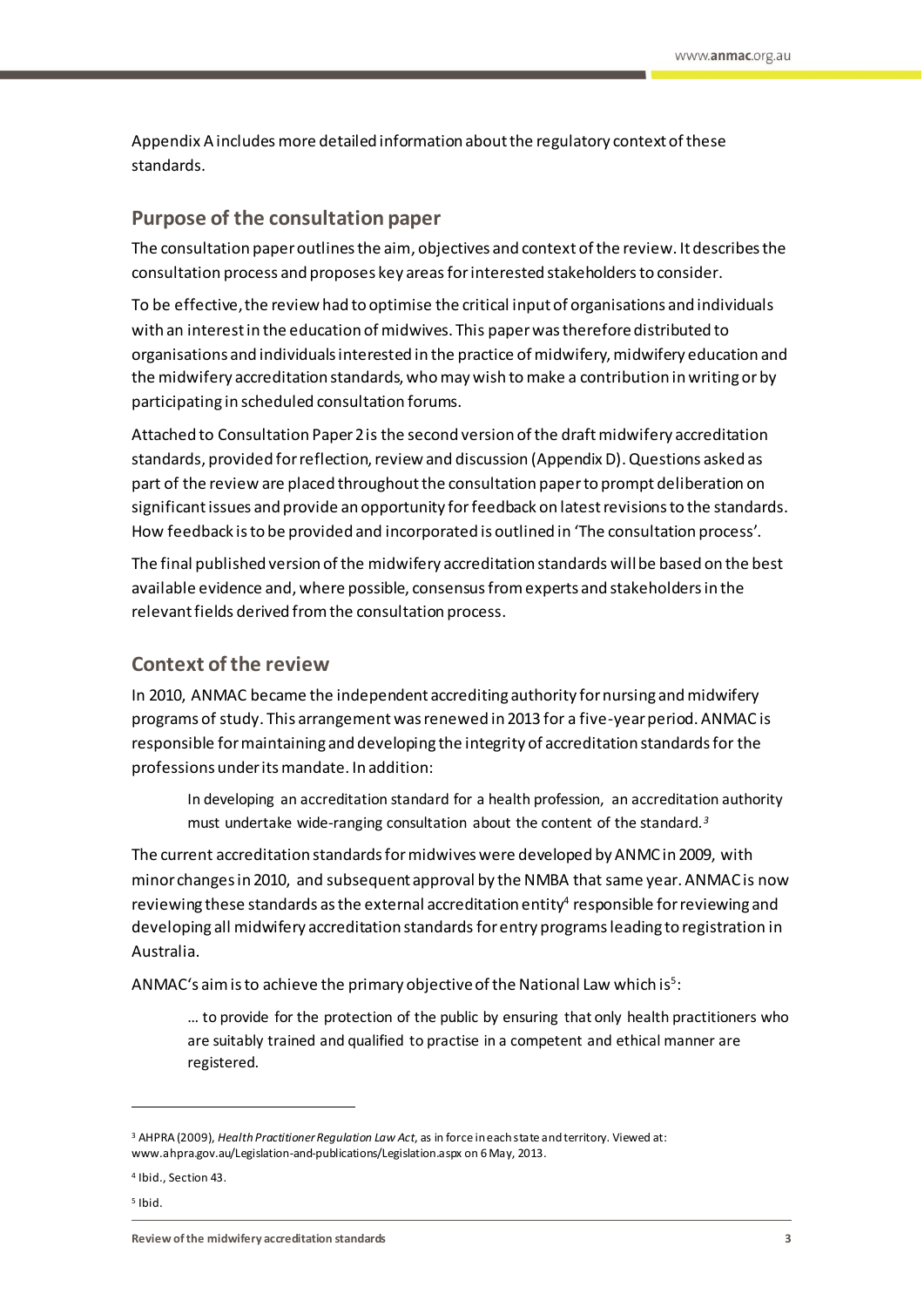The process of reviewing and developing the midwifery accreditation standards is robust and usesiterative steps to ensure the final outcome has no surprises for stakeholders. It is critical to assess whether the standards are complete, with sufficient evidence and information to address all domains necessary to assure the NMBA and the Australian community that a graduate of an accredited midwifery entry to practice program is fit to be registered and can practice in a safe and competent manner. The review enables stakeholdersto considerifthe revised standards and accompanying criteria are accurate and relevant to a changing Australian health care system and education environment. The review's consultative process also provides an opportunity to evaluate whether it is reasonable to expect education providers to achieve each accreditation standard and its accompanying criteria.

Under Section 49(1) of the National Law, graduates of programs of study will not be eligible for registration or endorsement unless the program of study undertaken is accredited by an approved accreditation authority and by the NMBA as meeting the education requirements for registration as a registered midwife.<sup>6</sup>

Once approved by the NMBA, ANMAC will use the revisedmidwifery accreditation standards to assess education programs. The objective of entry-level programs isto ensure graduates can meet NMBA-approved competencies<sup>7</sup> to practice safely and competently in the current Australian health environment.

There are three pathwaysto enter the midwifery profession—a Bachelor of Midwifery program, a dual degree program combiningmidwifery and nursing degrees, and a postgraduate program in midwifery for registered nurses. All programs leading to registration as a midwife mustmeet the midwifery accreditation standards.

Successful completion of a program allows the graduate to apply for registration with the Australian Health Practitioners Regulatory Authority (AHPRA) as amidwife.

# <span id="page-5-0"></span>**Consultation process**

An Expert Advisory Group was established by the ANMAC Board to advise ANMAC during the review:

- Dr Joanne Gray, ANMAC, Expert Advisory Group Chair
- Ms Roz Donnellan-Fernandez, Australian College of Midwives nominee
- Ms Janice Butt, ACM: Midwifery Education Advisory Committee nominee
- Ms Alison McMillan, Australian and New Zealand Council of Chief Nurses and Midwives nominee
- Ms O'Bray Smith, Australian Nursing and Midwifery Federation nominee
- Ms Karen Atkinson, Congress of Aboriginal and Torres Strait Islander Nurses and Midwives nominee
- Professor Sue McDonald, Council of Deans of Nursing and Midwifery nominee

<sup>6</sup> AHPRA (2009), *Health Practitioner Regulation Law Act*, as in force in each state and territory. Viewed at: www.ahpra.gov.au/Legislation-and-publications/Legislation.aspx on 6 May, 2013.

<sup>7</sup> ANMC, *National Competency Standards for the Midwife*, 2006.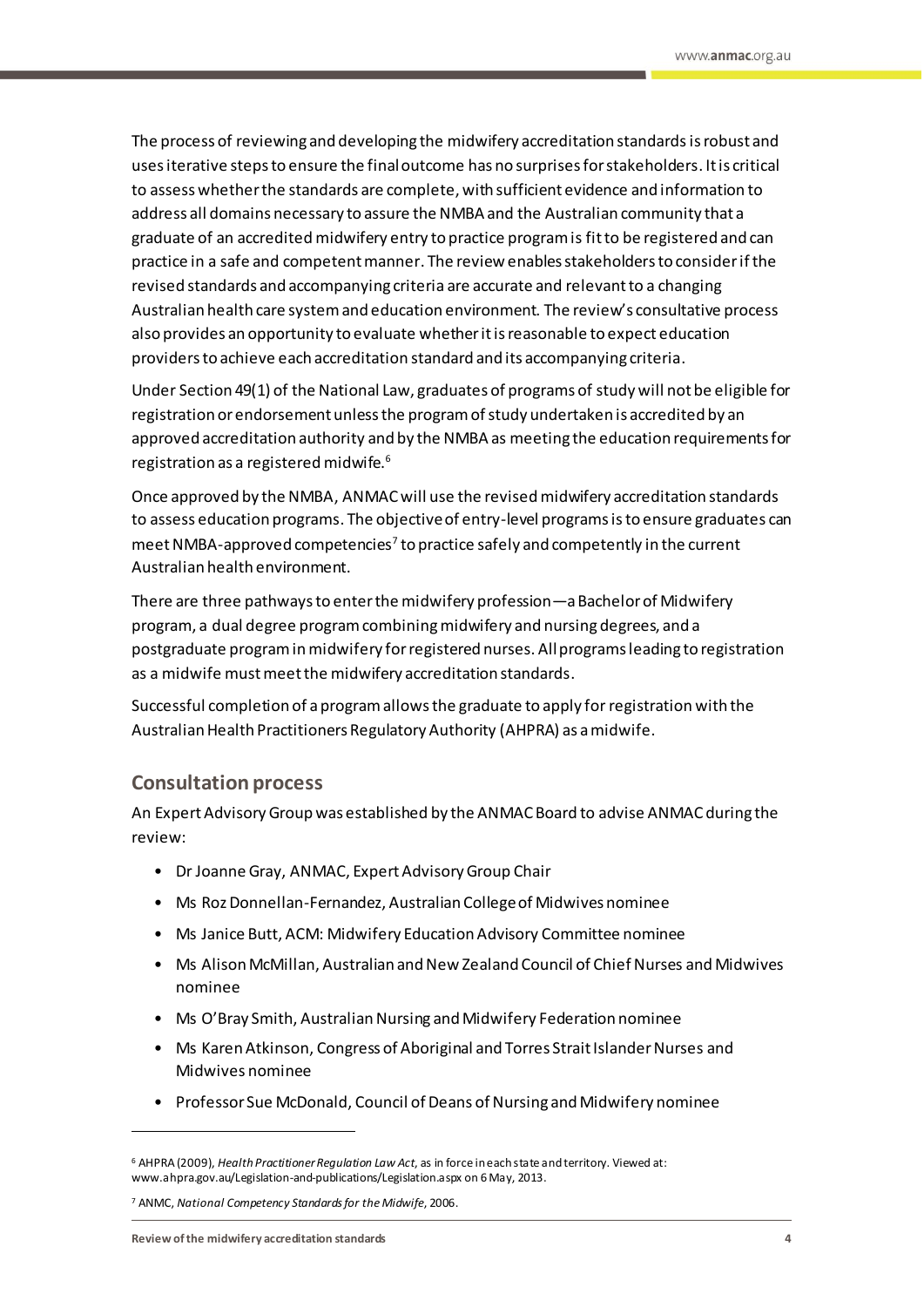- Associate Professor Lee Stewart, James Cook University, educationalist for dual degree (nursing and midwifery) programs
- Professor Caroline Homer, University of Technology Sydney, educationalist for entry to practice midwifery programs
- Mr Bruce Teakle, Maternity Coalition nominee
- Ms Jan White, Maternity Services Inter-Jurisdictional Committee nominee
- Associate Professor Graeme Boardley, Women's Healthcare Australasia nominee
- Associate Professor Jan Taylor, ANMAC, Midwife Accreditation Committee Chair
- Professor Bob Meyenn, ANMAC, Standards Accreditation and Assessment Committee Chair
- Ms Amanda Adrian, ANMAC, Chief Executive Officer
- Ms Donna Mowbray, ANMAC, Executive Director Accreditation and Assessment Services
- Ms Kate Jackson, ANMAC, (Retired) Acting Manager of Accreditation Services
- Ms Margaret Gatling, ANMAC, Associate Director for Professional Programs
- Dr Ann Alder, ANMAC, Associate Director for Professional Programs
- Ms Jackie Doolan, ANMAC, Standards Development and Review Co-ordinator.

The Expert Advisory Group developed a project plan for the review of the midwifery accreditation standards at its first meeting on 20 February 2013. A list of key stakeholders was also identified by this group for the purposes of participation in the consultation process (Appendix B).

The initial round of consultation is now complete. Consultation included dissemination of Consultation Paper 1, Version 1 of the draft midwifery accreditation standards and an associated survey. Identified stakeholders were also invited to participate in two initial consultation forums—Brisbane on 21 August and Perth on 23 August 2013.

### **Next round of consultation**

Feedback from the initial consultation forums and survey informed the development of Consultation Paper2. The consultation paper will be circulated to stakeholders for comment and will also be accessible on the ANMAC website. The paper and Version 2of the draft midwifery accreditation standards will be discussed at further forums and focus groups, with the final forum planned for Melbourne in December2013.

This second round of the consultation on the draft midwifery accreditation standardsincludes:

• Consultation forums:

| Adelaide | 22 October. |
|----------|-------------|
| Sydney   | 30 October. |

• Regional, rural or remote focus groups:

| Launceston | 9 October.  |
|------------|-------------|
| Townsville | 11 October. |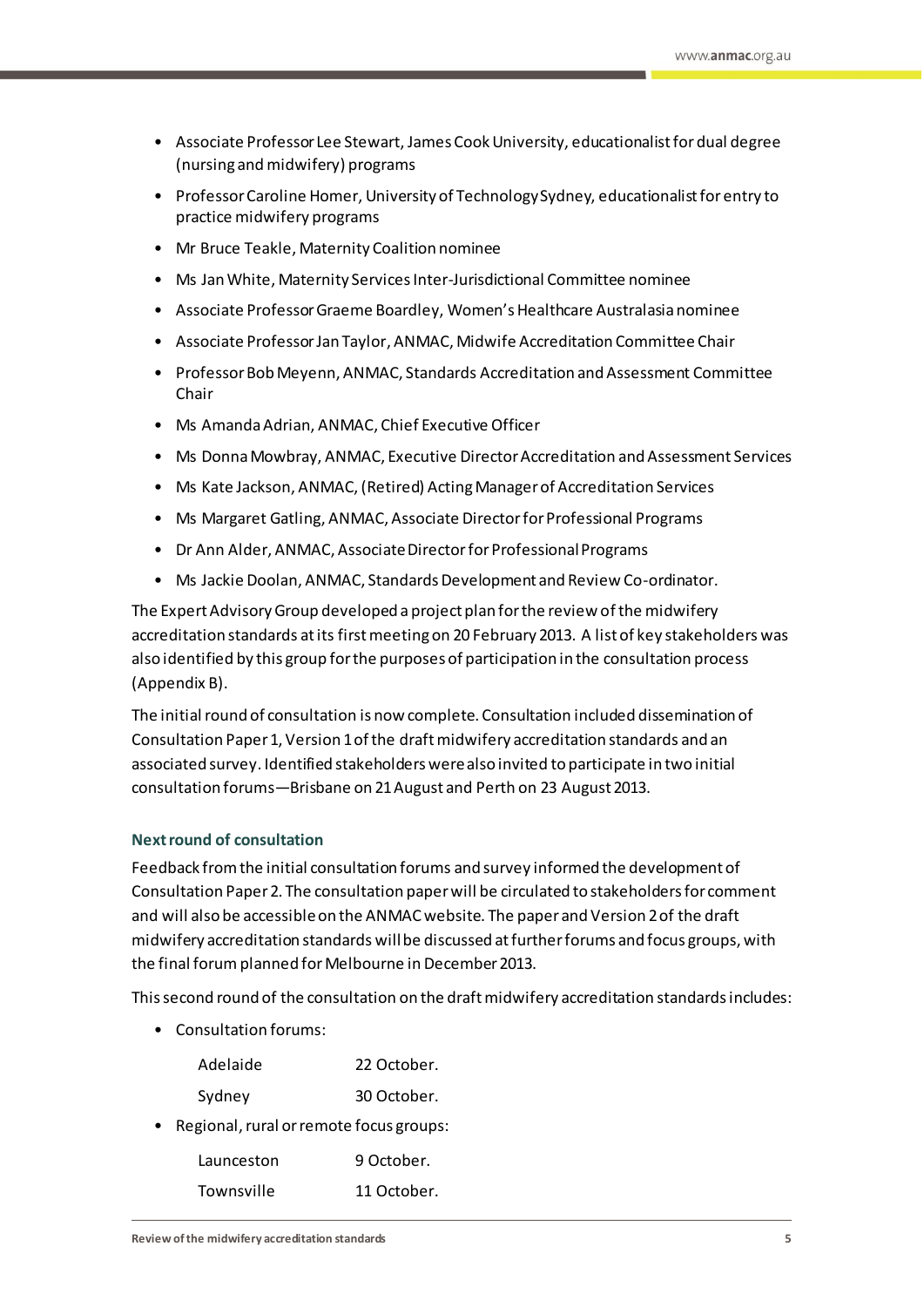| Wagga Wagga | 15 October. |
|-------------|-------------|
| Darwin      | 31 October. |

• Final summative forum:

Melbourne 11 December.

Stakeholders and other interested parties will also be able to provide written feedback after the second consultation paperis disseminated:

- Consultation Paper 2 questions are available as an electronic survey by way of: http://www.surveymonkey.com/s/Midwifery Accreditation Standards Review 2
- Alternatively, submissions may be sent to the following dedicated email address: [standardsreview@anmac.org.au](mailto:standardsreview@anmac.org.au?subject=Review%20of%20Midwifery%20Accreditation%20Standards%20)
- Please submit responses by **close of business 25 November 2013** so ANMAC can prepare for the final summative consultative forum, to be held in Melbourne 11 December 2013.
- Consultation Paper 2 and Version 2 of the draft midwifery accreditation standards will be posted on th[e ANMAC website](http://anmac.org.au/) and accessible via the quick link 'standards under review' tab or via:

[www.anmac.org.au/standardsreview/Midwifery\\_Accreditation\\_Standards](http://www.anmac.org.au/midwifery-accreditation-standards)

# <span id="page-7-0"></span>**Objectives of the review**

This review aimsto establish a revised set of midwifery accreditation standardsthat:

- meet the objectives and guiding principles of the National Law
- contemporary and aligned with emerging research, policy and relevant industry guidance
- ensure midwives are suitably educated and qualified to practice in a safe, competent and ethical manner
- are acceptable to the community in supporting safe, quality maternity care
- are acceptable and supported by the profession and relevant education providers
- are underpinned by the *ANMAC Protocolfor Accreditation Standards*.

Shaded boxes throughout this document provide sections of Version 2of the draft midwifery accreditation standards and specific questions. These questions can be answered using the online survey link:

[http://www.surveymonkey.com/s/Midwifery\\_Accreditation\\_Standards\\_Review\\_2](http://www.surveymonkey.com/s/Midwifery_Accreditation_Standards_Review_2)

# <span id="page-7-1"></span>**Considerations in development of standards**

ANMAC has developed a protocol to be used in revising standards to ensure consistency of process and, where relevant, structure and content.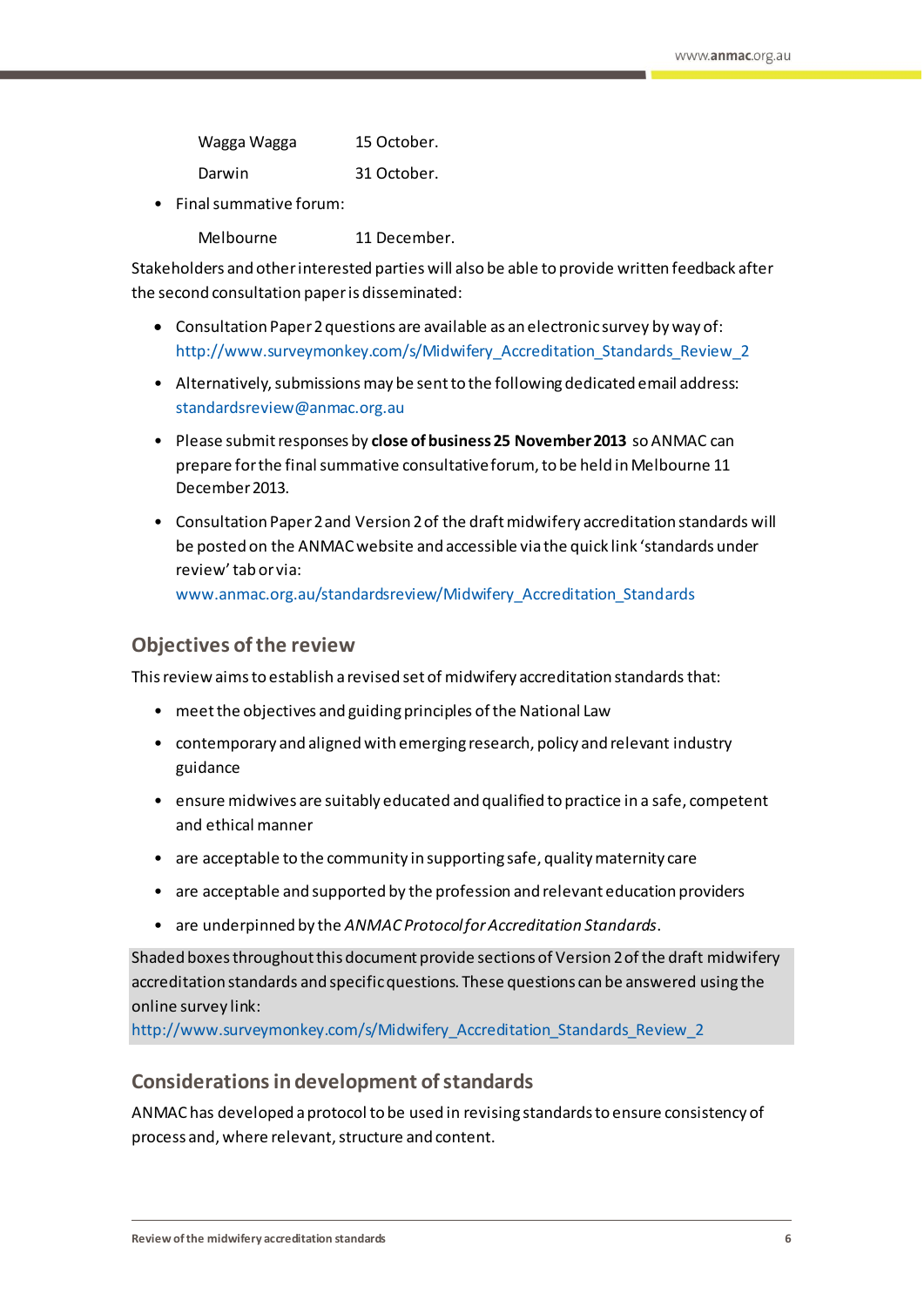While ANMAC, the NMBA and nursing and midwifery stakeholders acknowledge the discreteness of the nursing and midwifery professions, they also acknowledge the common areas of professional education.

In 2011–12 ANMAC commissioned the review of the accreditation standards for registered nurses. The ANMAC Registered Nurse Accreditation Standards 2012<sup>8</sup> were approved by the NMBA in 2012. The generic structure used for the registered nurse standardsis now being applied to the review and development of the midwifery accreditation standards. This structure has been included in all draft versions of the midwifery accreditation standards with language adjusted so it is relevant and appropriate to midwifery practice and education.

# <span id="page-8-0"></span>**Literature search**

ANMAC commissioned a literature search to inform Consultation Paper 1and the work of the Expert Advisory Group. The CINAHL<sup>9</sup> and Medline databases were searched using combinations of the following terms(as presented):

| accreditation                        | criteria                                 | "midwi* training"         |
|--------------------------------------|------------------------------------------|---------------------------|
| "authentic learning<br>environment*" | credentialing                            | pre-registration          |
| beginning practice                   | "fitness for practice"                   | "professional experience" |
| "clinical hours"                     | "fit to practice"                        | simulation                |
| "clinical practicum hours"           | "follow through*"                        | "situated learning"       |
| "clinical placement"                 | "hospital placement"                     | standards                 |
| clinical requirement                 | "legitimate peripheral<br>participation" | theory practice           |
| competenc*                           | "midwi* education                        | transition"               |
| "continuity of care"                 |                                          |                           |

Searches were limited to English papers published from 2007.

The search also included all state and territory health department websites for relevant policy and other documents.

Otherdocuments were provided by professional networks and identified when searching the bibliographies of relevant articles.

<sup>8</sup> ANMAC, *Registered Nurse Accreditation Standards*. Canberra, 2012.

<sup>9</sup> The Cumulative Index to Nursing and Allied Health Literature is an index of English-language and selected other-language journal articles about nursing, allied health, biomedicine and health care.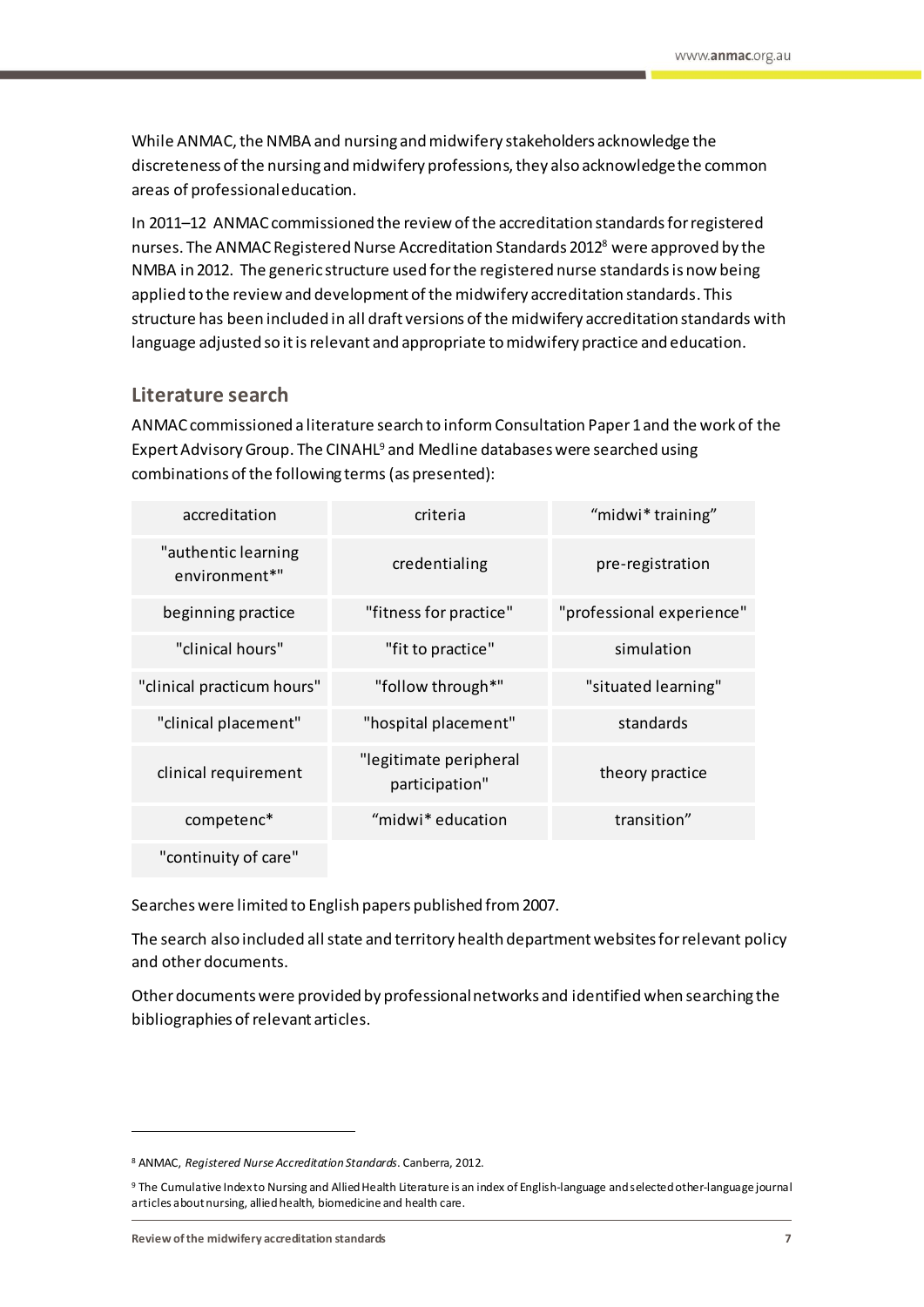# <span id="page-9-0"></span>**The Australian midwifery landscape in 2013 and beyond**

ANMAC is reviewing and developing the accreditation standards leading to registration as a midwife in Australia in the context of Australia's current national and international health, education and social policy environment.

A number of major reforms in the governing, funding and providing health services are underway in Australia. Also, a number of new national agencies<sup>10</sup> have been established over the past three years. The formation of HWA, for example, has developed and influenced the role and number of midwives operating in the broader system of professional health service delivery. A similar reform has taken place in the education sector over this period. $^{\rm 11}$ 

Maturation of midwifery as a discrete profession continues in Australia. The midwifery landscape today is characterised by:

- increasing high-level evidence concluding that most women should be offered midwifeled continuity models of care because these are associated with less interventions, including less pre-term birth, epidurals, episiotomies and instrumental births<sup>12</sup>
- increasing maternal age, with 13.7 per cent of mothers who gave birth in 2009 aged 35 years or older $13$
- a 'baby boom in 2010, with 297 900 births registered in Australia—the highest ever recorded in a calendar year $14$
- high rates of interventions, with 31.5 per cent of all births in 2009 occurring by caesarean section $15$
- increasing rates of maternal obesity and increasing rates of chronic illness<sup>16</sup>
- women requesting more options for maternity care, particularly those focusing on continuity of care<sup>17</sup>
- increasing focus on placing maternal care in a wellness model and shifting the balance of care away from acute services to community-based
- an increase in the use of technology and the emergence of electronic health care records

<sup>15</sup> Ibid.

<sup>&</sup>lt;sup>10</sup> For example: Independent Hospital Pricing Authority; National Performance Authority; Australian Commission on Safety and Quality in Health Care; Australian National Preventive Health Agency; Health Workforce Australia—HWA.

<sup>11</sup> Australian Government, *Review of Australian Higher Education–Final Report*, 2008. Viewed at: www.innovation.gov.au/HigherEducation/Documents/Review/Subs2008/091ANorton.pdf on 6 May, 2013.

<sup>12</sup> Sandall J, Solanti H, Gates S, Shennan A. & Devane D. 'Midwife-led continuity models versus other models of care for childbearing women'. *Cochrane Database of Systematic Reviews 2013*, Issue 8. Art. no.: CD004667. DOI: 10.1002/14651858. CD004667.pun3.

<sup>13</sup> Li Z., McNally L. & Sullivan EA. *Australia's Mothers and Babies, 2009*. Canberra: Australian Institute of Health and Welfare, 2011.

<sup>14</sup> Australian Bureau of Statistics, *Year Book Australia, 2012.*Viewed at: [www.abs.gov.au/aussats/abs@.nsf/Lookup/by%20Subject/1301.0~2012~Main%20Features~Births~51](http://www.abs.gov.au/aussats/abs@.nsf/Lookup/by%20Subject/1301.0~2012~Main%20Features~Births~51) on 15 March, 2013.

<sup>16</sup> Australian Health Ministers'Conference, *National Maternity Services Plan*. 2010.

<sup>17</sup> Ibid.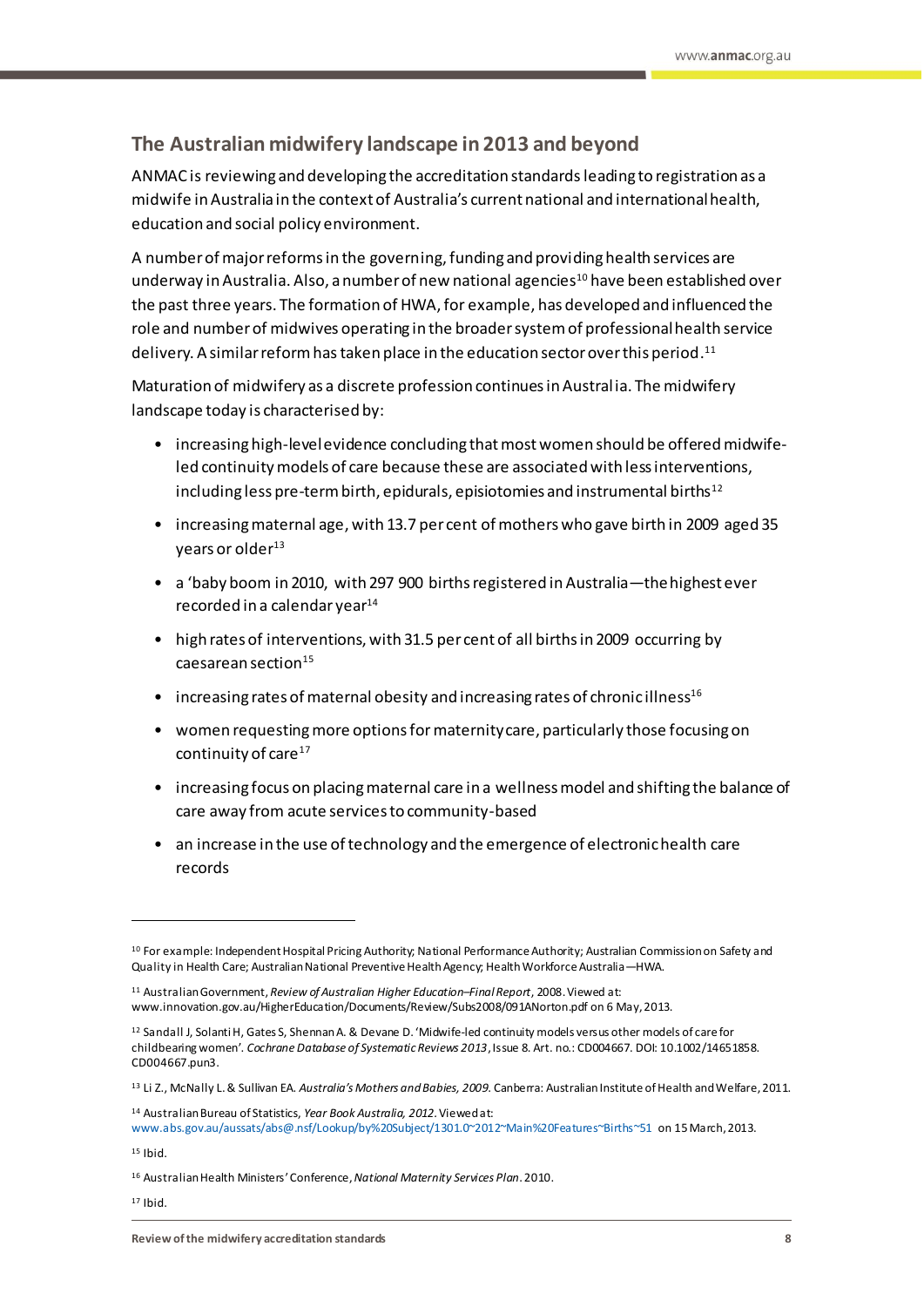- a decline in the availability of maternity services in rural and remote areas<sup>18</sup>
- a projected short-term oversupply of midwives—based on Australian Institute of Health and Welfare data—that peaks in 2016 and is balanced by 2025.<sup>19</sup> (Awaiting release of data from Health Workforce Australia.)
- increasing numbers of registered midwives practisingwithout a nursing registration, although the contribution to total midwifery registrations was only 4.5per centin 2011<sup>20</sup>
- changing arrangements in delivering maternity care through:
	- the introduction of caseload midwifery models of care
	- changes to industrial awards
	- introduction of endorsed eligible midwives with prescribing and hospital visiting rights, professional indemnity insurance and Medicare rebates when in a collaborative arrangement with a medical practitioner or as per other legislated conditions. 21,22

The 2010 National Maternity Services Plan identifies the five-year vision for maternity services as:

Maternity care will be woman-centred, reflecting the needs of each woman within a safe and sustainable quality system. All Australian women will have access to highquality, evidence-based, culturally competent maternity care in a range of settings close to where they live. Provision of such maternity care will contribute to closing the gap between the health outcomes of Aboriginal and Torres Strait Islander people and non-Indigenous Australians. Appropriately trained and qualified maternity health professionals will be available to provide continuous maternity care to all women. $^{\rm 23}$ 

Thus, the revised standards mustfacilitate the preparation of midwives to assist in achieving this vision and producing competent, safe practitioners for the current, contemporary maternity environment.

# <span id="page-10-0"></span>**Key aspects of the accreditation standards requiring further consideration by stakeholders**

The Consultation Paper 1, associated survey and Version 1 of the draft midwifery accreditation standards were available forpublic review for six weeks up to 23 July 2013. A summary of

 $18$  Ibid

<sup>19</sup> Health Workforce Australia, *Health Workforce 2025 –Doctors, Nurses and Midwives,* Volume 1. Adelaide, 2012.

<sup>20</sup> Health Workforce Australia, *Health Workforce Series—Health Workforce by Numbers*, Issue 1, Adelaide, 2013.

<sup>21</sup> Australian Government Department of Health, *Eligible Midwives Questions and Answers,* 2012. Viewed at [www.health.gov.au/internet/main/publishing.nsf/Content/midwives-nurse-pract-qanda](http://www.health.gov.au/internet/main/publishing.nsf/Content/midwives-nurse-pract-qanda) on 6 May 2013.

<sup>&</sup>lt;sup>22</sup> Health Insurance Amendment (Midwives) Regulation 2013 (SLI NO 186 OF 2013), Explanatory Statement, Select Legislative Instrument 2013 No. 186, Health Insurance Act 1973; View at [www.austlii.edu.au/au/legis/cth/num\\_reg\\_es/hiar2013n186o2013514.html](http://www.austlii.edu.au/au/legis/cth/num_reg_es/hiar2013n186o2013514.html)

<sup>23</sup> Australian Health Ministers Conference, *National Maternity Services Plan*. 2010.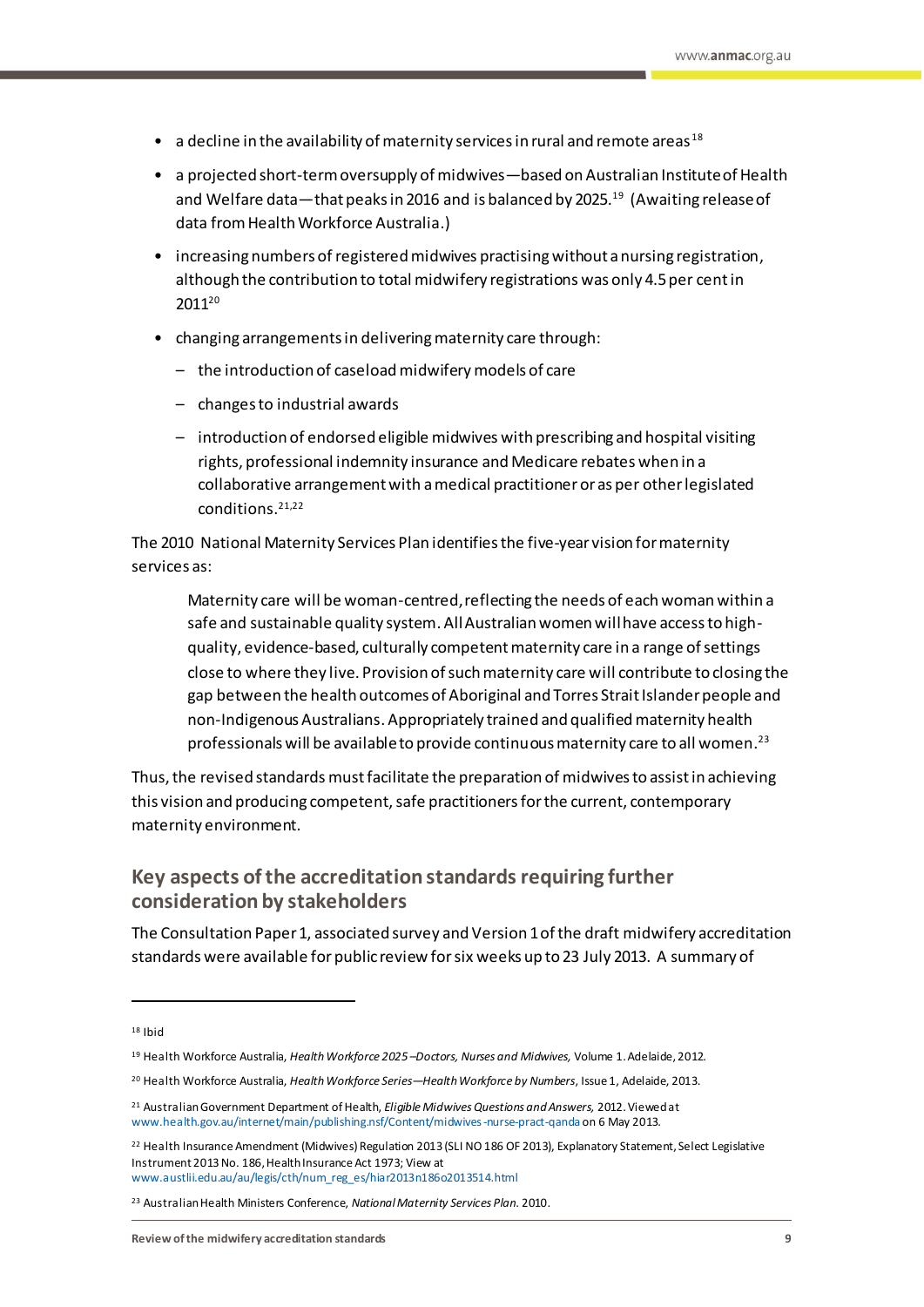stakeholder responses to thisinitial phase was developed, a condensed version of which is in Appendix C.

This round of consultation was followed by two forums enabling stakeholders to share opinions and debate the major issues identified in written submissions and survey responses. The Expert Advisory Group considered the information gathered during these processes and used it to guide Version 2 of the draft midwifery accreditation standards.

# <span id="page-11-0"></span>**Competence and midwifery practice experience**

Review of the literature on competence and midwifery practice experience was discussed in Consultation Paper 1<sup>24</sup> and used to inform some of the initial survey questions.

Feedback fromthe survey questions indicated key points of difference relating to these areas:

- 1. competency assessment
- 2. minimum midwifery practice requirements, including continuity of care experiences (CoCE)
- 3. minimum practice hours.

Thistable outlinesthe three proposed approaches developed during consultation, with the key concepts, benefits and risks.

| Approach 1-competency assessment                                                                                                                                                                                                                                                                                                                                                                                                      |                                                                                                                                                                                                                                                                                                                                                                                                                                                  |                                                                                                                                                                                                                                                                                                                                                                                                                                                                                                   |  |
|---------------------------------------------------------------------------------------------------------------------------------------------------------------------------------------------------------------------------------------------------------------------------------------------------------------------------------------------------------------------------------------------------------------------------------------|--------------------------------------------------------------------------------------------------------------------------------------------------------------------------------------------------------------------------------------------------------------------------------------------------------------------------------------------------------------------------------------------------------------------------------------------------|---------------------------------------------------------------------------------------------------------------------------------------------------------------------------------------------------------------------------------------------------------------------------------------------------------------------------------------------------------------------------------------------------------------------------------------------------------------------------------------------------|--|
| <b>Key concepts</b>                                                                                                                                                                                                                                                                                                                                                                                                                   | <b>Benefits</b>                                                                                                                                                                                                                                                                                                                                                                                                                                  | <b>Risks</b>                                                                                                                                                                                                                                                                                                                                                                                                                                                                                      |  |
| remove midwifery practice<br>experience stipulations<br>from the standards<br>use a competency-based<br>approach to manage the<br>midwifery practice<br>experience component of<br>curricula<br>support CoCE, as a<br>valuable learning<br>experience that<br>contributes to competent<br>midwifery practice<br>allow universities to self-<br>regulate curricula to<br>ensure graduate outcomes<br>meet registration<br>requirements | use competency<br>assessment as an outcome<br>measure of student<br>learning objectives<br>supports adult learning<br>principles<br>accommodates<br>differences in mode and<br>rate of student learning<br>emphasises quality rather<br>than quantity of<br>experiences<br>increases flexibility of<br>٠<br>midwifery curricula<br>potential to improve<br>program viability<br>potential to encourage the<br>development of<br>standardised and | issue with subjectivity /<br>quality of assessment<br>process and assessors<br>lack of continuity of<br>preceptorship<br>lack of validated<br>instruments to measure<br>competency<br>inconsistent standard of<br>midwifery practice<br>experience across<br>programs and universities<br>potential for students to<br>be assessed as competent<br>with inadequate exposure<br>to midwifery practice<br>experience<br>negotiation and/or<br>articulation of midwifery<br>practice placement needs |  |

<sup>24</sup> Review of the midwifery accreditation standards, Consultation Paper 1, 2013, pp. 9–21.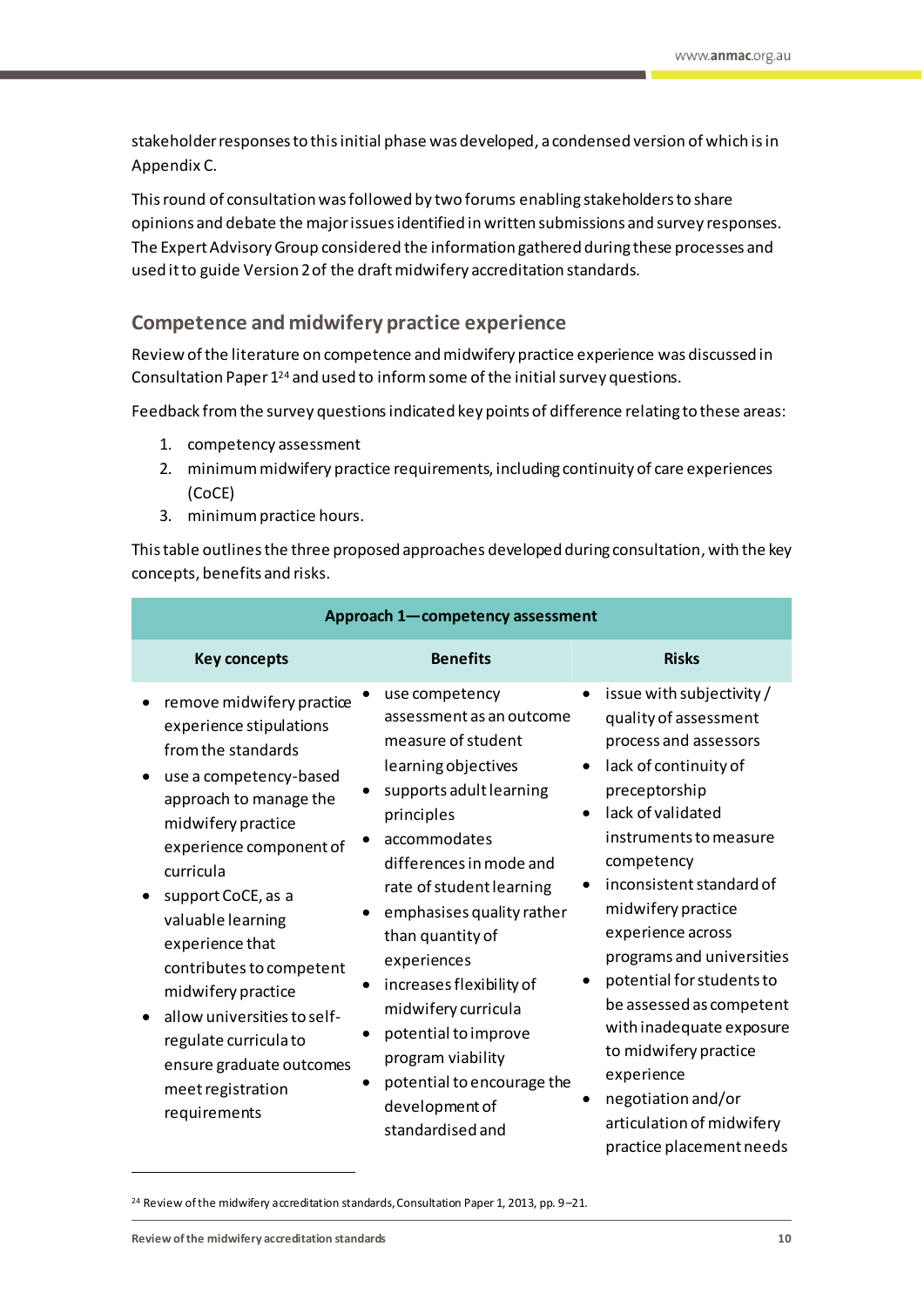| Approach 1-competency assessment |                                        |                                                                                                                                                                                |
|----------------------------------|----------------------------------------|--------------------------------------------------------------------------------------------------------------------------------------------------------------------------------|
| Key concepts                     | <b>Benefits</b>                        | <b>Risks</b>                                                                                                                                                                   |
|                                  | validated midwifery<br>assessment tool | becomes problematic<br>stakeholder feedback<br>$\bullet$<br>(viewed as professional<br>judgement) indicates a<br>lack of support for<br>removal of all minimum<br>requirements |

| Approach 2-minimum midwifery practice requirements                                                                                                                                                                                                                                                                                                                                                                                                                                                                |                                                                                                                                                                                                                                                                                                                                                                                                                                                                                                                                                                                                                                                                  |                                                                                                                                                                                                                                                                                                                                                                                                                                                                                                                                                                                                                                                                                             |  |
|-------------------------------------------------------------------------------------------------------------------------------------------------------------------------------------------------------------------------------------------------------------------------------------------------------------------------------------------------------------------------------------------------------------------------------------------------------------------------------------------------------------------|------------------------------------------------------------------------------------------------------------------------------------------------------------------------------------------------------------------------------------------------------------------------------------------------------------------------------------------------------------------------------------------------------------------------------------------------------------------------------------------------------------------------------------------------------------------------------------------------------------------------------------------------------------------|---------------------------------------------------------------------------------------------------------------------------------------------------------------------------------------------------------------------------------------------------------------------------------------------------------------------------------------------------------------------------------------------------------------------------------------------------------------------------------------------------------------------------------------------------------------------------------------------------------------------------------------------------------------------------------------------|--|
| <b>Key concepts</b>                                                                                                                                                                                                                                                                                                                                                                                                                                                                                               | <b>Benefits</b>                                                                                                                                                                                                                                                                                                                                                                                                                                                                                                                                                                                                                                                  | <b>Risks</b>                                                                                                                                                                                                                                                                                                                                                                                                                                                                                                                                                                                                                                                                                |  |
| maintain midwifery<br>practice experience<br>stipulations within<br>standards<br>base midwifery practice<br>experience component of<br>curricula on CoCE and<br>other midwifery practice<br>experiences to ensure<br>exposure to midwifery<br>scope of practice and<br>development of<br>competency<br>use National competency<br><b>Standards for the Midwife</b><br>to assess competency as a<br>learning outcome<br>universities are required<br>to be responsive to both<br>funding and regulatory<br>drivers | more experience<br>promotes depth of clinical<br>learning<br>more experience may<br>assist to attain<br>competence<br>prevents students with<br>inadequate midwifery<br>practice experience being<br>assessed as competent<br>provides a consistent<br>standard of midwifery<br>practice experience across<br>programs and universities<br>ensures equity across<br>٠<br>midwifery practice<br>experience goals<br>facilitates negotiation<br>and/or articulation of<br>midwifery practice<br>placement needs for<br>education providers<br>students and service<br>providers<br>strategy is used by a<br>number of regulatory<br>bodies<br>stakeholder feedback | quantum of experiences is<br>not a measure of<br>competent practice<br>no evidence to guide type<br>$\bullet$<br>or numbers of experiences<br>students 'chase the<br>numbers' rather than<br>focus on quality of<br>experience<br>too many requirements<br>can generate academic,<br>social and financial<br>burdens for students-this<br>relates particularly to<br>numbers and hours of<br>CoCE<br>education providers can<br>misinterpret requirements<br>a generic minimum<br>number of practice<br>experiences when<br>combined with varying<br>program lengths may<br>influence student<br>workloads<br>variances in midwifery<br>practice settings limit<br>access to some midwifery |  |

supports inclusion in

practice experiences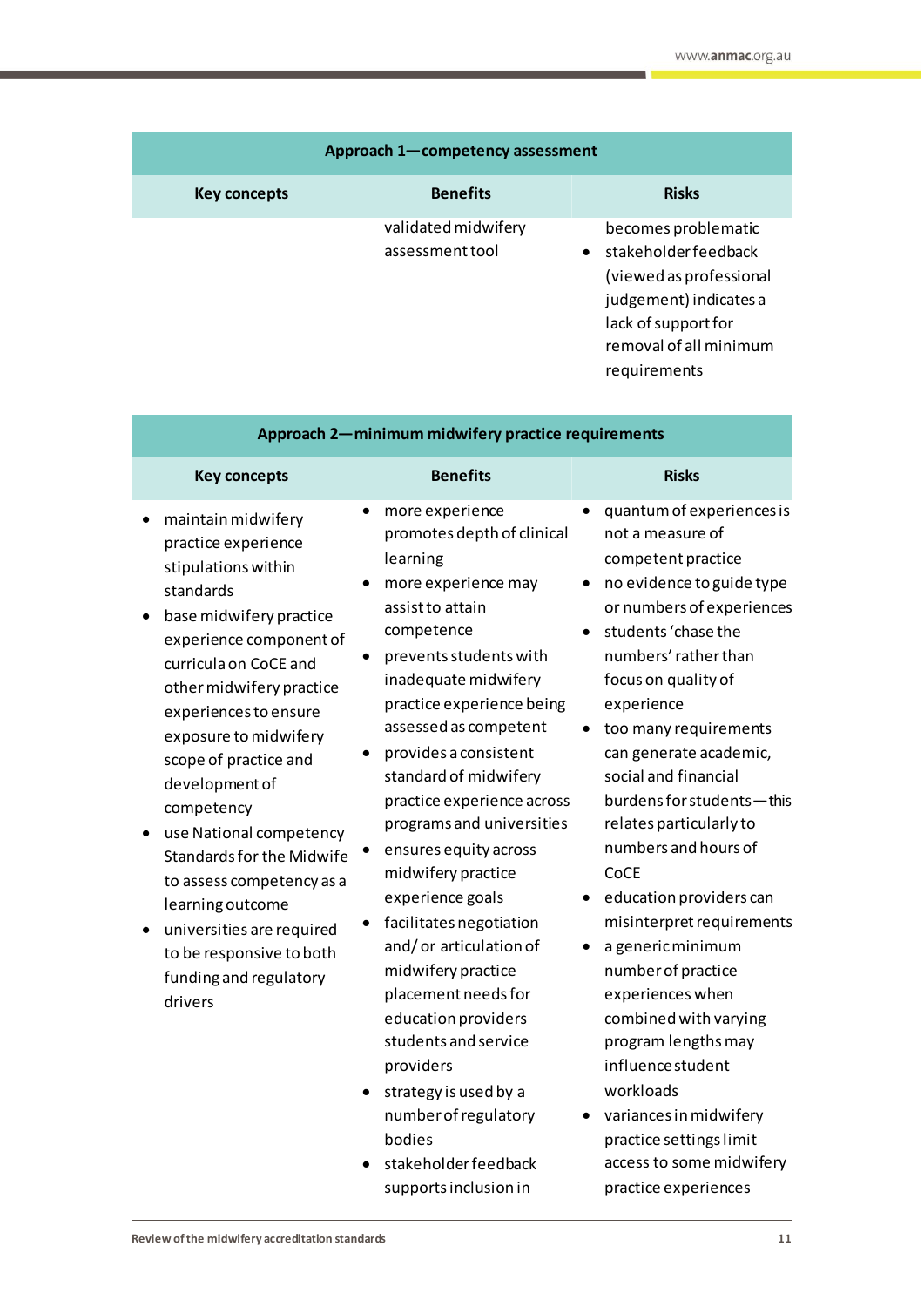| Approach 2-minimum midwifery practice requirements |                 |                                                                                                     |
|----------------------------------------------------|-----------------|-----------------------------------------------------------------------------------------------------|
| Key concepts                                       | <b>Benefits</b> | <b>Risks</b>                                                                                        |
|                                                    | standards       | reduces midwifery<br>$\bullet$<br>curricula flexibility<br>potential to affect<br>program viability |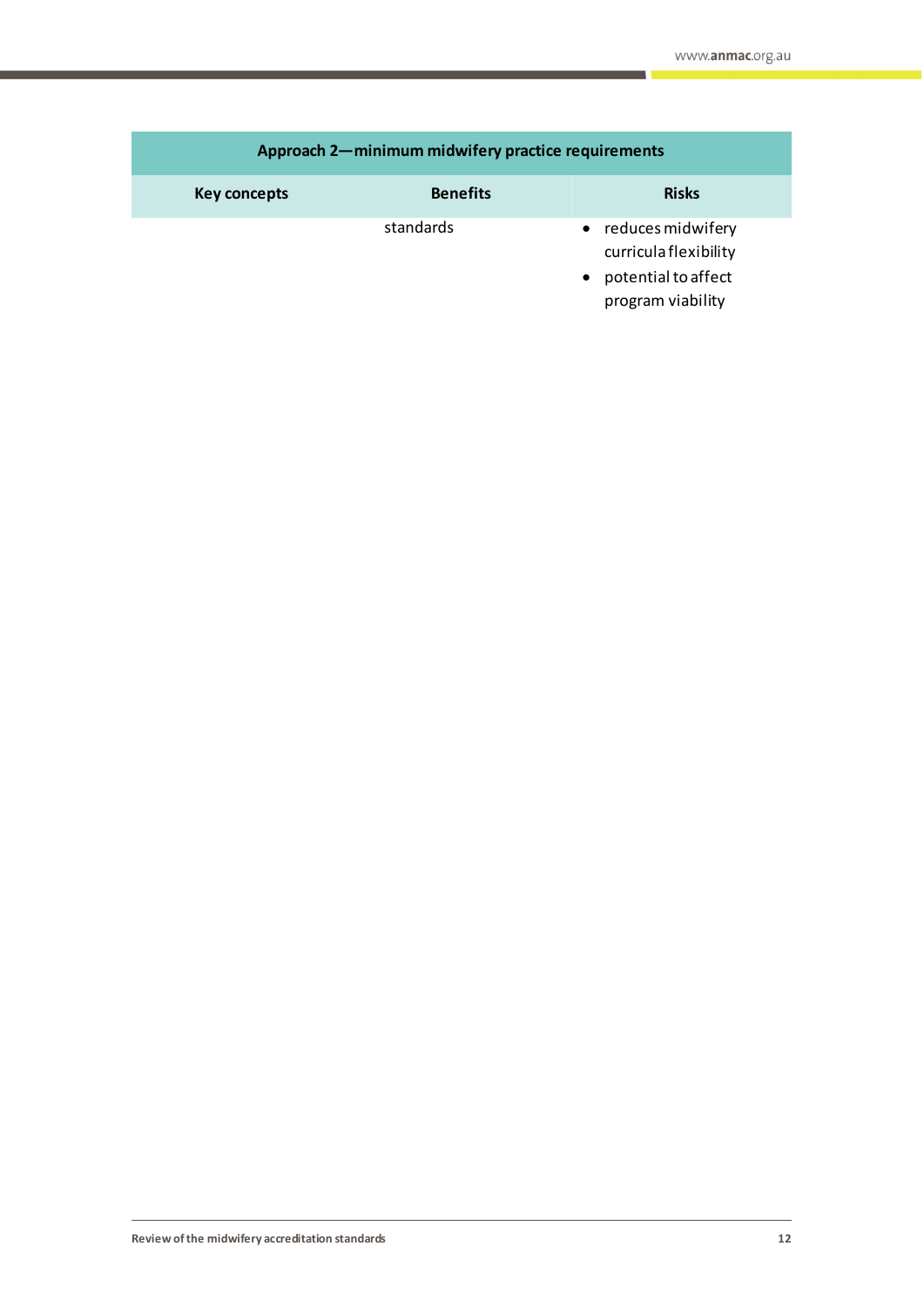| Approach 3-minimum practice hours                                                                                                                                                                                                                                                                                                                |                                                                                                                                                                                                                                                                                                                                                                                                                                                                                                  |                                                                                                                                                                                                                                                                                                                                                                                                                                                                                                                                                                   |
|--------------------------------------------------------------------------------------------------------------------------------------------------------------------------------------------------------------------------------------------------------------------------------------------------------------------------------------------------|--------------------------------------------------------------------------------------------------------------------------------------------------------------------------------------------------------------------------------------------------------------------------------------------------------------------------------------------------------------------------------------------------------------------------------------------------------------------------------------------------|-------------------------------------------------------------------------------------------------------------------------------------------------------------------------------------------------------------------------------------------------------------------------------------------------------------------------------------------------------------------------------------------------------------------------------------------------------------------------------------------------------------------------------------------------------------------|
| <b>Key concepts</b>                                                                                                                                                                                                                                                                                                                              | <b>Benefits</b>                                                                                                                                                                                                                                                                                                                                                                                                                                                                                  | <b>Risks</b>                                                                                                                                                                                                                                                                                                                                                                                                                                                                                                                                                      |
| base midwifery practice<br>experience component of<br>curricula on a minimum<br>number of midwifery<br>practice hours<br>stipulate sufficient<br>minimum hours to support<br>adequate exposure to<br>midwifery practice<br>experiences, including<br>CoCE<br>use to support<br>competency based or<br>minimum practice<br>requirement approaches | ensures consistency of<br>minimum midwifery<br>practice hours within and<br>across programs<br>may increase focus on the<br>quality of midwifery<br>practice placements<br>assists universities and<br>health services to commit<br>appropriate funding and<br>resources<br>protects against erosion of<br>midwifery practice<br>placement time<br>may assist in<br>determination of theory to<br>practice ratios<br>inclusion in standards<br>$\bullet$<br>supported by stakeholder<br>feedback | no evidence to guide<br>٠<br>optimum number of<br>clinical practice hours<br>midwifery practice hours<br>do not equate to quality<br>midwifery practice<br>experiences<br>unlike minimum practice<br>requirements, hours<br>cannot be used to<br>evaluate students'<br>exposure to midwifery<br>practice experience<br>learning opportunities<br>identifying a generic<br>minimum number of<br>hours is problematic due<br>to multiple program<br>lengths<br>use of theory practice<br>ratios more flexible than<br>minimum hours and<br>accommodating of varying |

In the absence of high-level evidence demonstrating that one approach is better than another, ANMAC has taken the view that these approaches need not be mutually exclusive when incorporated into the standards. In fact, selected concepts from each approach may:

- increase the utility of the standards by addressing the varying needs of stakeholders
- strengthen midwifery curricula to facilitate student achievement of safe and competent practice.

Version 2 of the draft midwifery accreditation standards attempts to incorporate the strengths of these three approaches while mitigating, where possible, potential risks.

Figure 1 illustrates a conceptual model for how essential elements of these three approaches can be combined to support the design and development of midwifery curricula. Elements

program lengths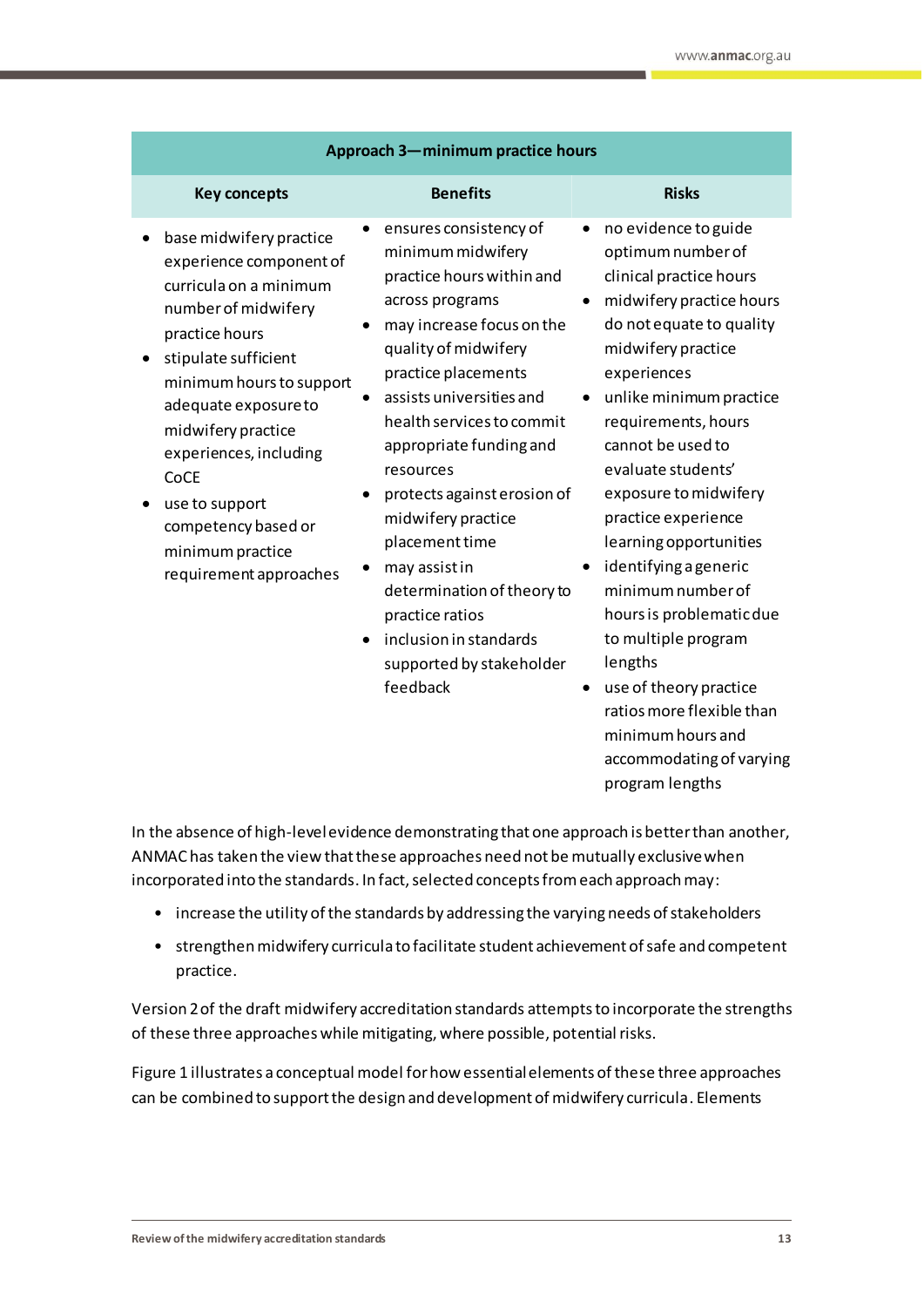within this model may also be considered pillars that support ANMAC's objective of ensuring midwives are 'suitably trained and qualified to practise in a competent and ethical manner' .<sup>25</sup>

**Figure 1. Conceptual model for design and development of midwifery practice experience**



\* ANMC, National Competency Standards for the Midwife, 2006.

Survey questions are designed to gain feedback on the incorporation of the following concepts into Version 2 of the draft midwifery accreditation standards:

- 1. competency assessment as an outcome measure of clinical learning
- 2. CoCE and other midwifery practice requirements
- 3. minimum numbers of midwifery experience practice hours and/or practice to theory ratio.

<sup>25</sup> AHPRA, *Health Practitioner Regulation Law Act*, *2009*, as in force in each state and territory. Viewed at www.ahpra.gov.au/Legislation-and-publications/Legislation.aspx on 6 May, 2013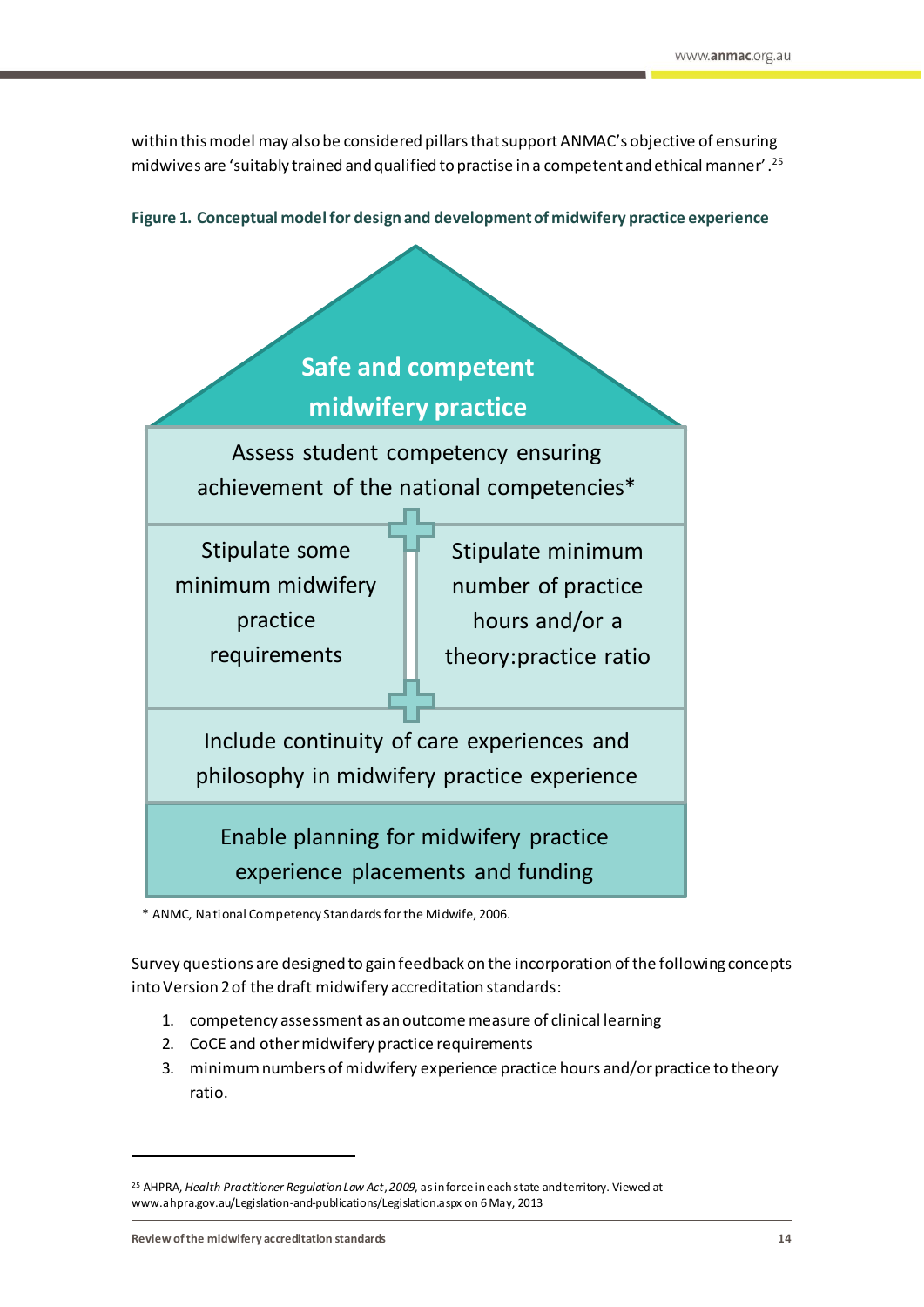Important background information for each of the survey questions is provided in the next section.

# <span id="page-16-0"></span>**1. Competency assessment as an outcome measure of clinical learning**

The criteria listed in the box below relate to competency assessment and were included in Version 1 of the draft midwifery standards. In Version 2 the only change has been the rewording of criterion 5.4 in line with stakeholderfeedback to emphasiseformative as well as summative assessment of midwifery practice experience. Criterion 5.4 now reads, with new wording in italics:

Both formative and summative assessment types and tasks exist *across midwifery practice experience and theoretical components of the* program to enhance individual and collective learning as well as inform student progression.

# **Version 2 DRAFT midwifery accreditation standards.**

**Proposed criteria to guide the use of competency assessment as a measure of clinical learning outcomes. (Standard 5 stem, Criteria 5.4, 5.5, 5.7, 5.8, 5.9, 5.10, 5.13; 8.6, 8.7 and 8.8)**

• Standard stem: The curriculum incorporates a variety of approaches to assessment that suit the nature of the learning experience and robustly measure achievement of required learning outcomes, including a summative assessment of student performance against the National Competency Standards for the Midwife.

The program provider demonstrates:

- both formative and summative assessment types and tasks exist across clinical and theoretical components of the program to enhance individual and collective learning as well as informstudent progression
- a variety of assessment approaches across a range of contexts to evaluate competence in the essential knowledge and skills and behaviours required for midwifery practice
- appropriate assessment is used in midwifery practice experience to evaluate students ability to meet the National Competency Standards for the Midwife
- ultimate accountability for the assessment of students in relation to their midwifery practice experience
- assessments include the appraisal of competence in pharmacokinetics, pharmacodynamics and the quality use of medicines
- evidence of procedural controls, fairness, reliability, validity and transparency in assessing students
- a summative assessment of students' achievement of competence against the National Competency Standards for the Midwife is conducted by a midwife in an Australian midwifery practice setting before program completion
- clearly articulated models of supervision, support, facilitation and assessment are in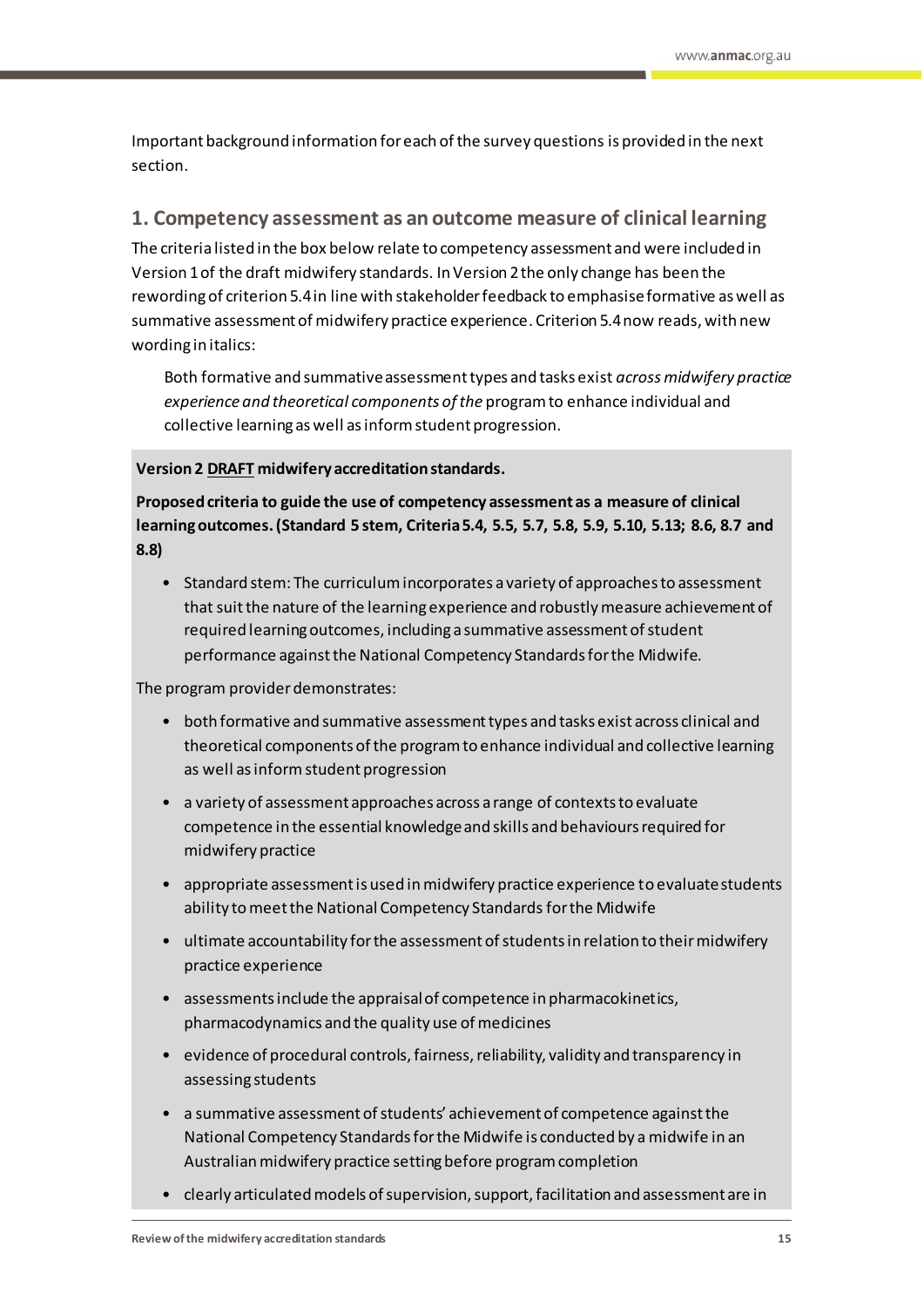place for all midwifery experience practice settings, including for continuity of care experiences, so students can achieve required learning outcomes and National Competency Standards for the Midwife

- that academics, midwives and other health professionals engaged in supervising, supporting and/or assessing students during midwifery practice experiences are appropriately prepared for the role and seek to incorporate contemporary, evidenced based and international perspectives on midwifery practice
- assessment of midwifery competence, including continuity of care experiences, within the context of the midwifery practice experience is undertaken by a midwife.

### **QUESTION 1:**

# **Do the above criteria collectively provide sufficient support for the assessmentof competency in midwifery practice as an outcome of learning?**

(Standard 5 Stem, Criteria 5.4, 5.5, 5.7, 5.8, 5.9, 5.10, 5.13; 8.6, 8.7 and 8.8)

a) Yes

b) No

If you answered 'no', please identify how you would amend the content of the criteria.

# <span id="page-17-0"></span>**2. Minimum midwifery practice requirements**

Respondent feedback revealed that specific wording and changesin definition are required to make some minimum midwifery practice requirements clearer. 'Being with woman giving birth' and what constitutes 'engagement' in CoCEare two examples of wording that is open to misinterpretation and could therefore resultin inconsistent midwifery practice experiences. The need to be clear on phrases such as 'complex needs' and 'special needs' is also important, particularly for planning of midwifery practice experiences. Version 2 of the draft midwifery accreditation standards aimsto address these issues.

Consultation and feedback also indicatedmixed perspectives on the appropriateness of numbersfor antenatal and postnatal visits and for care of women with complex needs. Some feedback indicated halving current minimum requirements and some supported not changing these requirements.Overlaying this was a reoccurring theme that emerged during consultation—the need to ensure midwifery students are adequately prepared to care for women with complex needs, including those with co-morbidities such as obesity, hypertension and diabetes.

After considering all feedback, ANMAC recommends that to maximise opportunities for student experience in these areas, the current number of minimum midwifery practice requirementsshould be maintained. The standards also continue to emphasise normal childbirth since this is both foundational and developmental knowledgethat supports undertaking more complex care.

Other changes to minimum midwifery practice requirements: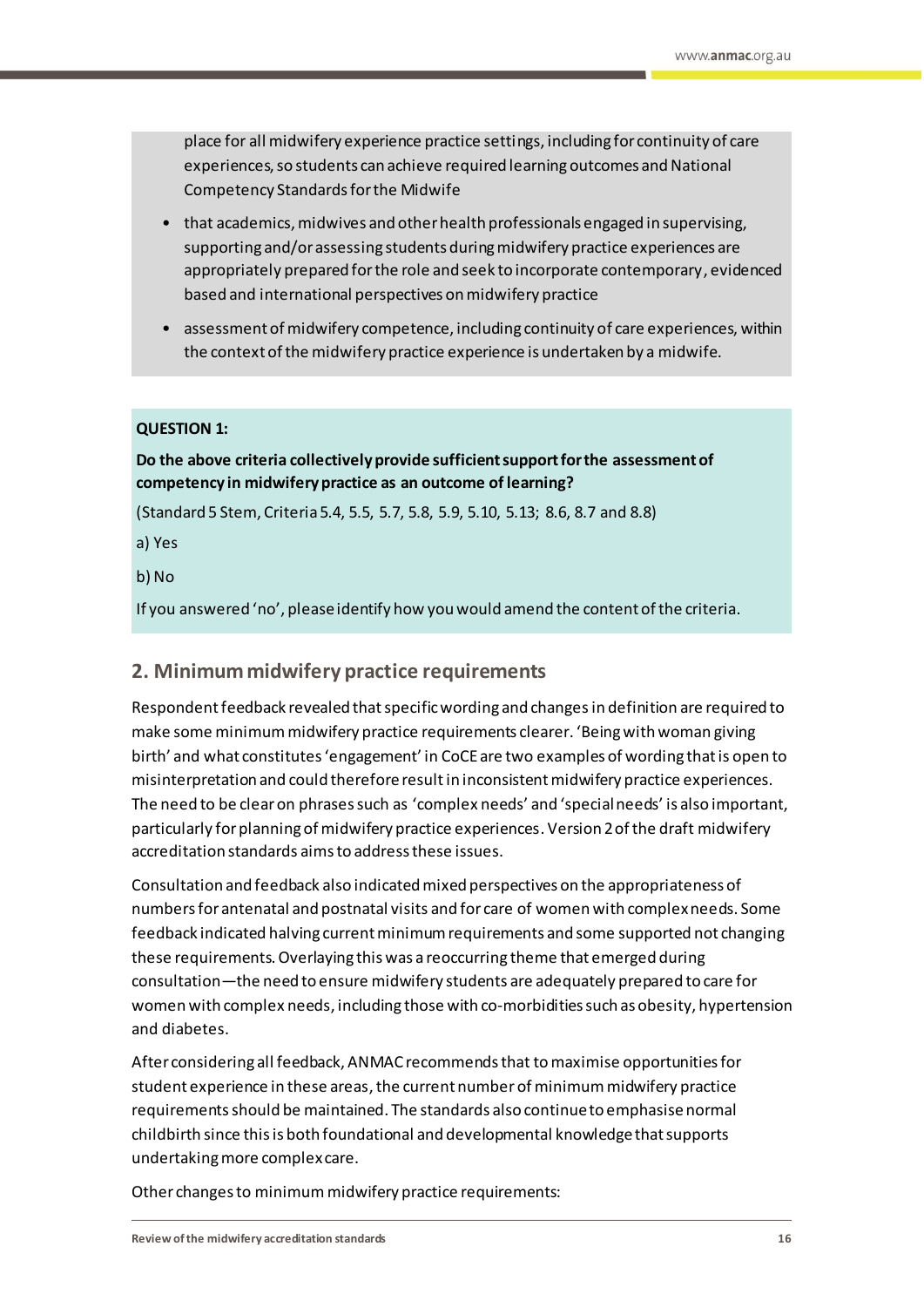- 'Caring for women requiring medical and surgical care' has been subsumed into 'Care of women experiencing complex needs' as a result of defining the term'complex needs'.
- Examination of the newborn has been quantified to further support this experience in light of feedback that midwives in continuity models of cares are becoming increasingly responsible for the first examination of the baby before discharge.
- Experience in supporting women to infant feed, particularly to breastfeed, has been added in line with feedback to strengthen this area of midwifery practice experience.
- The midwifery practice requirement that listed various antenatal, simulated and postnatal activities or care experiences (see Version 1 of the draft midwifery accreditation standards) has been removed in line with feedback that content was covered within midwifery curricula.

#### **Being with woman giving birth**

Feedback on this practice requirement identified a number of issues. The main issue being that the requirement for 40 normal births, with no recognition of labour, was considered 'birthcentric' and did not value the importance of care provided during labour. In response to feedback changes have been made to:

- decrease the ambiguity of the students' role
- clarify what aspects of the labour and birth are to be included
- acknowledge the valuablelearning opportunities associated with caring for women during the first and second stages of labour, regardless of birth outcome
- incorporate valuable learning gained from managing a third stage of labour that endsin either a physiological or surgical outcome
- emphasise the importance of the midwifery student's role in evaluating maternal and neonatal postnatal adaptation.

#### **Version 2 DRAFT midwifery accreditation standards.**

### **PROPOSED CRITERIA REVISION to Standard 8 minimum midwifery practice requirement relating to being with woman giving birth:**

1.\* Act as the primary accoucheur for 30 women who experience a spontaneous vaginal birth, which may include women being followed as part of continuity of care experiences. This also involves:

- a) managing the third stage of labour, including the student providing all care as appropriate if a manual removal of placenta is required
- b) facilitating initial mother and baby interaction
- c) monitoring the postnatal adaptation of mother and baby.

2.\* Provide direct and active care to an additional 10 women during labour and, where possible, during birth regardless of mode.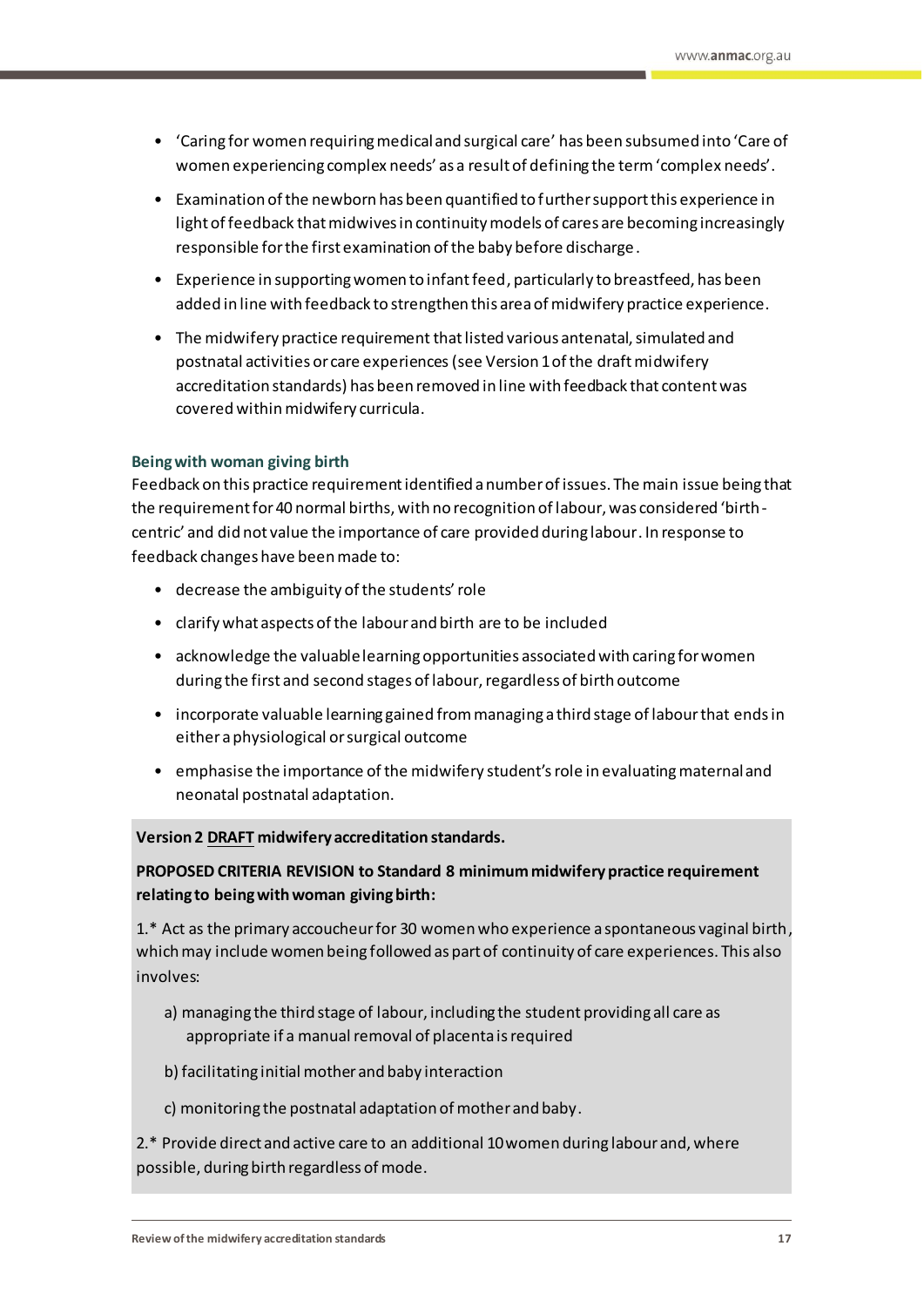\*Footnotes in Standard 8 minimum practice requirements have more information.

### **QUESTION 2:**

**Do the revisions to these minimum midwifery practice requirements provide appropriate and sufficient clinical learning opportunities for midwifery students?**

a) Yes

b) No

If you answered 'no', please identify how you would amend the content of the criteria.

### **QUESTION 3:**

**Do the wording revisions promote understanding of these midwifery practice requirements?**

a) Yes

b) No

 $\overline{a}$ 

If you answered 'no', please identify how you would improve the clarity of the wording.

#### **Engagement in continuity of care experiences**

Changes to thisminimum midwifery practice requirement were guided by feedback from Question 4 in the initial survey (Appendix C). Thisrevised version is intended to:

- acknowledge the educational value of the CoCE and benefits for women in terms of childbirth outcomes $2627$
- lessen the emphasis on numbers to:
	- promote the quality of the learning experience
	- decrease the burden reported by students
- support a woman's choice not to have the student attend the birth, without disadvantaging the student
- promote the safety of women and students
- clarify what constitutes a CoCE.

<sup>26</sup> Sandall J, Solanti H, Gates S, Shennan A. &, Devane D. 'Midwife-led continuity models versus other models of care for childbearing women.' *Cochrane Database of Systematic Reviews 2013*, Issue 8. Art. no.: CD004667. DOI: 10.1002/14651858. CD004667.pun3.

<sup>&</sup>lt;sup>27</sup> Tracy S, Hartz D, Tracy M, Allan J, Forti A, Hall B, White J, Lainchbury A, Stapleton H, Beckmann M, Homer C, Foureur M, Welsh A, Kildea S. Caseload midwifery care versus standard maternity care for women of any risk: M@NGO, a randomised controlled trial. *The Lancet*, 17 September 2013. DOI: 10.1016/50140-6736(13)61406-3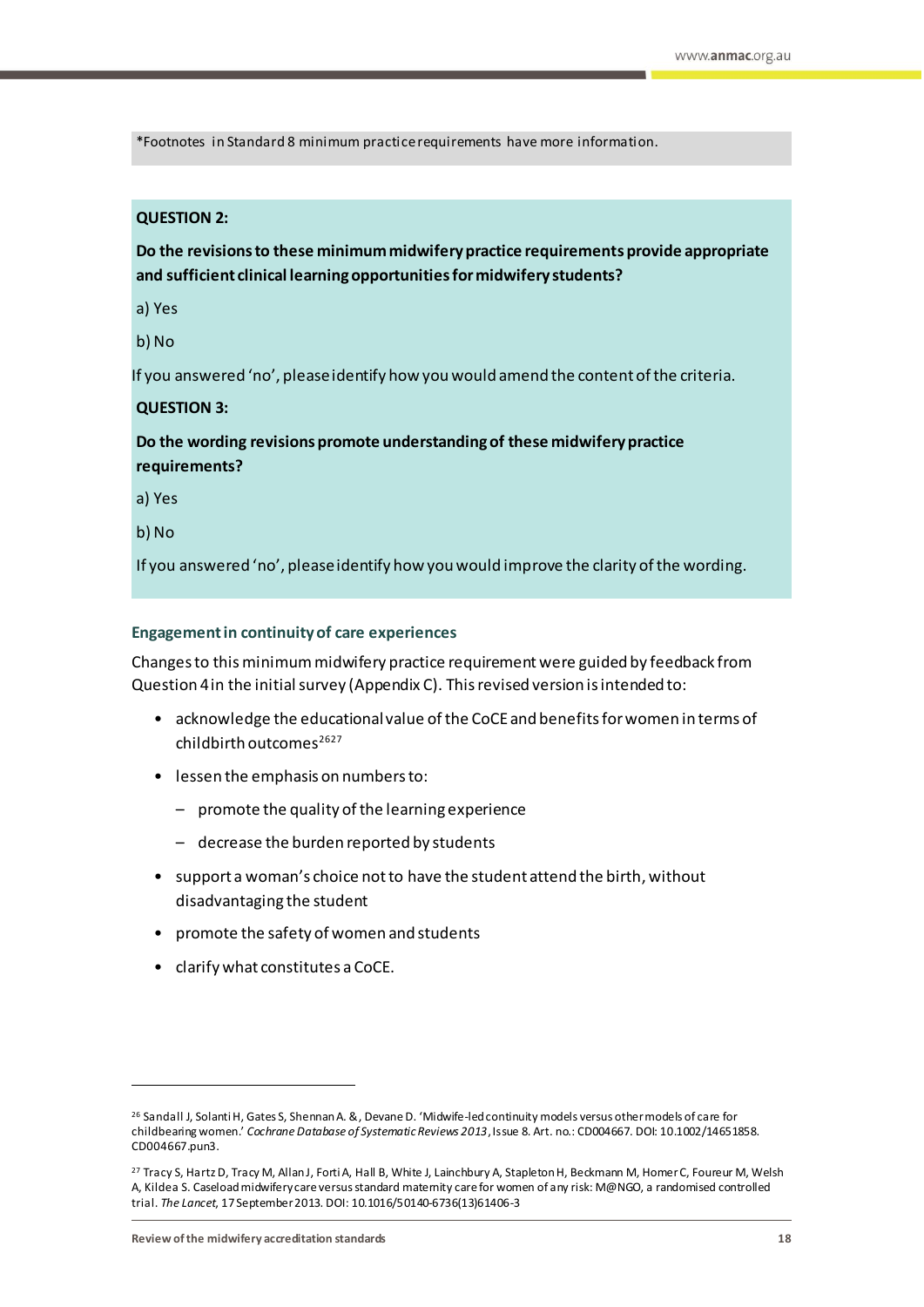**Version 2 DRAFT midwifery accreditation standards.**

**PROPOSED CRITERIA REVISION to Standard 8 minimum midwifery practice requirement relating to continuity of care experiences:**

1. Experience in woman-centred care as part of continuity of care experiences. The student is supported to:

- a) establish, maintain and conclude a professional relationship while experiencing continuity with individual women through pregnancy, labour and birth, and the postnatal period, regardless of model of care
- b) provide midwifery care within a professional practice setting and under the supervision of a midwife or other relevant registered practitioner (for example, medical officer qualified in obstetrics, child health nurse or physiotherapist)
- c) engage with 15 women during pregnancy, labour and birth and the postpartum, according to individual circumstances. This involves attending a minimum of four antenatal visits, two postnatal visits and may or may not include attendance at the labour and birth
- d) maintain a record of engagement that incorporates regular reflection and review by the education or health service provider.

### **QUESTION 4:**

**Do the revisions to this minimum midwifery practice requirement provide appropriate and sufficient clinical learning opportunities for midwifery students?**

a) Yes

b) No

If you answered 'no', please identify how you would amend the content of the criteria.

#### **QUESTION 5:**

**Do the wording revisions promote understanding of requirements for continuity of care experiences?**

a) Yes

b) No

If you answered 'no', please identify how you would improve the clarity of the wording.

The complete list of proposed minimum midwifery practice requirements and other wording or content changes is in Appendix D-Version 2, DRAFT midwifery accreditation standards.

The following glossary additionsto the standards are meant to explain 'complex needs' and 'special needs' as terms used in the minimum practice requirements.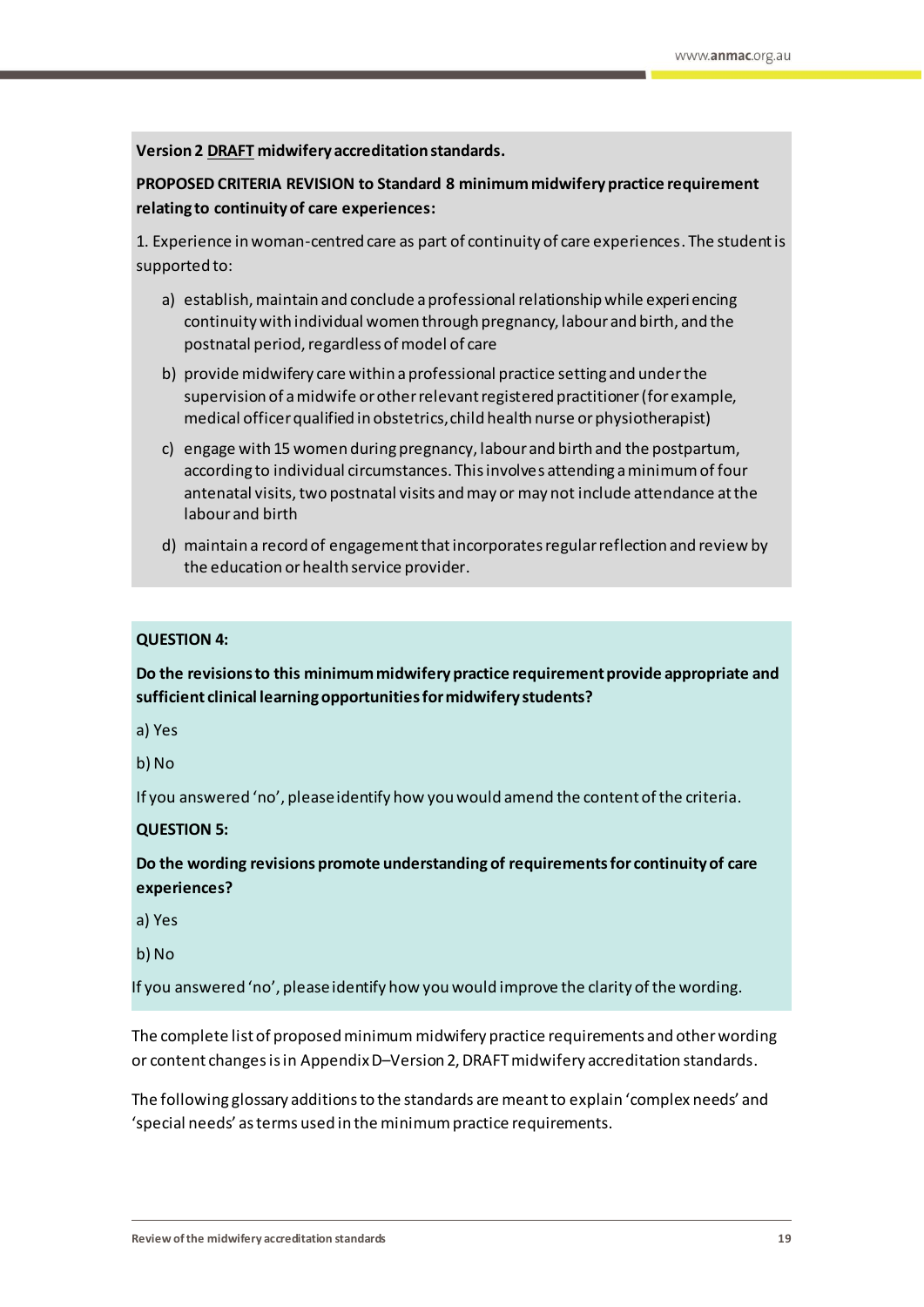Additional inclusions into the glossary are meanings for 'accoucheur', 'spontaneous vaginal birth' and 'quality use of medicines' (Appendix D–Version 2, DRAFT midwifery accreditation standards).

#### **Version 2 DRAFT midwifery accreditation standards.**

**PROPOSED GLOSSARY ADDITION to supportthe minimum midwifery practice requirement-Experience of caring for women with complex needs across pregnancy, labour, birth or the postnatal period, which may include women being followed as part of continuity of care experiences or women receiving direct and active care from the student during labour or birth.**

Complex needs—relates to women requiring care beyond what would be considered routine or normal. For examples of women with complex needs refer to Codes B and C in the current *Australian College of Midwives National Midwifery Guidelines for Consultation and Referral*. Examples are inclusive of situations where women may be experiencing risks to social and psychological wellbeing or requiring medical or surgical care.

### **QUESTION 6:**

**Is this an appropriate definition for the term 'complex needs'?**

a) Yes

b) No

If you answered 'no', please identify how you would amend the content of the definition.

### **Version 2 DRAFT midwifery accreditation standards.**

# **PROPOSED GLOSSARY ADDITION to supportthe minimum midwifery practice requirement-Experience in the care of babies with special needs.**

Special needs—relates to babies experiencing a deviation from physiological functioning or normal postnatal adaptation and who require care beyond what is considered normal or routine. For examples of babies with special needs refer to postpartum infant clinical indications, Codes B and C, in the current Australian College of Midwives National Midwifery Guidelines for Consultation and Referral. Midwifery practice experience placement in a special care nursery is considered optimal, but not mandatory.

### **QUESTION 7:**

**Is this an appropriate definition for the term 'special needs'?**

a) Yes

b) No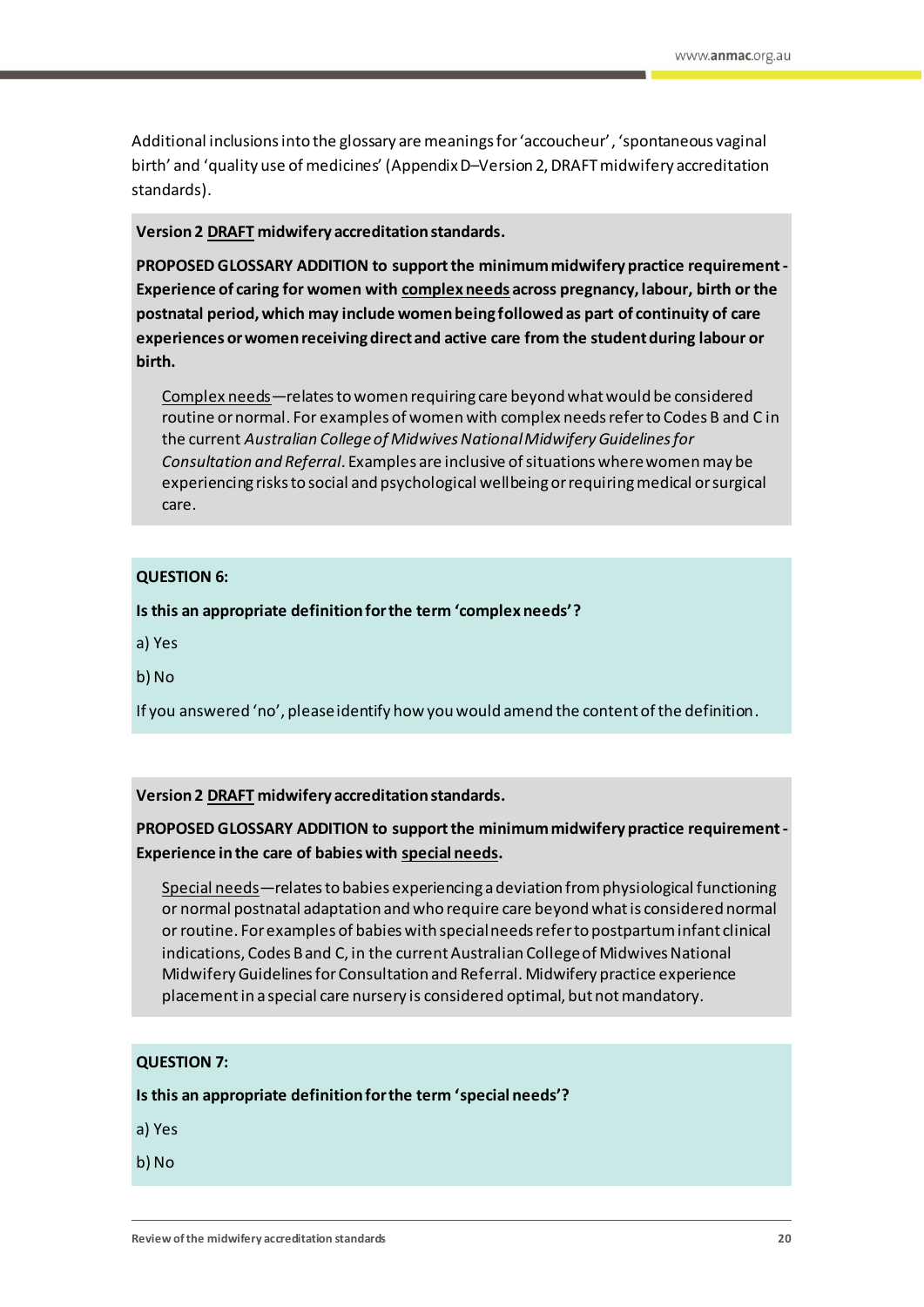If you answered 'no', please identify how you would amend the content of the definition.

# <span id="page-22-0"></span>**3. Minimum practice hours**

Feedback from the initial survey indicates that with Standard 3–Program development and structure, there is support for usingminimum practice hours and a theory-to-practice ratio, with a preference for a balanced theory-to-practice ratio. International benchmarks, though silent on minimum practice hours, provide informed estimatesfor theory to practice ratios and midwifery programlength. 28,29 No high level evidence existsto support these benchmarks or the optimal use of minimal practice when developing entry to practice midwifery programs.

Feedback during consultation suggested there is an expectation for midwifery graduates to demonstrate competence across the full scope of midwifery practice. This includes a capacity to participate in continuity models of care. Minimal hours of midwifery practice experience within programs, therefore, need to realistically reflect the time it takes to develop a scope of practice that enables midwifery graduates to:

… be recognised as a responsible and accountable professional who works in partnership with each woman to give the necessary support, care and advice during pregnancy, labour, the postpartum period, to conduct births **on the midwife's own responsibility** and to provide care for the newborn and the infant. This care includes preventative measures, the promotion of normal birth, the detection of complications in mother and child, the accessing of medical care or other appropriate assistance and the carrying out of emergency procedures.<sup>30</sup>

Further, many reported that specifying minimum hours was problematic due to the varying lengths of entry to practice programs. Others recommended midwifery practice hours be integrated throughout the program, take place in a variety of settings and exclude simulation. With these issues in mind, ANMAC is seeking more feedback from stakeholders to help develop this section of the standards.

#### **QUESTION 8:**

 $\overline{a}$ 

**In relation to Standard 3. Program development and structure, the most appropriate guidance would be to include a:**

- a) Theory to practice ratio, only
- b) Specified minimum number of midwifery practice hours, only
- c) Combination of theory/practice ratio and a minimum number of midwifery practice hours

**If you selected (b) or (c) please refer to question 9.**

<sup>&</sup>lt;sup>28</sup> International confederation of Midwives, Global Standards for Midwifery Education, 2010, Brisbane, Australia

<sup>29</sup> World Health Organization (WHO) (2009). *Global standards for the initial education of professional nurses and midwives*. Geneva: WHO. Viewed a[t www.who.ch](http://www.who.ch/) on 29 September 2013.

<sup>30</sup> International Confederation of Midwives, Definition of the Midwife—Scope of Practice, 2005, Brisbane, Australia.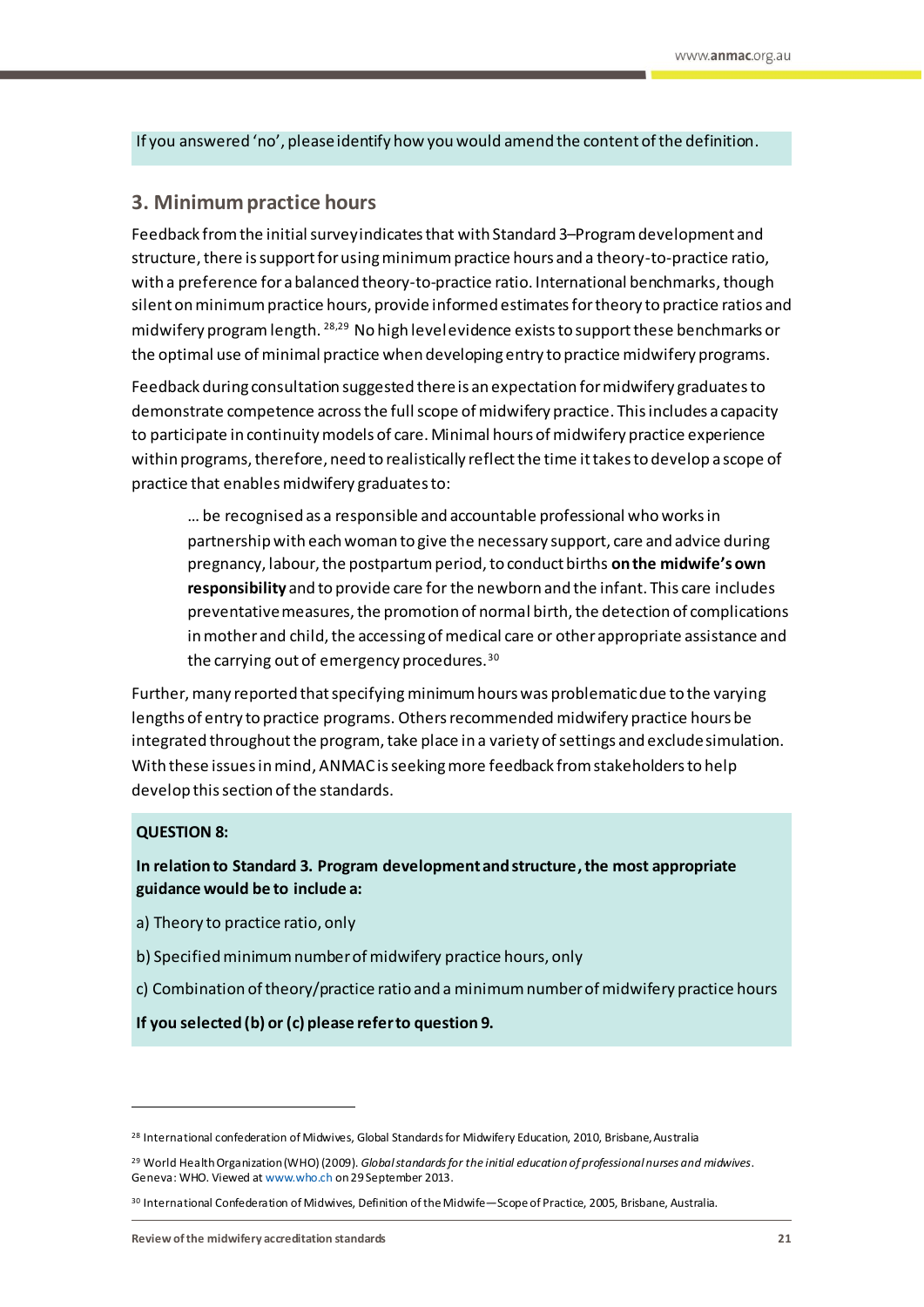**Version 2 DRAFT midwifery accreditation standards.**

**PROPOSED CRITERION to set a minimum number of hours for midwifery practice experience for all entry to practice midwifery programs. (Criteria 3.9)**

The program provider demonstrates:

• A minimum number of 1200 hours of midwifery practice experience, not inclusive of simulation activities, incorporated acrossthe program in a variety of care settings, to enable students to meetthe National Competency Standardsforthe Midwifeas well as achieve the minimum midwifery practice requirements as stipulated in Standard 8.

### **QUESTION 9:**

**Does this criterion provide appropriate guidance for the inclusion of minimumhours of midwifery practice for all entry to practice midwifery programs?**

a) Yes

b) No

If you answered 'no', please identify how you would amend the wording of the criterion.

# <span id="page-23-0"></span>**Conc**l**usion**

The review of ANMAC's midwifery accreditation standards will update the standards as part of the transition to the National Registration and Accreditation Scheme. Open and transparent consultation will ensure the revised standards are nationally consistent, contemporary, comprehensive, clearly articulated and respected by the profession and relevant education providers.

The outcome of the review will be revised midwifery accreditation standardsthat protect the public and are acceptable to the community, the midwifery profession, related jurisdictions, employers and relevant education providers.

The ANMAC Board will oversee the review. The review itself will be coordinated by the Expert Advisory Group appointed by the ANMAC Board and led by ANMAC's Executive Director Accreditation and Assessment Services.

Revised midwifery accreditation standards are expected to be released in February or March 2014 subject to NMBA approval.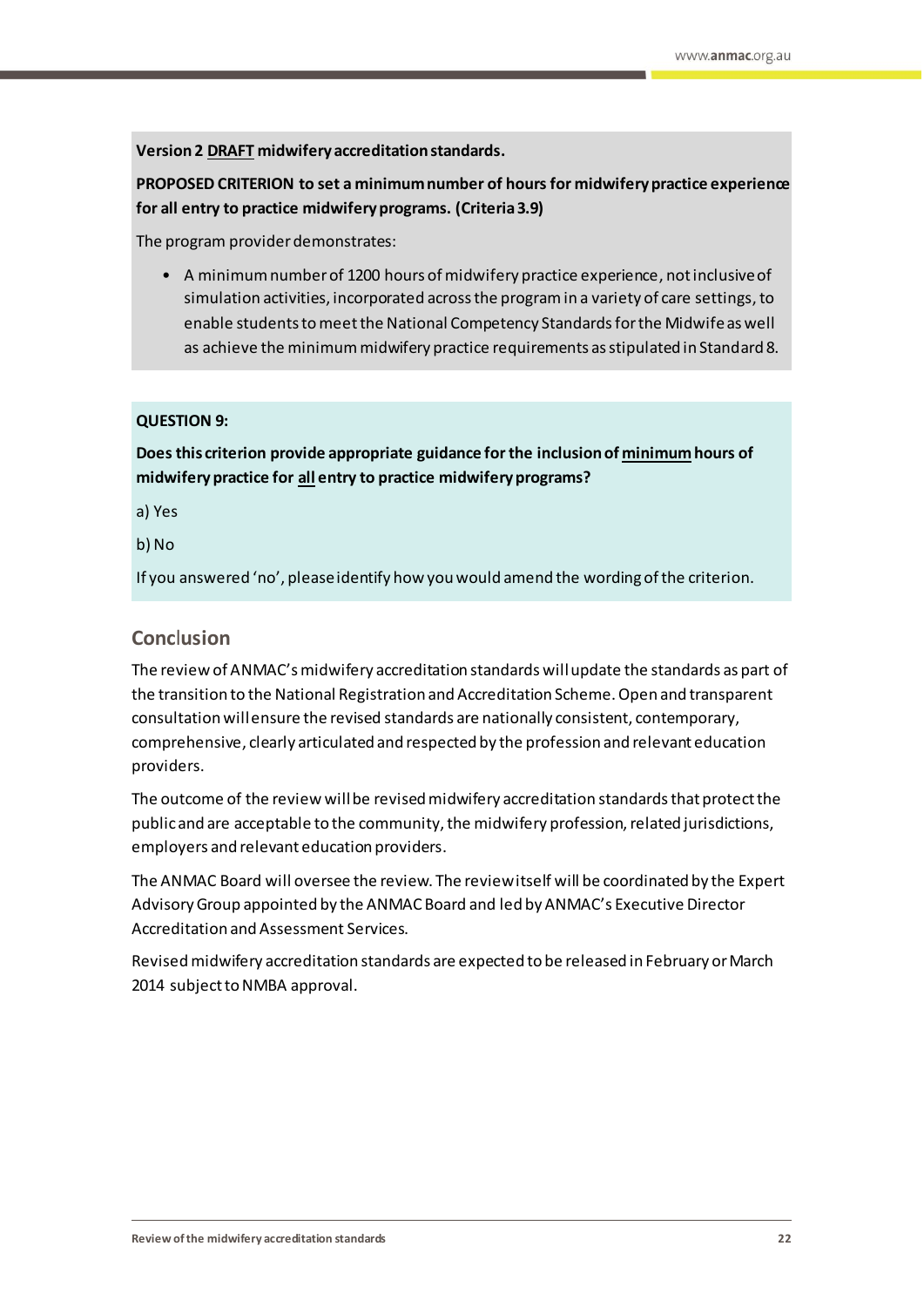# <span id="page-24-0"></span>**Appendix A. The 'National Law'**

On 14 July 2006, The Council of Australian Governments agreed to establish a single national registration scheme for health professionals, beginning with the nine professional groups then registered in all jurisdictions. The Council of Australian Governments further agreed to establish a single national accreditation scheme for health education and training, to simplify and improve the consistency of current arrangements.<sup>31</sup> Bills were successively put before state and territory parliaments, starting with Queensland, to enact the legislation known as the *Health Practitioner Regulation National Law Act 2009 Qld* (or the 'National Law') to establish the scheme*.* The Act provides for the adoption of a national law to establish a national registration and accreditation scheme for health practitioners. The object, objectives and guiding principles are articulated in Section 4 Part 1 and reproduced below with phrases relating to accreditation of education providers and programs of study highlighted.<sup>32</sup>

- 1. The object of this Law is to establish a national registration and accreditation scheme for:
	- a) the regulation of health practitioners
	- b) the registration of students undertaking—
		- I. programs of study that provide a qualification for registration in a health profession; or
		- II. clinical training in a health profession.
	- 2. The objectives of the national registration and accreditation scheme are:
		- a) to provide for the protection of the public by ensuring that only health practitioners who are suitably trained and qualified to practise in a competent and ethical manner are registered
		- b) to facilitate workforce mobility across Australia by reducing the administrative burden for health practitioners wishing to move between participating jurisdictions or to practise in more than one participating jurisdiction
		- c) to facilitate the provision of high quality education and training of health practitioners
		- d) to facilitate the rigorous and responsive assessment of overseas-trained health practitioners; and
		- e) to facilitate access to services provided by health practitioners in accordance with the public interest
		- f) to enable the continuous development of a flexible, responsive and sustainable Australian health workforce and to enable innovation in the education of, and service delivery by, health practitioners.
	- 3. The guiding principles of the national registration and accreditation scheme are as follows:
		- a) the scheme is to operate in a transparent, accountable, efficient, effective and fair way

<sup>31</sup> Council of Australian Governments. *Intergovernmental Agreement for a National Registration and Accreditation Scheme for the Health Professions*. 2008.

<sup>32</sup> *Health Practitioner Regulation National Law Act 2009 Qld*.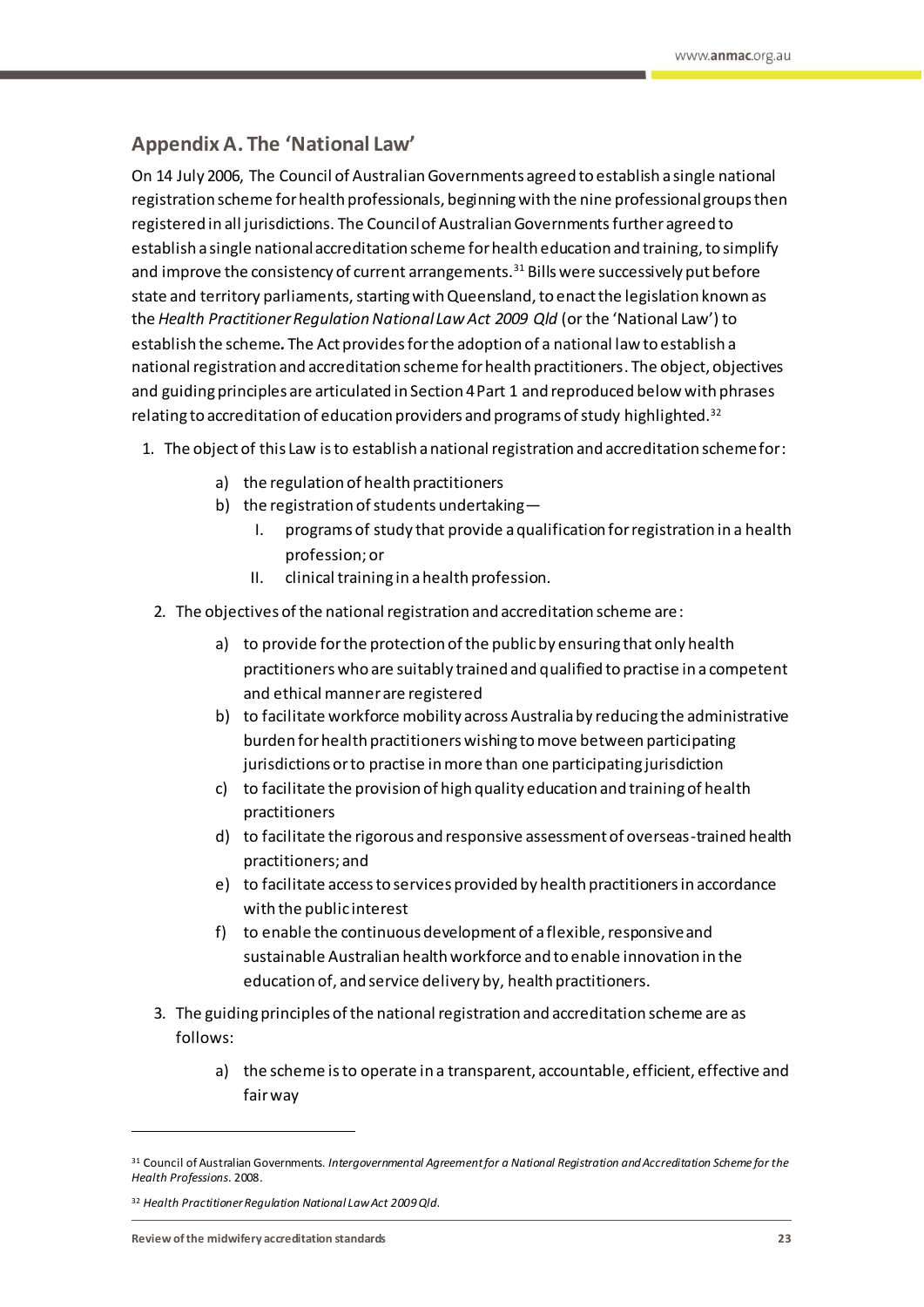- b) fees required to be paid under the scheme are to be reasonable having regard to the efficient and effective operation of the scheme
- c) restrictions on the practice of a health profession are to be imposed under the scheme only if it is necessary to ensure health services are provided safely and are of an appropriate quality.

Following the introduction of the National Law, the Australian Nursing and Midwifery Council (ANMC) was approved under the National Registration and Accreditation Scheme (NRAS) as the independent accreditation authority, starting on 1 July 2010, for all nursing and midwifery education providers and programs of study leading to registration and endorsement in Australia.

Subsequently, ANMC changed its name to the Australian Nursing and Midwifery Accreditation Council (ANMAC) to reflect its principle role as an accrediting authority. Along with responsibility for accrediting education providers and programs of study leading to a qualification in the professions of nursing and midwifery, the Council has legislated responsibility for regular review and improvement of the accreditation standards underpinning this accreditation function for all professional categories under its mandate.<sup>33</sup>

Professional education accreditation is concerned with the quality of the profession and its work, from the perspective of the public interest and community safety. It is part of a broader process of assuring the community that, having completed an accredited education program, beginning professional practitioners have achieved agreed professional outcomes and are able to practise in a safe and competent manner equipped with the necessary foundation knowledge, professional attitudes and essential skills. This process itself however, relies on two other fundamental building blocks:

1. That the education providers themselves are authorised to issue the relevant qualification and are evaluated to assure continued quality learning outcomes for their graduates.

Qualifications are specified, classified and defined by the Australian Qualifications Framework (AQF)<sup>34</sup> and their associated register lists Authorised Issuing Organisations. The Tertiary Education Quality and Standards Agency (TEQSA) has responsibility for evaluating all higher education providers for quality assurance purposes and protecting the integrity of the Australian higher education system (Section 5 hasmore information on TEQSA).

2. That there exists a set of agreed and contemporary competency standards for the profession, against which the capability of graduates can be assessed.

The Nursing and Midwifery Board of Australia (NMBA) adopted the ANMC's National Competency Standards for enrolled and registered nurses, midwives and nurse practitioners in 2010.<sup>35</sup> These standards articulate the core competencies by which individual performance is assessed to obtain and retain a licence to practice, issued by the NMBA, as an enrolled nurse, registered nurse, registered midwife and nurse

<sup>33</sup> *Health Practitioner Regulation National Law Act 2009 Qld*.

<sup>34</sup> Australian Qualifications Framework Council. *Australian Qualification Framework 2011*.

<sup>35</sup> ANMAC. Registered Nurse Accreditation Standards. Canberra 2012.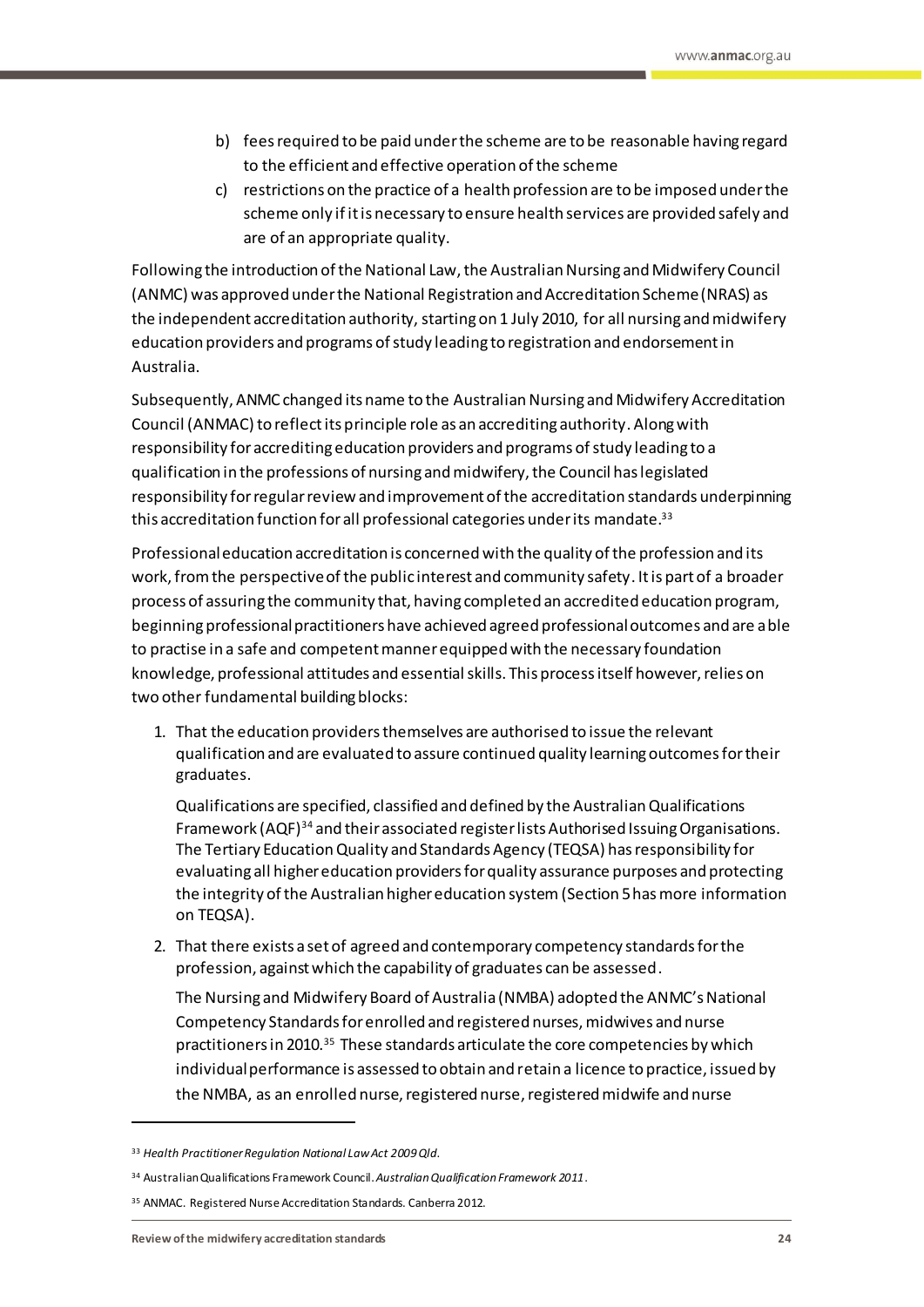practitioner in Australia. However, these competency standards are used not only by the NMBA for health professionals to self-assess their competence as part of the annual renewal of licence process, but also to assess:

- nurses and midwives educated overseas seeking to work in Australia
- nurses and midwives returning to work after breaks in service
- the performance of nurses and midwives involved in professional conduct matters.

Higher education providers use the National Competency Standards when developing nursing and midwifery curricula and to assess student performance; as do employers when evaluating graduate performance.

The accreditation process ANMAC administersis an efficient and effective proxy for externally assessing each graduate against the relevant competency standards. Professional course accreditation must ensure the necessary professional standards are protected, while not inhibiting diversity and innovation or constraining continuous quality improvement. However, it is critical that the relevant professional accreditation standards be regularly reviewed to ensure continued relevance in light of changes in pertinent health and education legislation, policy, delivery and/or ethos.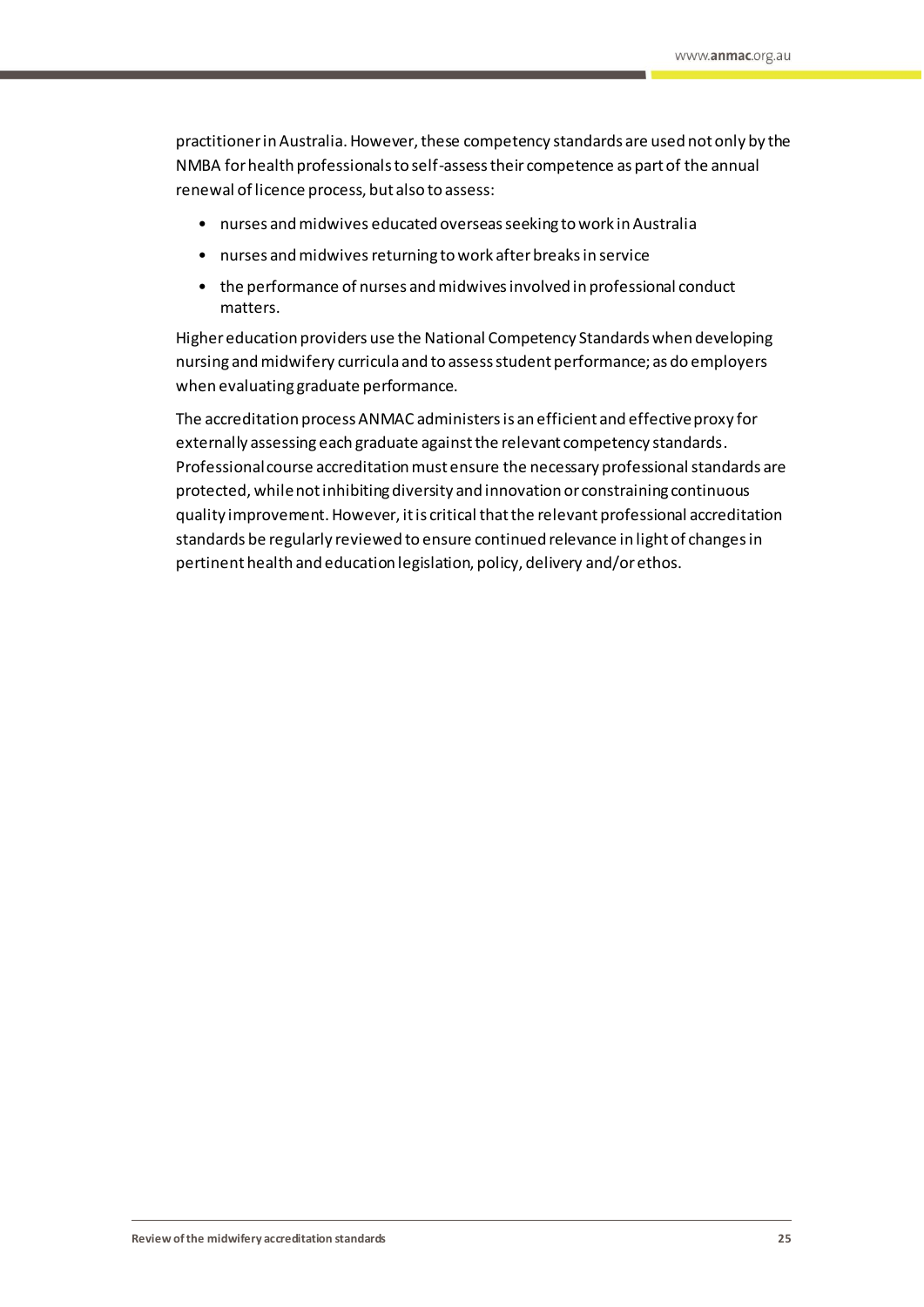# <span id="page-27-0"></span>**Appendix B. Consultation forum—key stakeholder list**

Other interested parties or individuals not listed here are able to provide feedback by:

- Answering questions from Consultation Paper 2 via the following link: [www.surveymonkey.com/s/Midwifery\\_Accreditation\\_Standards\\_Review\\_2](http://www.surveymonkey.com/s/Midwifery_Accreditation_Standards_Review_2)**by close of business 25 November 2013**
- Submitting comments via the following dedicated email address: [standardsreview@anmac.org.au](mailto:standardsreview@anmac.org.au?subject=Review%20of%20Midwifery%20Accreditation%20Standards%20).

| <b>Principal agents</b>             | <b>Stakeholder consultation</b>                                         | <b>Expert Advisory Group</b>                 |
|-------------------------------------|-------------------------------------------------------------------------|----------------------------------------------|
| Australian Commission on Safety ACM |                                                                         | <b>ACM</b>                                   |
| and Quality in Health Care          |                                                                         |                                              |
| <b>AHPRA</b>                        | <b>ACM: Midwifery Education Advisory</b>                                | <b>ACM: Midwifery Education Advisory</b>     |
|                                     | Committee                                                               | Committee                                    |
| <b>ANMAC</b>                        | Australian Society of Independent                                       | <b>Australia and New Zealand Council of</b>  |
|                                     | <b>Midwives</b>                                                         | <b>Chief Nurses</b>                          |
| Australian Government               | Australian & New Zealand Council of                                     | <b>Australian Nursing and Midwifery</b>      |
| <b>Department of Health</b>         | <b>Chief Nurses</b>                                                     | <b>Federation</b>                            |
| Ministerial Council for Tertiary    | <b>Australian Nursing and Midwifery</b>                                 | <b>Congress of Aboriginal and Torres</b>     |
| <b>Education and Employment</b>     | <b>Federation</b>                                                       | <b>Strait Islander Nurses</b>                |
| NMBA)                               | <b>Commonwealth Chief Nurse</b>                                         | <b>Council of Deans of Nursing and</b>       |
|                                     |                                                                         | <b>Midwifery</b>                             |
| <b>Standing Council of Health</b>   | Congress of Aboriginal and Torres Strait                                | <b>Educationalists for Entry to Practice</b> |
|                                     | <b>Islander Nurses and Midwives</b>                                     | Midwifery Programs including Dual            |
|                                     |                                                                         | <b>Degree</b>                                |
| TEQSA                               | <b>Consumer Health Forum of Australia</b>                               | <b>Maternity Coalition</b>                   |
| Australian Health Ministers'        | Council of Deans of Nursing and                                         | Maternity Service Inter-Jurisdictional       |
| <b>Advisory Council</b>             | <b>Midwifery</b>                                                        | Committee                                    |
|                                     | <b>Council of Remote Area Nurses of</b>                                 | Women's Healthcare Australasia               |
|                                     | Australia plus Remote Health                                            |                                              |
|                                     | <b>Professionals</b>                                                    |                                              |
|                                     | Forum of Australian Health Professionals ANMAC, Chief Executive Officer |                                              |
|                                     | <b>Councils</b>                                                         |                                              |
|                                     | <b>Health Workforce Australia</b>                                       | <b>ANMAC, Executive Director</b>             |
|                                     |                                                                         | <b>Accreditation and Assessment</b>          |
|                                     |                                                                         | <b>Services</b>                              |
|                                     | <b>Maternity Coalition</b>                                              | <b>ANMAC, Associate Director for</b>         |
|                                     |                                                                         | Professional Programs (2)                    |
|                                     | <b>Maternity Service Inter-Jurisdictional</b>                           | ANMAC, Acting Manager of                     |
|                                     | Committee                                                               | <b>Accreditation Services</b>                |
|                                     | <b>Midwifery Academics Victoria</b>                                     | <b>ANMAC, Standards Review and</b>           |
|                                     |                                                                         | <b>Development Co-ordinator</b>              |
|                                     | Midwifery Council of New Zealand                                        |                                              |
|                                     | <b>National Association of Childbirth</b>                               |                                              |
|                                     | <b>Educators</b>                                                        |                                              |
|                                     | National Midwifery Network (Midwifery                                   |                                              |
|                                     | <b>Advisors for States and Territories)</b>                             |                                              |
|                                     | <b>National Rural Health Alliance</b>                                   |                                              |
|                                     | <b>Nursing Council of New Zealand</b>                                   |                                              |
|                                     | Women's Healthcare Australasia                                          |                                              |

#### **Table 1: Consultation forum—key stakeholder list**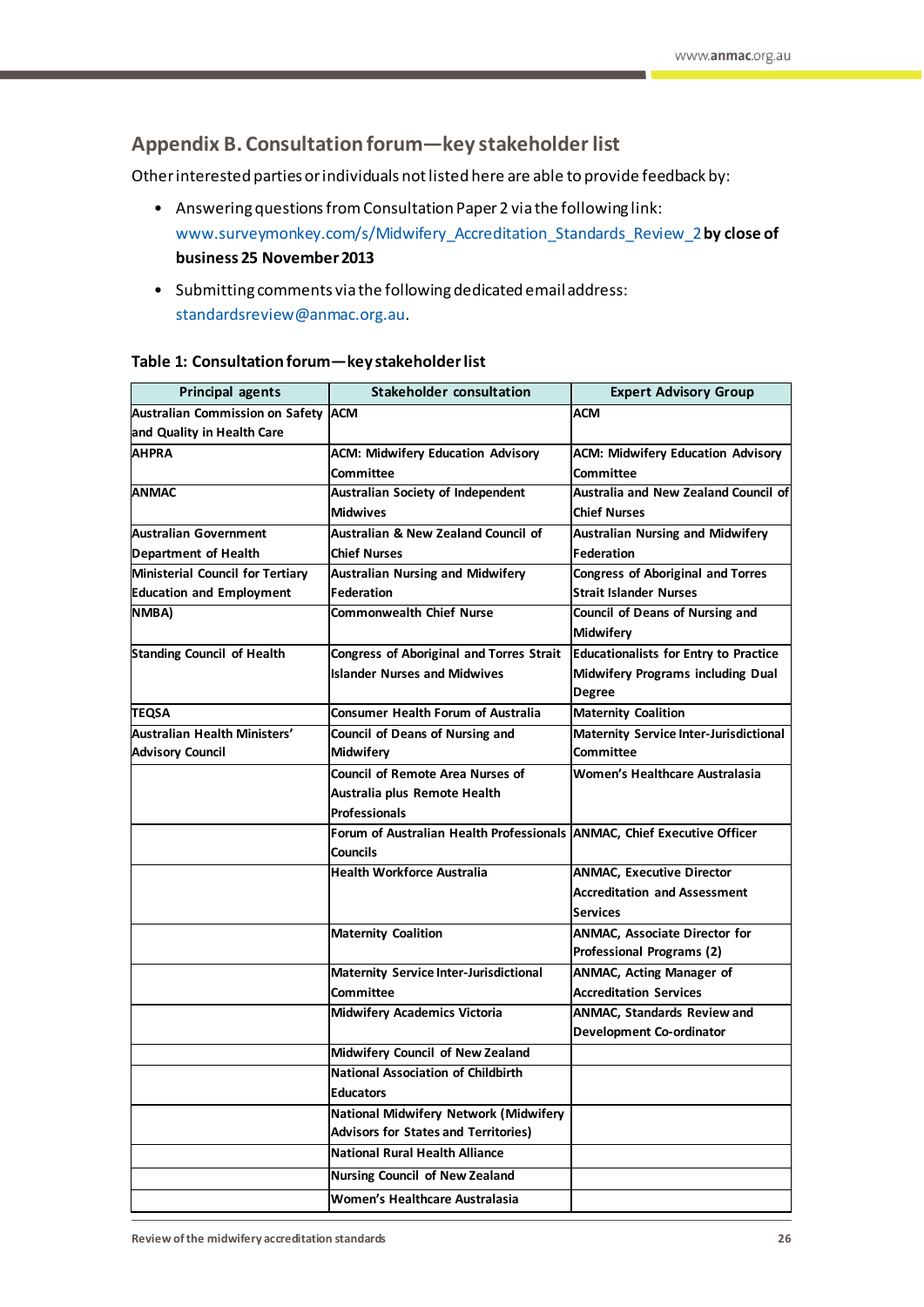# <span id="page-28-0"></span>**Appendix C. Condensed feedback summary**

This section reports major themes and trends in the opinions identified in responses to the electronic survey. Expert Advisory Group responsesto feedback are also provided.

A total of 607 respondents started the survey and 351 finished it. Response data, including tables and graphs, were imported from a summary report generated by Survey Monkey<sup>©36</sup>. Free text responses were categorised using Survey Monkey© and were reviewed and validated by ANMAC staff.

ANMAC received eightindividual submissions and 18 submissions from organisations. Not all submissions addressed every question and so numbers of submission responses varying across questions. Permission to publish submissions was not negotiated or provided. Organisations included:

- Australian Catholic University
- Australian College of Midwives—Midwifery Education Advisory Committee
- Australian College of Midwives—Western Australia
- Australian Nursing & Midwifery Federation
- Barwon Health
- Consumer Health Forum of Australasia
- Council of Deans of Nursing and Midwifery
- Department of Health and Human Services—Tasmania Government
- Department of Health— Northern Territory Government
- Department of Health—Victoria Government
- Health Workforce Australia
- La Trobe University
- Midwifery Academics Victoria
- Midwifery Council of New Zealand
- Nursing and Midwifery Board of Australia
- Nursing and Midwifery Office—New South Wales Government
- Women's Healthcare Australasia.

### **Question 1**

 $\overline{a}$ 

**When responding to this survey, which of the following options best categorises your primary role?**

<sup>&</sup>lt;sup>36</sup> Survey monkey is a private company that provides web-based survey solutions for organisations, companies or individuals to gather the insights they need to make more informed decisions.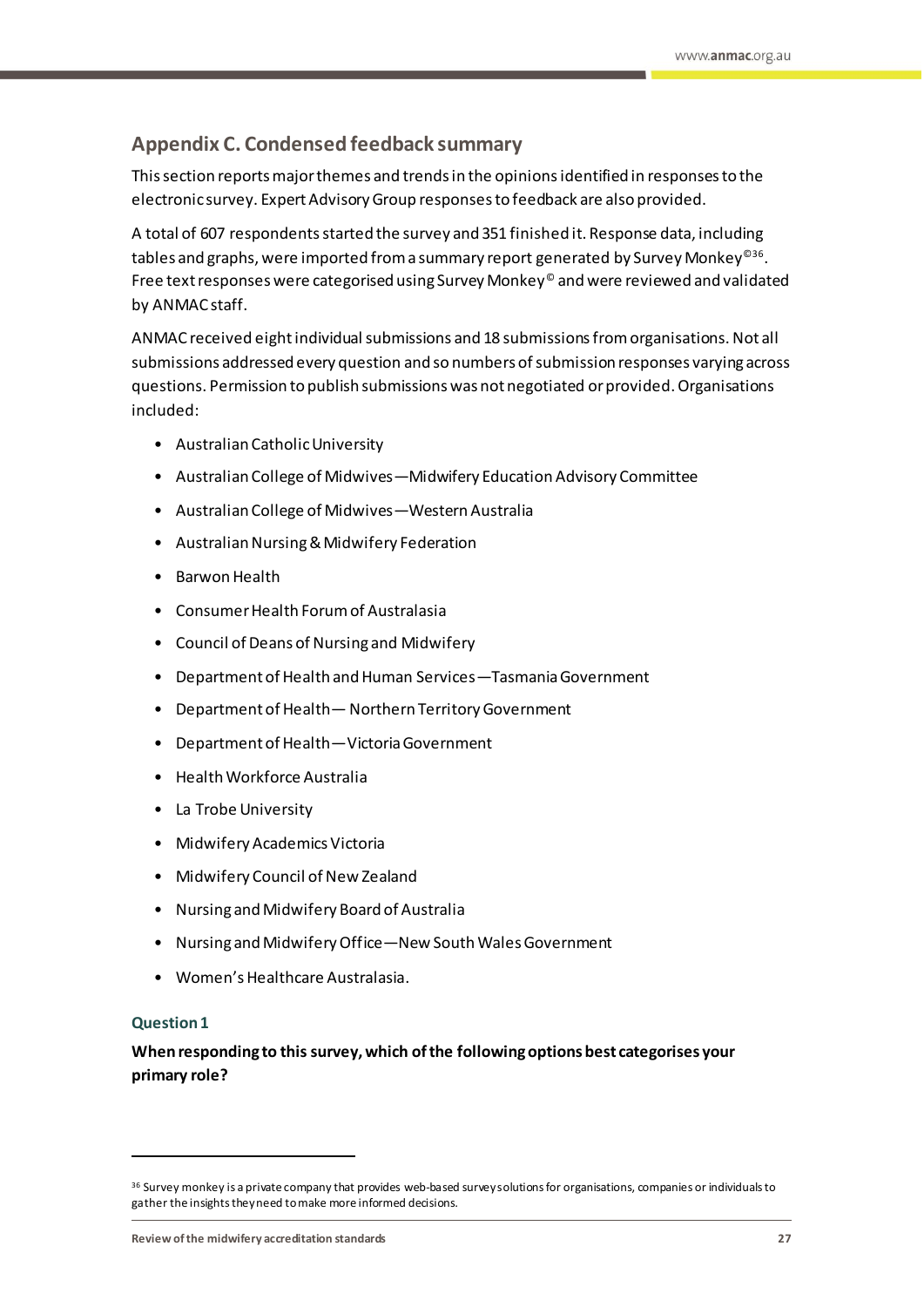**Survey (601 respondents)**: 81.6 per cent of respondents identified within the top three categories of 'midwife clinician' (45.3 per cent), 'midwifery student' (19.1per cent) or 'midwife educator or facilitator' (16.3 per cent).

6.3 per cent of respondents identified as 'education providers', 4.8per cent as 'health service managers' and 8.2 per centwere in the remaining categories, 3per cent of which identified as 'consumers'.

**Submissions**:Individuals identified as consumer, student, educators/facilitators and educator/researcher.

#### **ACTION: Note demographics.**

#### **Question 2**

**Are the proposed criteria (2.4 (i) and (h), 3.5 and 8.4) collectively appropriate to enable intraprofessional and interprofessional learning?**

**Survey (492 respondents):** The majority of respondents (90.7per cent) agreed that specified draft criteria were appropriate to enable interprofessional and intraprofessional learning.

**Submissions:** The 12 organisations that addressed this question all agreed the criteria were appropriate. One organisation suggested wording changes.

**Themes:**Reporting of various operational issues or barriers to implementation of this type of learning.

#### **ACTION: None required.**

#### **Question 3**

**Do these criteria (8.3, 8.4, 8.5 and 8.6) collectively provide sufficient guidance for curriculum design and planned midwifery practice experience placement to develop student competency in midwifery practice across all-risk models of care?**

**Survey (363 respondents):** 89.3 per cent of respondents agreed that criteria 8.3, 8.4, 8.5 and 8.6 would provide sufficient guidance. 10.7per cent of respondents considered the criteria to be insufficient.

**Submissions:** Fourteen organisations addressed this question and 12 agreed the specified draft criteria were appropriate. Suggestionsfor change included the need to articulate structured supervision, include standardsto address the current practice environment, and some wording and terminology refinements.

**Themes:**Issues with quality or number of clinical placements; funding and arrangements for clinical supervision; need for more theoretical content relating to medical and surgical conditions in Bachelor of Midwifery curricula.

#### **ACTION: Review wording and content of relevant sections of Standard 8.**

#### **Question 4**

**Should minimum requirements for what constitutes 'engagement' in continuity of care experience (CoCE) be stipulated within the midwifery accreditation standards?**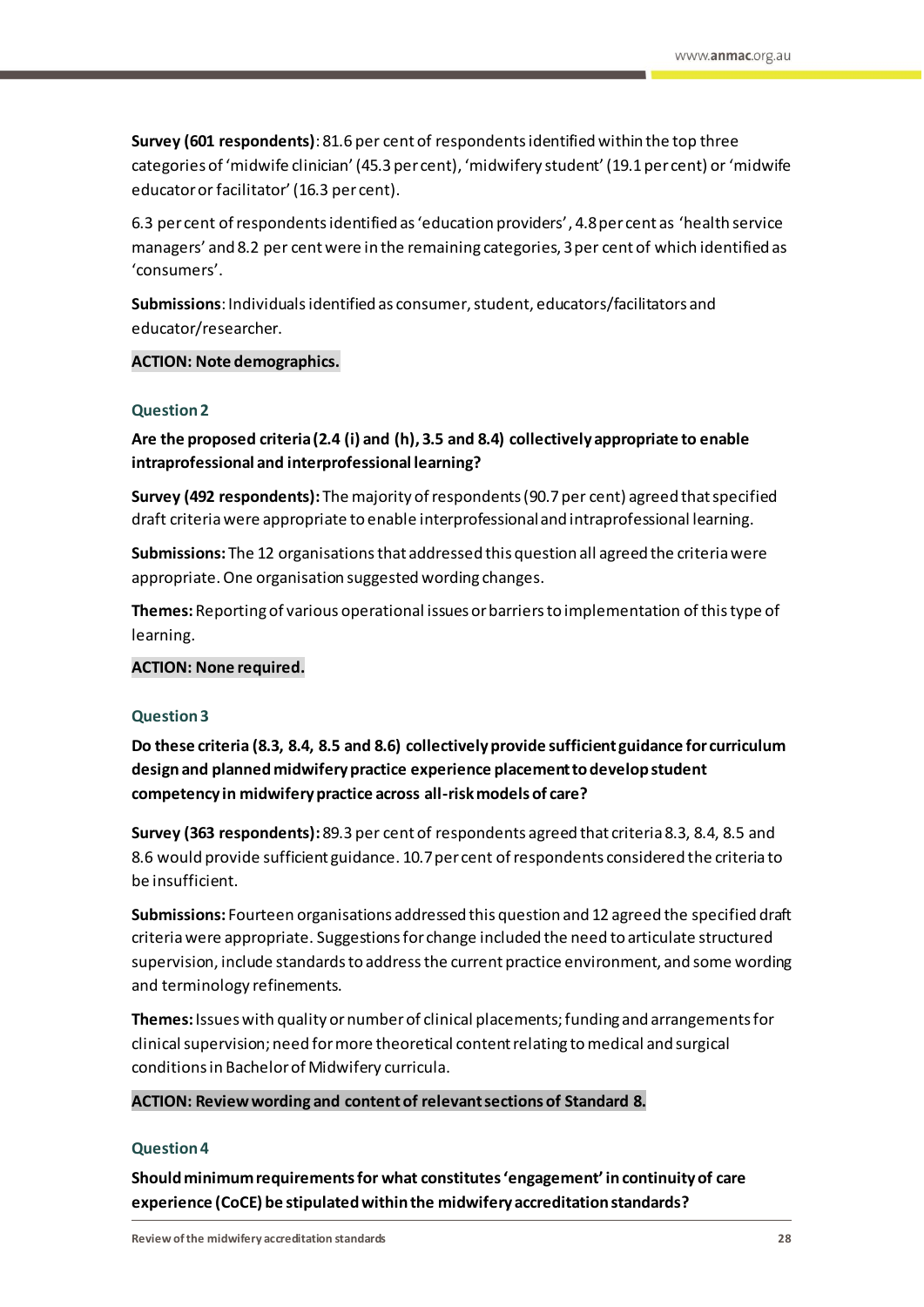**Survey (359 respondents):** 65.2 per cent of respondents supported the need to stipulate what constitutes 'engagement' in CoCE.

**Submissions:** Fourteen organisations addressed this question. One of these organisation responded with two views; one from the majority of members and another from a minority of members. Nine organisations (including an organisation's majority of members) supported a level of stipulation for what constitutes engagement. Six did not support stipulation. Four submissions did not answer the question.

#### **Themes:**

CoCE—valuable learning experiences provided; standards need to promote quality of learning over quantity;student burden needs to be reduced; promote women's safety;reduce number and/or hours of CoCE; increase flexibility and remove stipulations.

Antenatal—more support for early second trimester start of engagement and slightlymore support for three or less visits; suggested cut off for recruitment ranged from 30-36 weeks of pregnancy.

Intrapartum—callsfor more definitional flexibility to allow for factors that may impede student attendance or active participation.

Postnatal—more support for three or less visits and care concluding at six weeks.

**ACTION: Review feedback and revise relevant sectionsof Standard 8. Seek stakeholder feedback.**

#### **Question 5**

**During midwifery students' practice experience, does the current standard definition match what is being regarded as 'being with woman' during labour?**

**Survey (361 respondents):** Results indicate significant difference in the interpretation of the definition 'being with woman' giving birth. 41.8 per cent of respondents reported that students' practice experience did not match the current standard definition.

**Submissions:** Fourteen organisations addressed this question. Only one organisation agreed that the standard definition matched clinical experience.

T**hemes:**More flexible definition and clarify expectations of student role,that is, as an *accoucheur* or active participant.

**ACTION: Review feedback and revise definition in Standard 8. Seek stakeholder feedback.**

#### **Question 6**

**Should a list of minimum requirements for midwifery practice experiences (type and number) continue to be stipulated in the midwifery accreditation standards for use across all entry to practice midwifery programs?**

**Survey (362 respondents):** 98.9 per cent of respondents supported the concept of minimum requirements for midwifery practice experiences being stipulated in the midwifery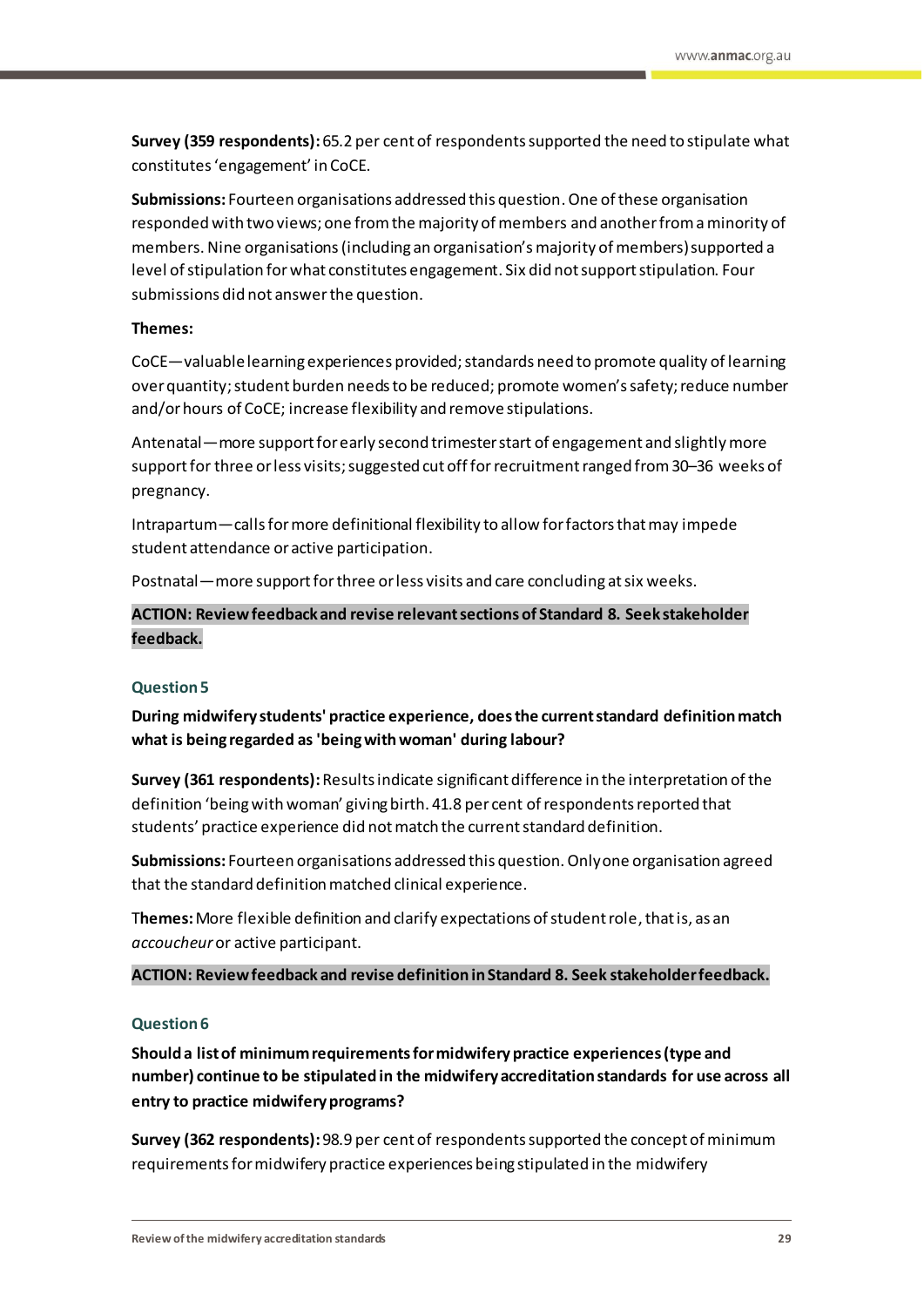accreditation standards. However, 35.4 per cent of these supported only 'some'minimum requirements being stipulated.

**Submissions:** Seven organisations supported stipulation of minimum requirements. Six did not support stipulation, however, five of these made suggestions regarding changes to the minimum requirements if retained within the standards. Two organisations called for minimum requirements to be removed and replaced with a competency approach. Three submissions did not answer the question.

**Themes:** Two alternate themes emerged in relation to numberingpractice requirements:

Supported—helps to develop competency, ensures consistency, prevents students with inadequate experience being deemed competent and provides students with equitable learning goals.

Not supported—a quantum of numbers does not measure competency, insufficient evidence to support use of numbers, focus standards on the quality of learning and assessment of competency.

# **ACTION: Continue to stipulate some of the minimum requirements. Seek stakeholder feedback.**

# **Question 7**

**Please review this list of minimum midwifery practice requirements and identify any change you consider may be necessary to the type and/or minimum number of experiences required.**

**Survey (363 respondents):** 83 per cent or more of survey respondentsindicated there was no need to change 18 of the 24 proposed minimum practice requirements. However, 68 per cent supported changing the current number and 61 per cent supported changing the hours assigned to CoCE. Opinion was almost divided on whether the following minimum practice requirements need to be changed, with these percentages *not*supporting change:

- antenatal visit numbers (56%)
- postnatal visit numbers (56%)
- number of births as *accoucheur*(47%)
- (number of care episodes for women experiencing complexity (51%).

# **Survey themes:**

CoCE numbers and hours:Only 17 per cent of respondents quantified suggested changesto CoCE. Of these most recommended reducing CoCE experiences to 10. The next largest group recommended reducing to 5 and the next largest to 15. For CoCE hours, most recommended the removal of CoCE hours and the next largest group recommended a reduction to 10 hours.

Antenatal and postnatal visits:Of the respondents wanting a reduction most suggested 50 visits.

'Being with woman' giving birth: Suggestions for clearer, more flexible definition (Q6) and a reduction in number.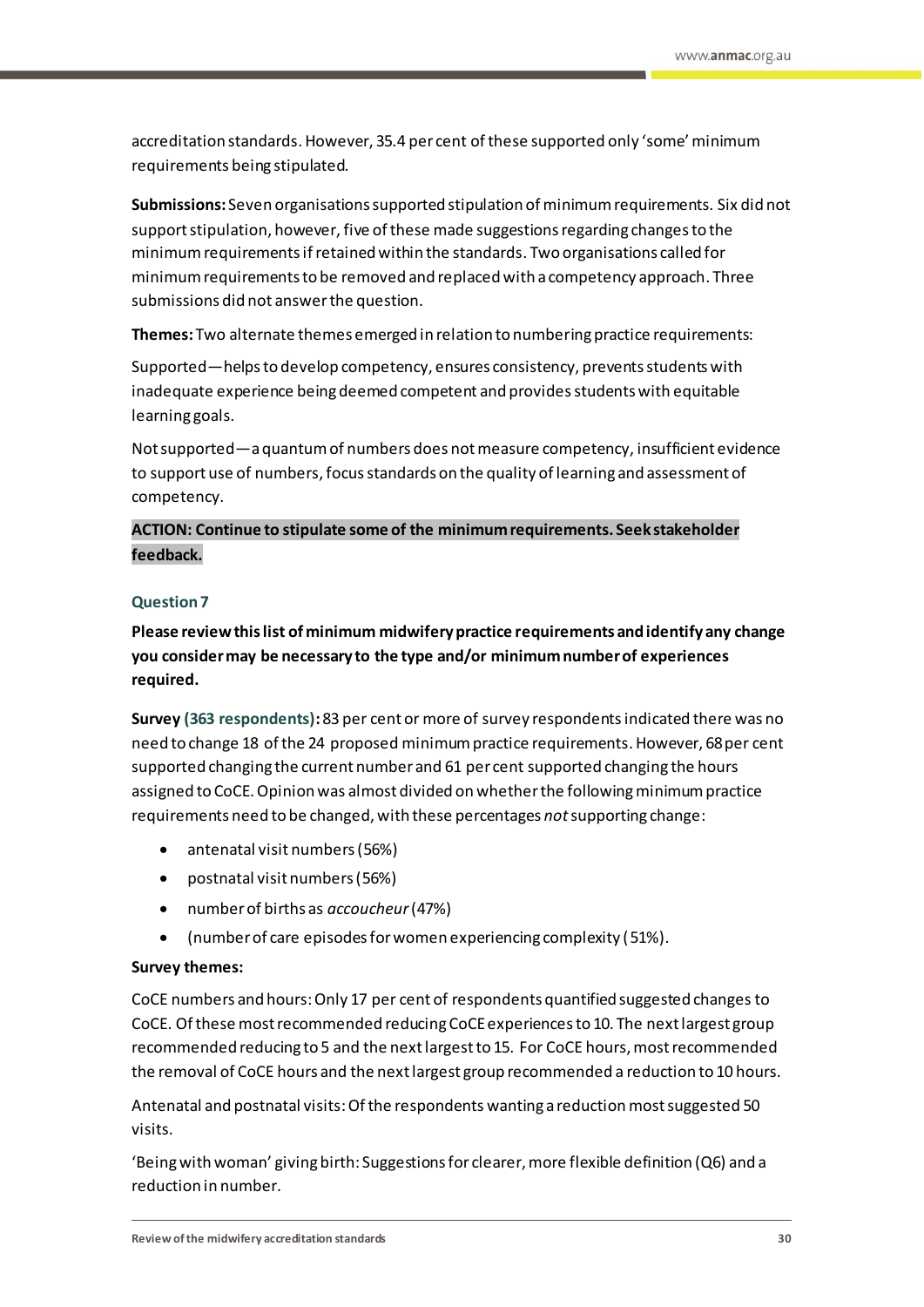**Submissions***:* These responses are from organisations or individuals answering 'yes' to Question 6 and offering suggestions for changesto minimum requirements. See Questions 4 or 6 for responses relating to non-stipulation of minimum requirements or CoCEs.

CoCE numbers: Four organisations suggested a reduction in CoCE to 15 experiences. One organisation supported an increase; another was unsure as to an appropriate number.

CoCE hours: Two organisations supported removal of hours, 1 suggested replacement with care episodes and 2suggested a reduction to 10 hours. One individual supported the continuation of 20 hours.

Antenatal and postnatal visits: Six organisations questioned evidence to support the use of numbers, however, went on to suggest a reduction by half if numberswere retained. Four organisations and one individual saw no need for change.

'Being with woman' in labour: Seven organisations suggested a clearer definition that included the students' role as the *accoucheur*or active participant in complex, and in some cases, assisted births. The same number, if minimum requirements were retained, supported a reduction to 20 births as *accoucheur*. One organisation supported 30 births.Two organisations opted for 40 with a reduction to 30 births as *accoucheur*, if these were offset by additional experiences in caring for women in labour. One organisation commented 40experiences was excessive.

Care for women with complex needs:One organisation suggested a reduction to 20 episodes. Another requested a definition of complex care and thought the number of episodes, at 40, was excessive. Threeorganisations supported keeping the criteria the same.

Minimum requirement number nine: Six organisations identified scope of practice issues with one or more of these criteria. Three organisations recommended the requirement be removed. Two organisations suggested specification of numbers.

# **ACTION: Review wording, type and numbers of minimum requirements. Seek stakeholder feedback.**

### **Question 8**

**Is this standalone criterion (4.5) required to facilitate the development of a woman-centred approach in midwifery practice? (358 respondents)**

**Survey (358 respondents):** More than 92 per cent of respondents agreed that including this criterion would facilitate the development of a woman-centred approach in midwifery practice. The remainder considered it unnecessary.

**Submissions:**All 14 organisations that answered this question supported inclusion of this criterion into the standard.

**Theme: Suggestions for** wording or terminology changes.

#### **ACTION: Review wording.**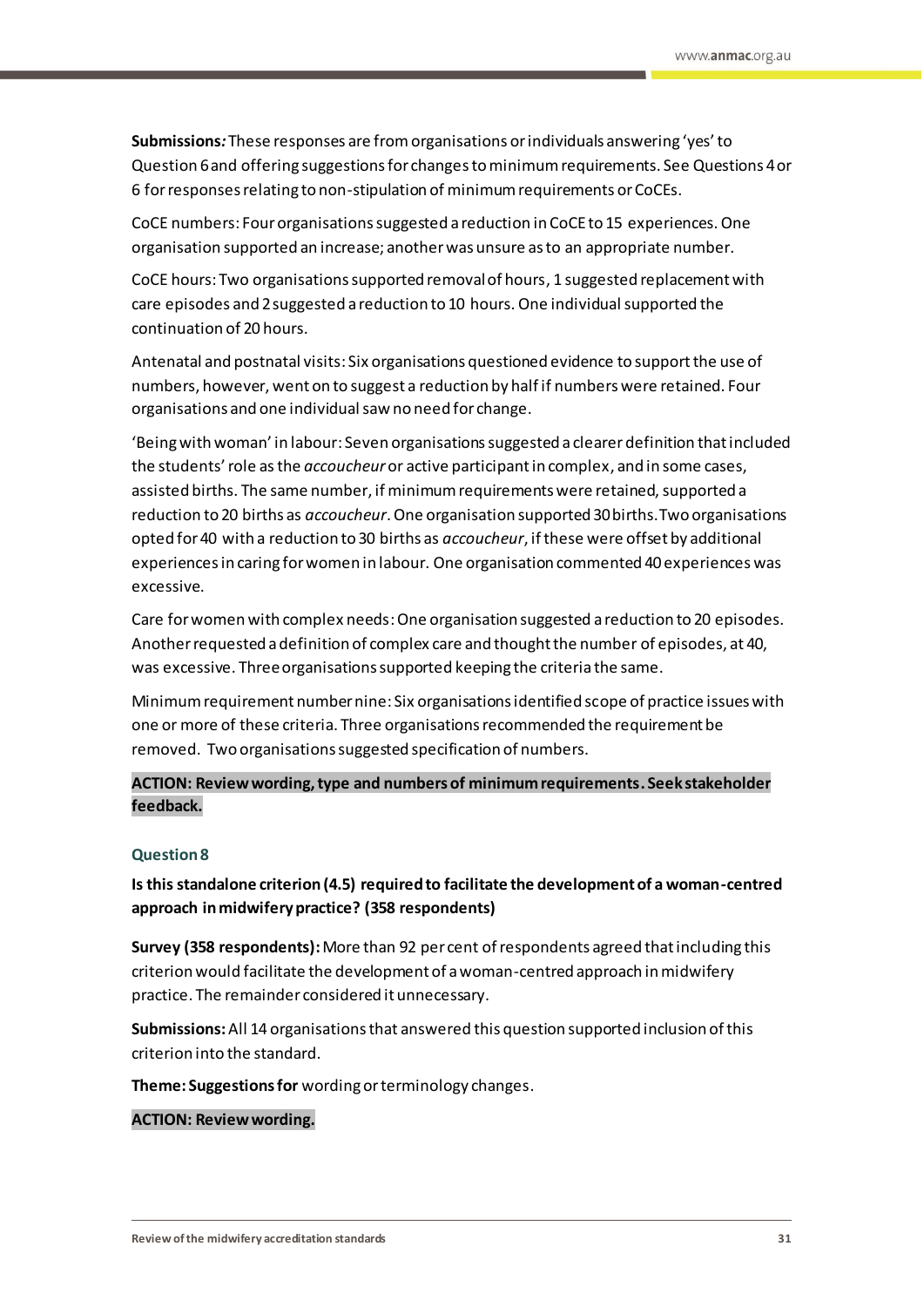#### **Question 9**

# **What should the midwifery accreditation standards specify in regard to postgraduate program minimum length?**

**Survey (360 respondents):**Nearly half (49.4per cent) of respondents supported a 12-month postgraduate program, closely following by 41.7 per cent supporting an 18-month program, and 8.9 per cent an alternate program length.

**Submissions:** Fourorganisations supported and 18 month postgraduate program and six supported 12 months. One organisation reported a split opinion between 12 and 18 months. One organisation preferred a competency approach.

**Themes:** Twelve month midwifery program would support the development of a skilled workforce for regional maternity services. This program was considered attractive to students and there is no evidenceto indicate longer postgraduate programs improved student outcomes.Whereas, others thought the eighteen month program provided sufficient time to cover current program requirements and facilitated comprehensive midwifery knowledge and competent practice. Additionally, the eighteenmonth program met the International Confederation of Midwives recommendation for length of program.

### **ACTION: Maintain current wording of Standard 3.7.**

#### **Question 10**

**Should the ratio of theory to practice in the curriculum be specified within the midwifery accreditation standards?**

**Survey (357 respondents):**More than 80 per cent ofrespondents thought the ratio of theoryto-practice should be specified with the midwifery accreditation standards.

**Submissions:** Fourteen organisations answered the question with 11supporting specifying the ratio of theory-to-practice and 3 not supporting. Reasons included preference for a competency approach or that quantification was problematic.

**Themes:** Specification would ensure sufficient and balanced midwifery practice experience. It would also facilitate consistency across all programs and ensure sound theoretical basisto practice. Some thought benefits of a specified ratio were not evident and could potentially reduce program flexibility.

**ACTION: Support for continued inclusion. Seek stakeholder feedback and consider in conjunction with response to Question 12.**

#### **Question 11**

#### **What should be the ratio of theory to practice?**

**Survey (331 respondents):**Opinion was almost divided, 46.8per cent supported a 50:50 ratio and 40.8 per centsupported a 40:50 ratio. An alternative ratio was favoured by 12.4 per cent of respondents, with most suggesting a clinical component greater than 50 per cent.

**Submissions:**Of the 10 organisations that supported specification of a ratio six opted for a ratio of 50 to 50 and fouropted for a ratio of 40 to 50.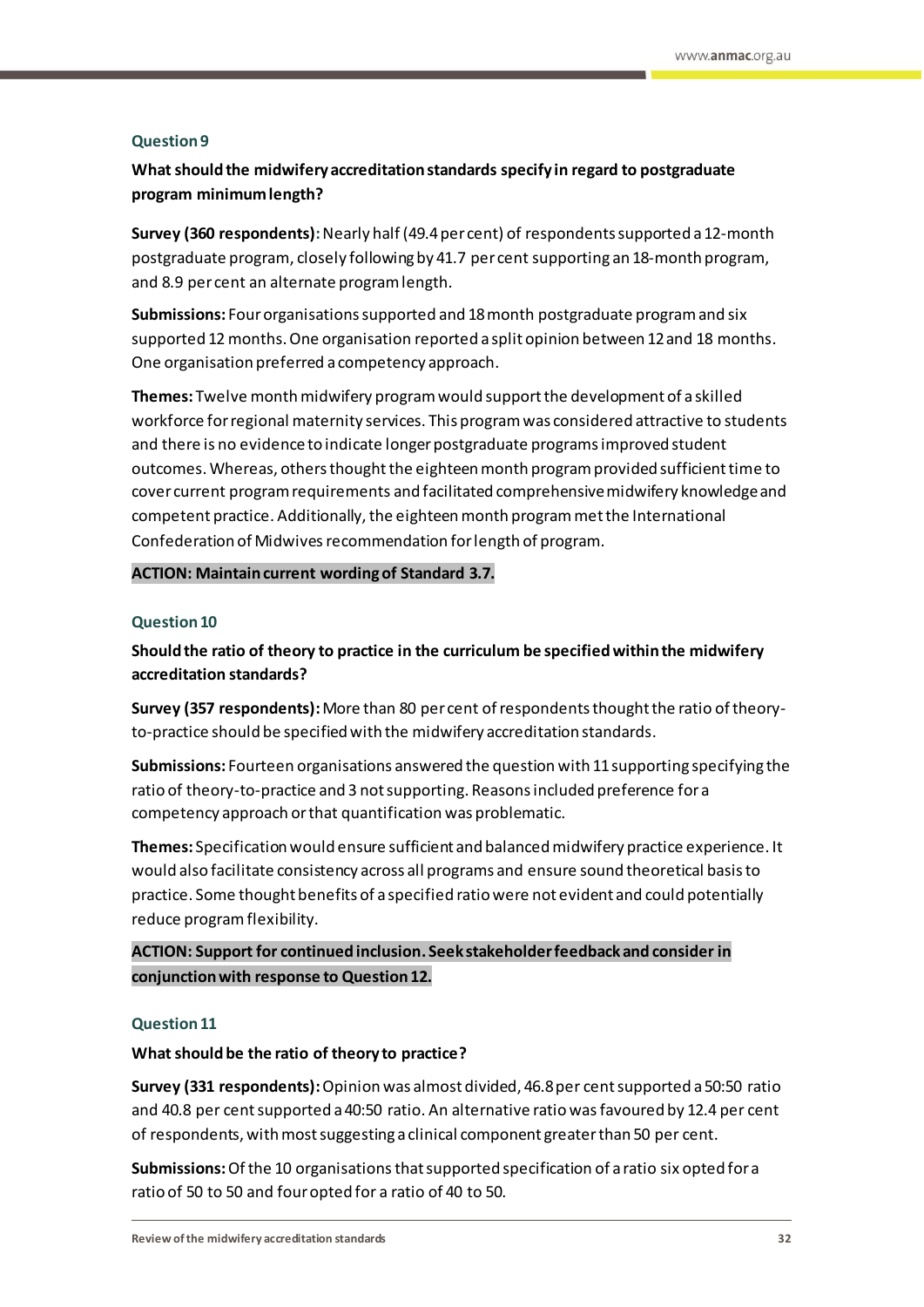#### **ACTION: If ratio specification retained maintain current wording of Standard 3.8.**

#### **Question 12**

# **Is a criterion that specifies the minimum number of hours for midwifery practice (clinical) experience required in the midwifery accreditation standards?**

**Survey (357 respondents):**70.6 per centsupported the inclusion of minimum numbers of midwifery practice experience hours in the midwifery accreditation standards. Specifying hours was not considered necessary by 29.4 per cent of respondents.

**Submissions:** Fourorganisations supported specifying a minimum number of practice hours. 10 organisations did not support specification with threeorganisations preferring a competency based approach to programs and one suggesting that increased prescription within the standards risked program viability. Additionally two of these organisations stated variables such as differences in entry to practice programs made quantification of minimum hours problematic.

**Themes**: Some stated they did not know an appropriate minimum number of hoursfor midwifery practice. Suggestions for the minimumnumberof hours ranged from one hundred to five thousand hours. Others suggested calculations based on program length or planned placements. There was some support around aminimum of 1000–1200 hours. No consensus on minimum number of hours was determined.

**ACTION: Support for inclusion. Seek stakeholder feedback and consider in conjunction with response to Question 10.**

#### **Question 13**

**To facilitate effective embedding of simulation activities in midwifery curricula should the midwifery accreditation standards be explicit about the use of simulation in terms of clinical or theoretical hours?**

**Survey (354 respondents):**Respondents were divided in their responses to this question. 54.4 per cent wanted the standards to be explicit on the use of simulation activities.

**Submissions:** Thirteen organisations supported stipulating simulation within the standards. Of these, two supported developing simulation so that it would support clinical practice, another thought simulation could be used to decrease clinical time and increase competency in less common practice areas such as emergency care. One organisation suggested specific standards be developed to support the quality use and assessment of simulation.

**Themes:** Simulation was considered a useful adjunct to clinical learning, particularly for emergency care. Mostrespondentsthought simulation should be stipulated so it did not replace clinical hours in midwifery curricula.

#### **ACTION: Review wording in relevant criteria.**

#### **Question 14**

**Are these criteria (1.5, 3.1 and 4.7) collectively sufficient to support the development of culturally competent midwifery practice?**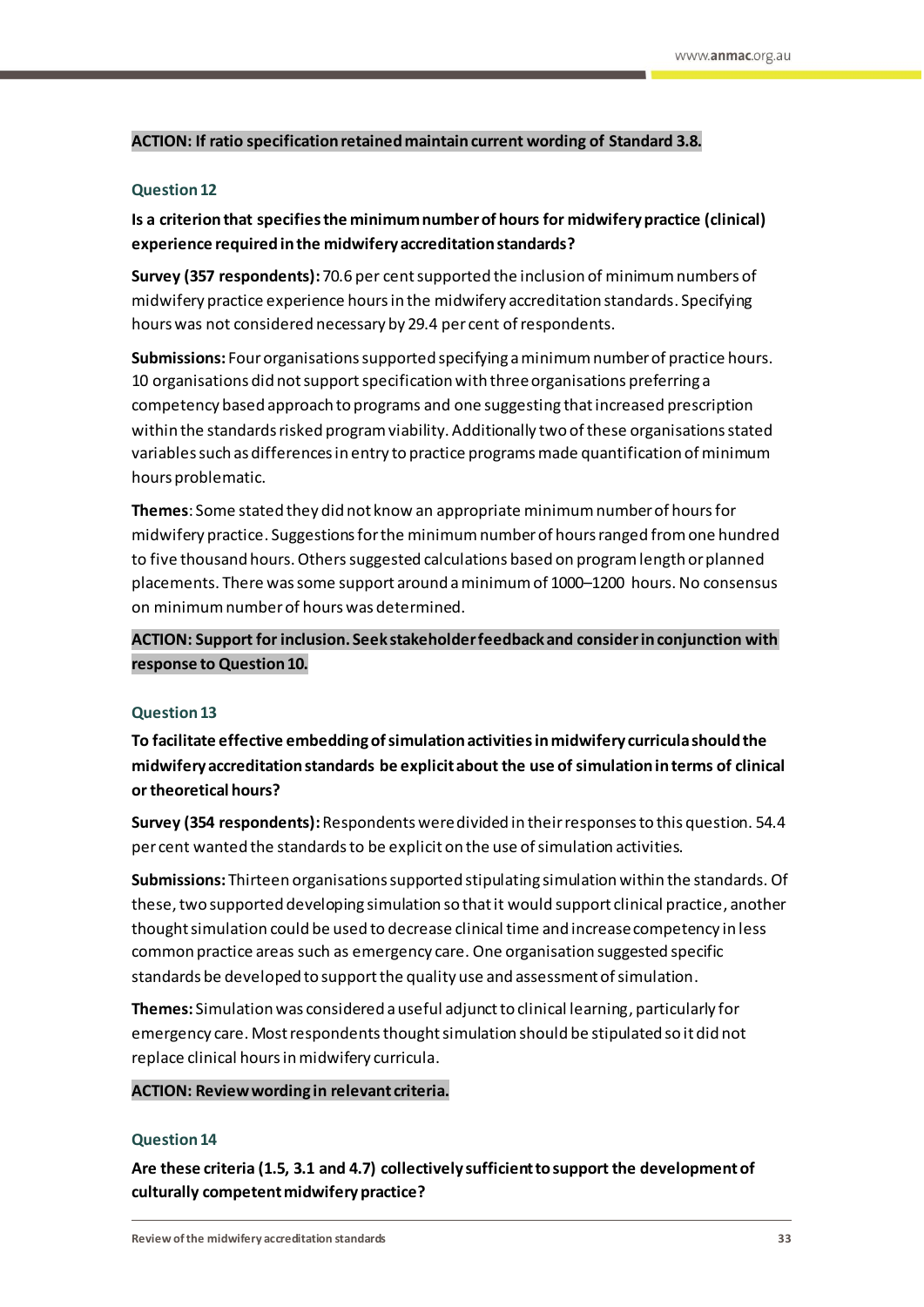**Survey (351 respondents):**81.8 per cent of respondents agreed that the specified draft criteria were collectively sufficient to support the development of culturally safe midwifery practice. 18.2 per cent of respondents thought they were insufficient to support the intended goal.

**Submissions:** Six organisations thought these criteria were sufficient. Fourfelt other cultural groups should be considered to ensure culturally safe midwifery practice. Five did not support the concept of a discrete Aboriginal and Torres Strait Islander subject.

**Themes:**Criteria did not address cultural diversity of Australian population and a broader cultural focus would support development of culturally competentmidwifery practice. Content should be integrated across the curriculum rather than provided as one discrete subject. Some suggested wording changes.

# ACTION: None required. Criterion 4.6 already refers to the diversity of Australian cultural **population and the development of cultural safety.**

### **Question 15**

**Are these criteria (6.8 and 7.4) collectively sufficient to support Aboriginal and Torres Strait Islander people entering the midwifery workforce?**

**Survey (350 respondents):**Most(96.3 per cent) agreed that the specified draft criteria were collectively sufficient to support Aboriginal and Torres Strait Islander people in entering the midwifery workforce. Only 3.7per cent of respondents did not agree.

**Submissions:**All 14 organisations that answered this question supported the collective sufficiency of the criteria to achieve its stated goal.

### **ACTION: None required.**

#### **Question 16**

**Do these criteria (criteria 3.3, 3.12, 4.1, 4.2, 4.6, 8.3, 8.4 and draft minimum midwifery practice experience requirements 5, 6 and 8) provide sufficient guidance for curriculum design and midwifery practice experience placements to support the development of student competency in the care of women and babies with complex needs?**

**Survey (352 respondents):** More than 83 per cent of respondents considered the specified draft criteria sufficient to guide midwifery curriculum design, including midwifery practice experience placements.

**Submissions:** Twelve of the 16 organisations that answered this question thought the criteria provided sufficient guidance. The other four organisations identified a number of issues with the criteria including:lack of clarity of the wording, lack of clinical placements, lack of geographically diverse placements and the need for content to guide assessment, management and referral of high risk mothers.

**Themes:**Registered nursesskillsin complex care should be recognised in relevant midwifery curricula. Some clinical settings have limited access to women and babies with complex needs. Complex needs should be defined. Experience in special care nursery and breastfeeding should be added.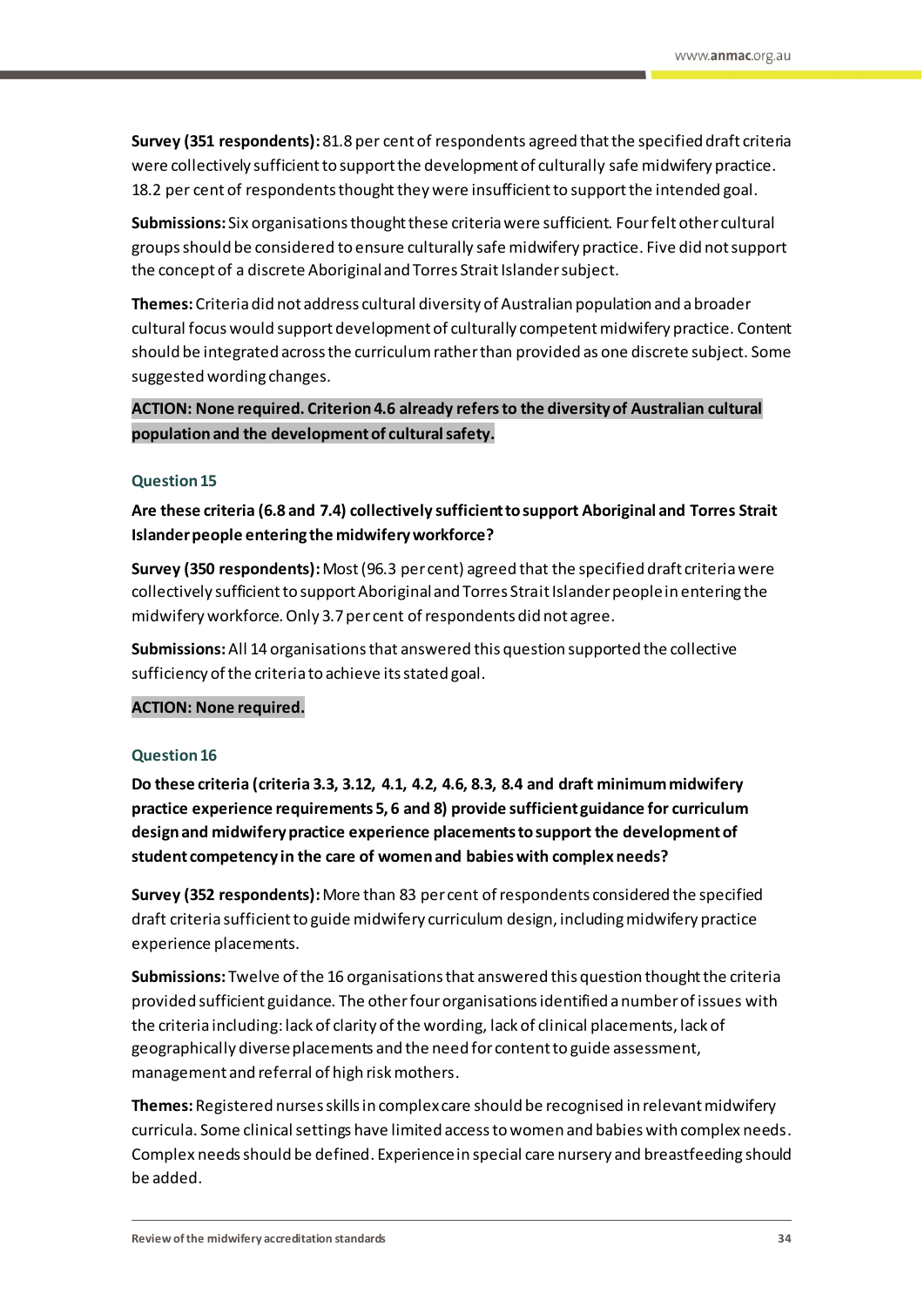#### **ACTION: Review wording and contentof relevant criteria.**

#### **Question 17**

**Do the midwifery accreditation standards need to give separate and specific guidance to the education provider for the Bachelor of Midwifery, dual degrees (nursing and midwifery) or postgraduate midwifery programs?**

**Survey (349 respondents):** 65.6 per cent of respondents stated it was not necessary for the standards to provide separate and specific guidance to education providers.

**Submissions:**Of the 15 organisations that answered this question 13 did not support separate and specific guidance to education providers, one supported separate guidance (particularly for the dual degree) and three stated education providers needed formal guidance on how to amalgamate ANMAC standards in dual degree programs, principally to support preparation for accreditation.

**Themes:** The main reason respondents gave for supporting separate guidance was to acknowledge differencesin learning needs between postgraduate and undergraduate students. This was described mostly in terms of postgraduate students' having prior skill acquisition and undergraduate students' needing generic health care skill development. The main reason respondents gave formaintaining one standard was to ensure a consistent standard of midwifery practice across all programs.

#### **ACTION: Maintain one standard.**

#### **Question 18**

**Should the midwifery accreditation standards contain specific criteria for the Bachelor of Midwifery component of the dual degree in terms of, for example, length of program or sequencing and proportion of midwifery practice experience?**

**Survey (346 respondents):** Most respondents (91per cent) did not want the midwifery accreditation standards to contain such specific criteria.

**Submissions:**Of the 14 organisations that answered this question, 12 did not want the standards to contain specific criteria and two did support this inclusion. An individual submission stated specific guidance was not necessary as there is no evidence to suggest one pathway to beginning practice was better or worse than another.

**Themes:**Diverse opinions offered on sequencing and proportion of midwifery practice experience and on program length with no major theme identified. Suggestions for program length ranged from three to five years. It was again suggested that ANMAC develop a principle paper to guide curricula integration within dual degrees.

#### **ACTION: Maintain one standard.**

#### **Question 19**

**Is this proposed criterion (3.12) sufficient to facilitate the midwifery student's transition to practice as a graduate midwife?**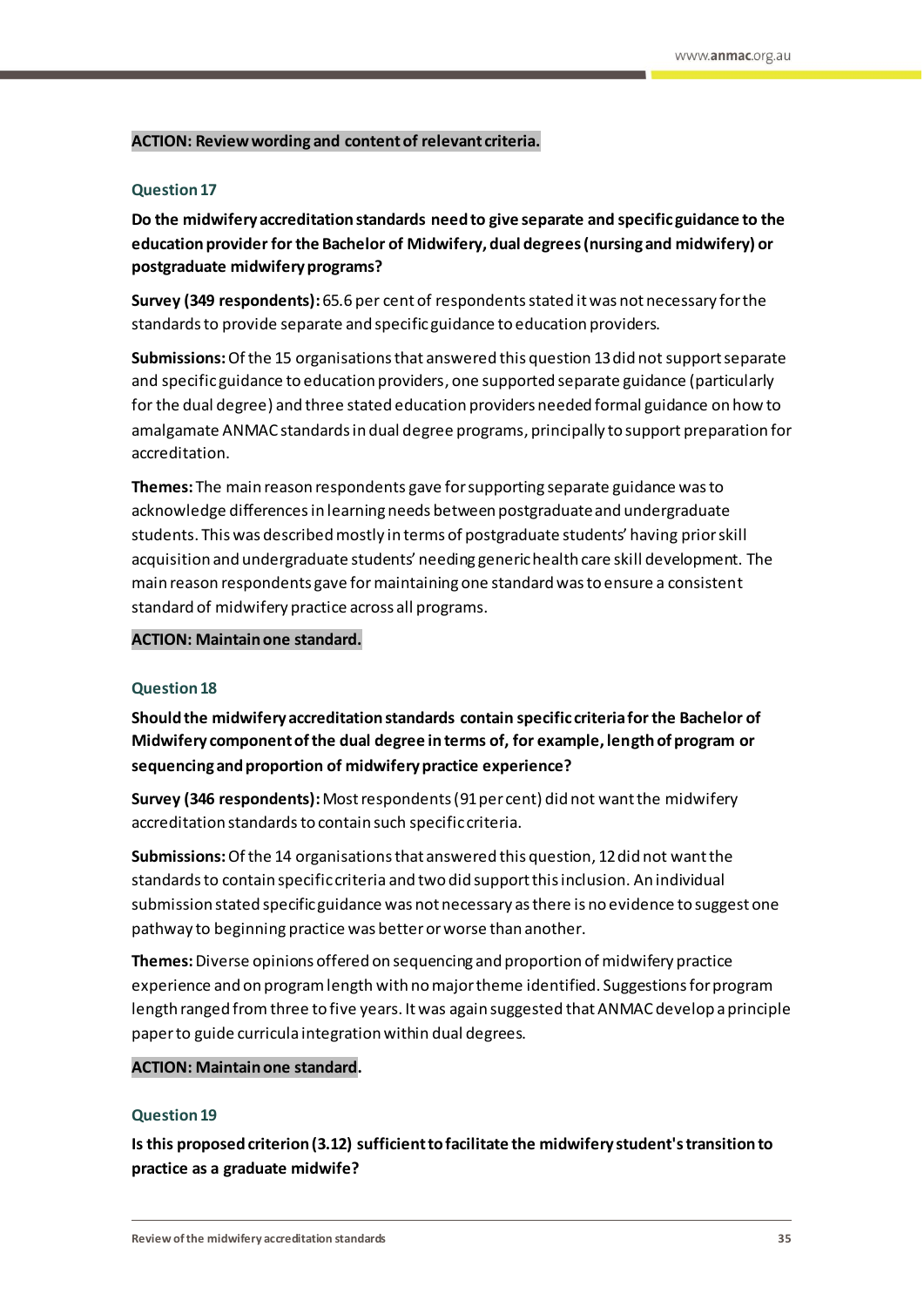**Survey (346 respondents):** The majority (88 per cent) of respondents believed the specified criterion was sufficient to facilitate student midwife transition to practice. Twelve per cent of respondents identified the criterion to be insufficient.

**Submissions:**Of the 15 organisations that answered this question, 14 agreed that this criterion was sufficient to facilitate transition to practice and one thought emphasis should be given to continuity of care.

**Themes:** Equal emphasis should be given to situating placements and assessment throughout programs. Type, quality and sequencing of clinical placements identified as factors that affect transition to practice. Need to ensure quality of summative assessment.

### **ACTION: None required.**

#### **Question 20**

**Within the context of accreditation standards for entry to practice midwifery programs: Are there other areas where Version 1 of the draft midwifery accreditation standards require amendment or change to ensure they adequately prepare midwives for beginning practice in the context of contemporary Australian maternity services?**

**Themes:** Reponsesfrom the survey and submissions were diverse and mostly identified issues with specific criteria or with principles that underpin the standards. Only a few themes emerged, which included concern for the needs of rural and regional programs, the number of minimum practice requirements and the quality of clinical supervision and support.

**ACTION: Review individual comments and evaluate need for change in relevant areas of the standards.**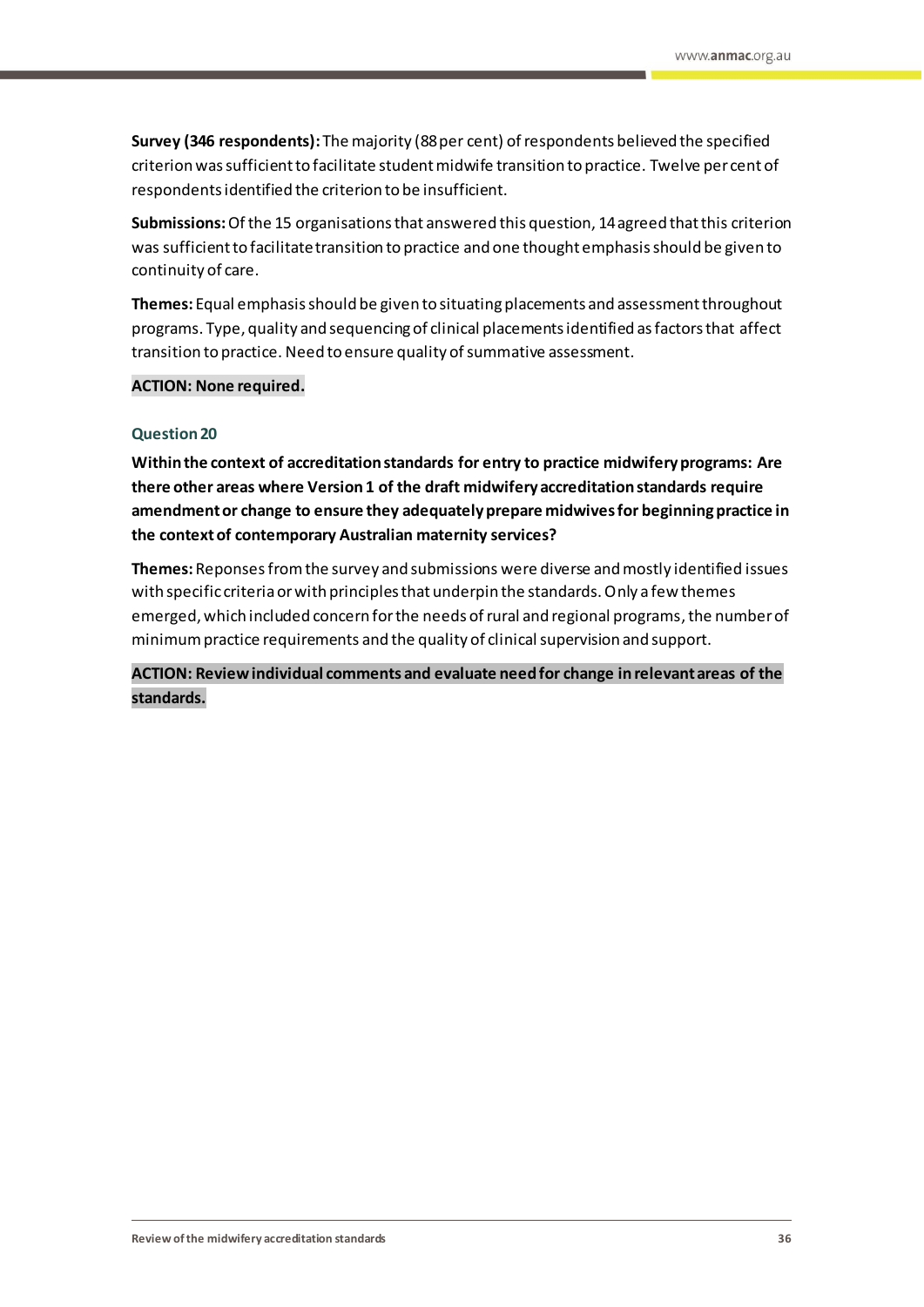# <span id="page-38-0"></span>**Appendix D. Version 2—DRAFT midwifery accreditation standards**

# <span id="page-38-1"></span>**Standard 1: Governance**

The education provider has established governance arrangements for the midwifery program of study that develop and deliver a sustainable, high-quality education experience for students, to enable them to meet the National Competency Standards for the Midwife.

# **Criteria**

The education provider must provide evidence of:

1.1 Current registration by the Tertiary Education Quality and Standards Agency (TEQSA) as an Australian University or other Higher Education Providers.<sup>37</sup>

1.2 Current accreditation of the midwifery program of study by the University (or TEQSA for non-self-accrediting Higher Education Providers) detailing the expiry date and any recommendations, conditions and progress reports related to the school.

1.3 Meeting the Australian Qualifications Framework (AQF) requirements for the award of Bachelor (level 8) as a minimum.

1.4 Current, documented academic governance structure for the university or other higher education provider and the school conducting the program (program provider) which ensures academic oversight of the program.

1.5 Terms of reference for relevant school committees and advisory and/or consultative groups, include direct consumer involvement and partnerships with Aboriginal and Torres Strait Islander health professionals and communities.

1.6 Staff delegations, reporting relationships, and the role of persons or committees in decision making related to the program.

1.7 Governance arrangements between the university or higher education provider and the school that ensure responsiveness to requirements for ongoing compliance with accreditation standards.

**Review of the midwifery accreditation standards 37**

<sup>37</sup> For explanation of provider categories see: TEQSA (2011), Higher Education (Threshold Standards) 2011 Legislative Instrument, Chapter 2. Viewed a[t www.teqsa.gov.au/higher-education-standards-framework](http://www.teqsa.gov.au/higher-education-standards-framework) on 2 October 2013.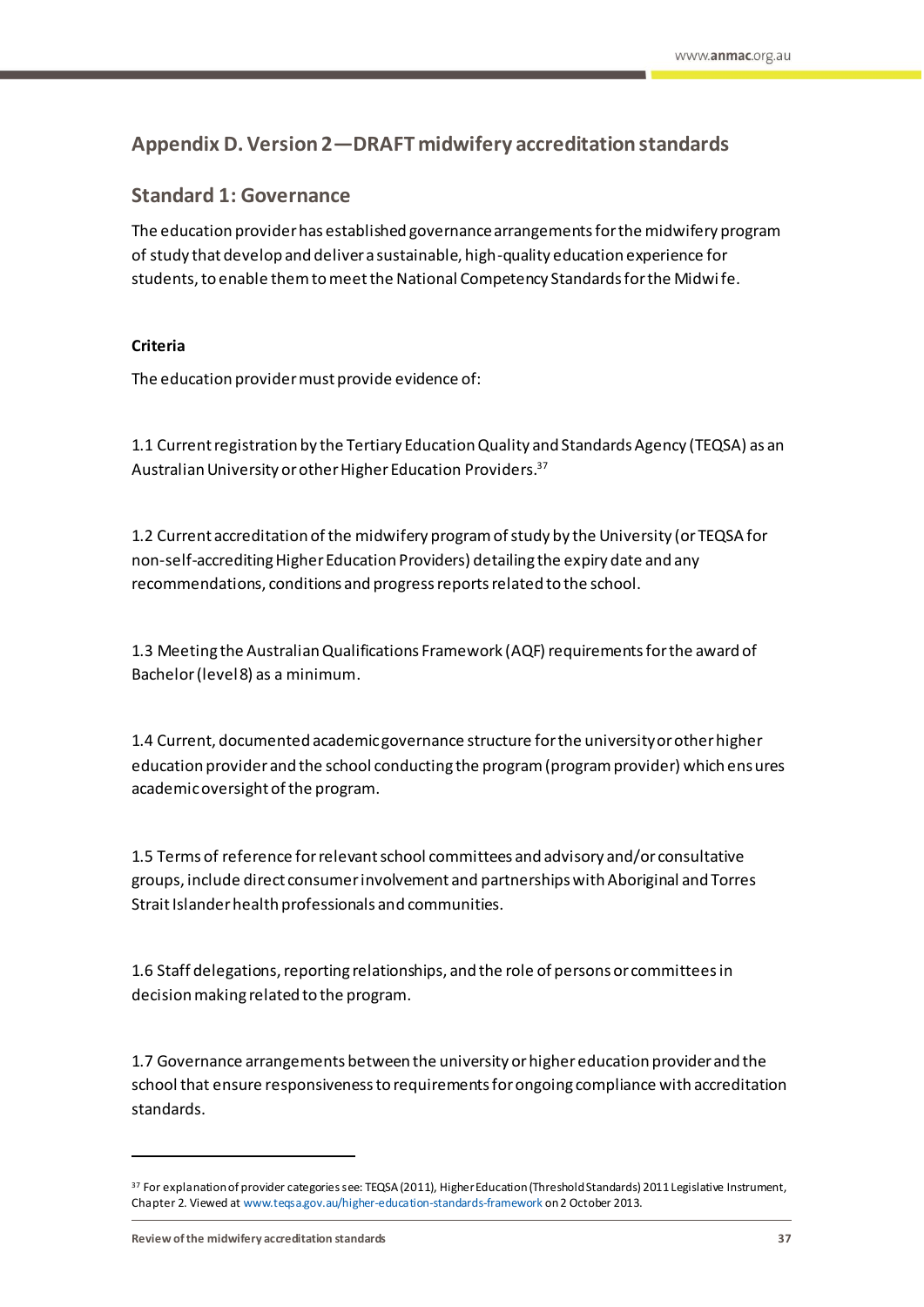1.8 Policies relating to credit transfer or the recognition of prior learning that are consistent with AQF national principles and the graduate's ability to meet the National Competency Standards for the Midwife for professional registration.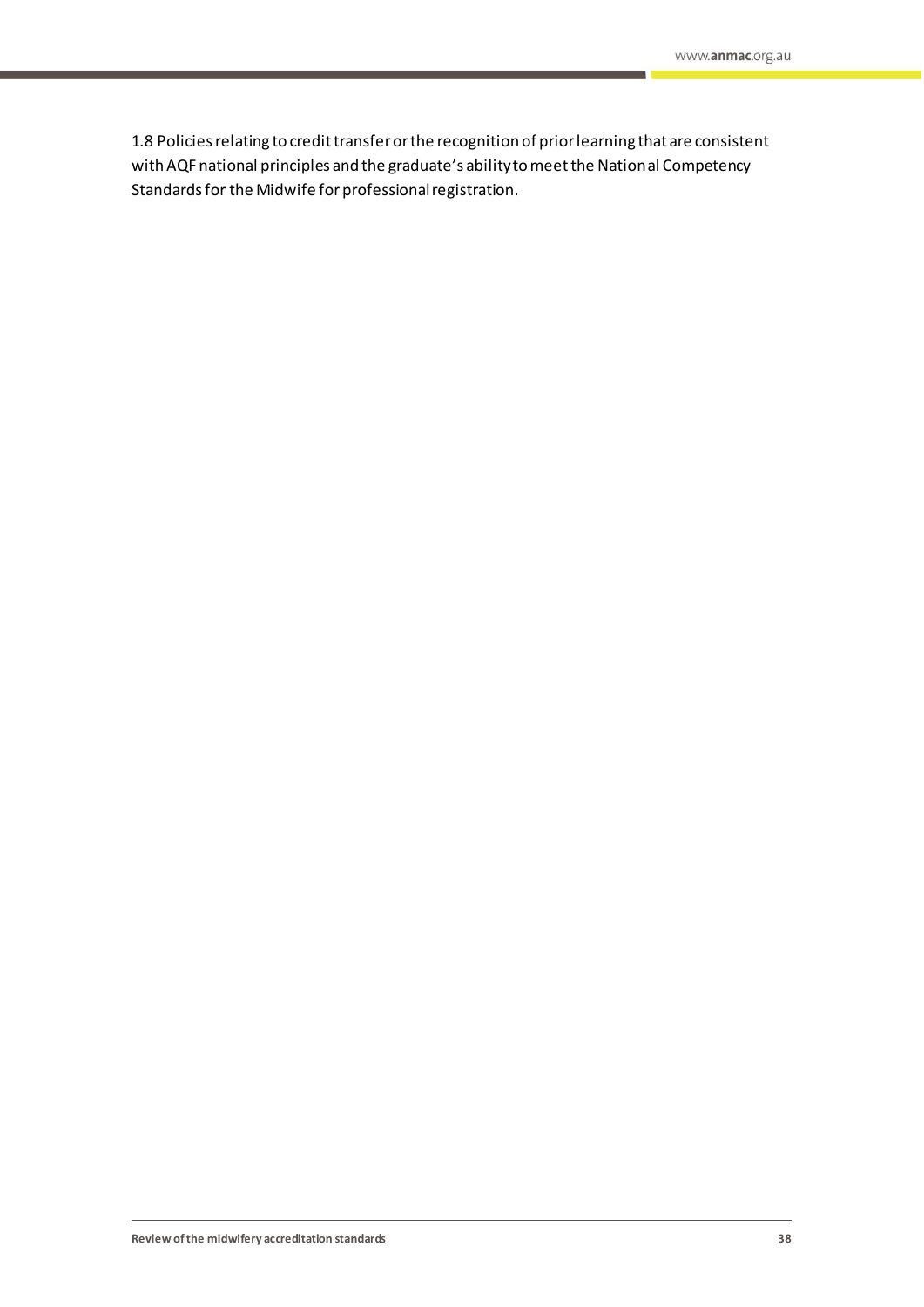# <span id="page-40-0"></span>**Standard 2: Curriculum conceptual framework**

The program provider makes explicit, and uses a contemporary conceptual framework for the Midwifery program of study that encompasses the educational philosophy underpinning design and delivery and the philosophical approach to midwifery practice.

### **Criteria**

The program provider demonstrates:

2.1 A clearly documented and explained conceptual framework for the program, including a curriculum underpinned by:

- a. a woman-centred midwifery philosophy
- b. philosophy of midwifery continuity of care
- c. primary health care principles
- d. an education philosophy.

2.2 The incorporation of contemporary Australian and international best practice teaching, learning and assessment methodologies and technologies to enhance the delivery of curriculum content, accommodate differences in student learning styles, stimulate student engagement and learning.

2.3 A program of study that is congruent with contemporary and evidence-based approaches to midwifery practice and education and is also underpinned by principles of safety, quality and risk management.

### 2.4 Teaching and learning approaches that:

- a. enable achievement of stated learning outcomes
- b. facilitate the integration of theory and practice
- c. scaffold learning appropriately throughout the program

d. encourage the development and application of critical thinking and reflective frameworks

- e. engender deep rather than surface learning
- f. encourage students to become self-directed learners

g. embed recognition that graduates of the program take professional responsibility for continuing competence and life-long learning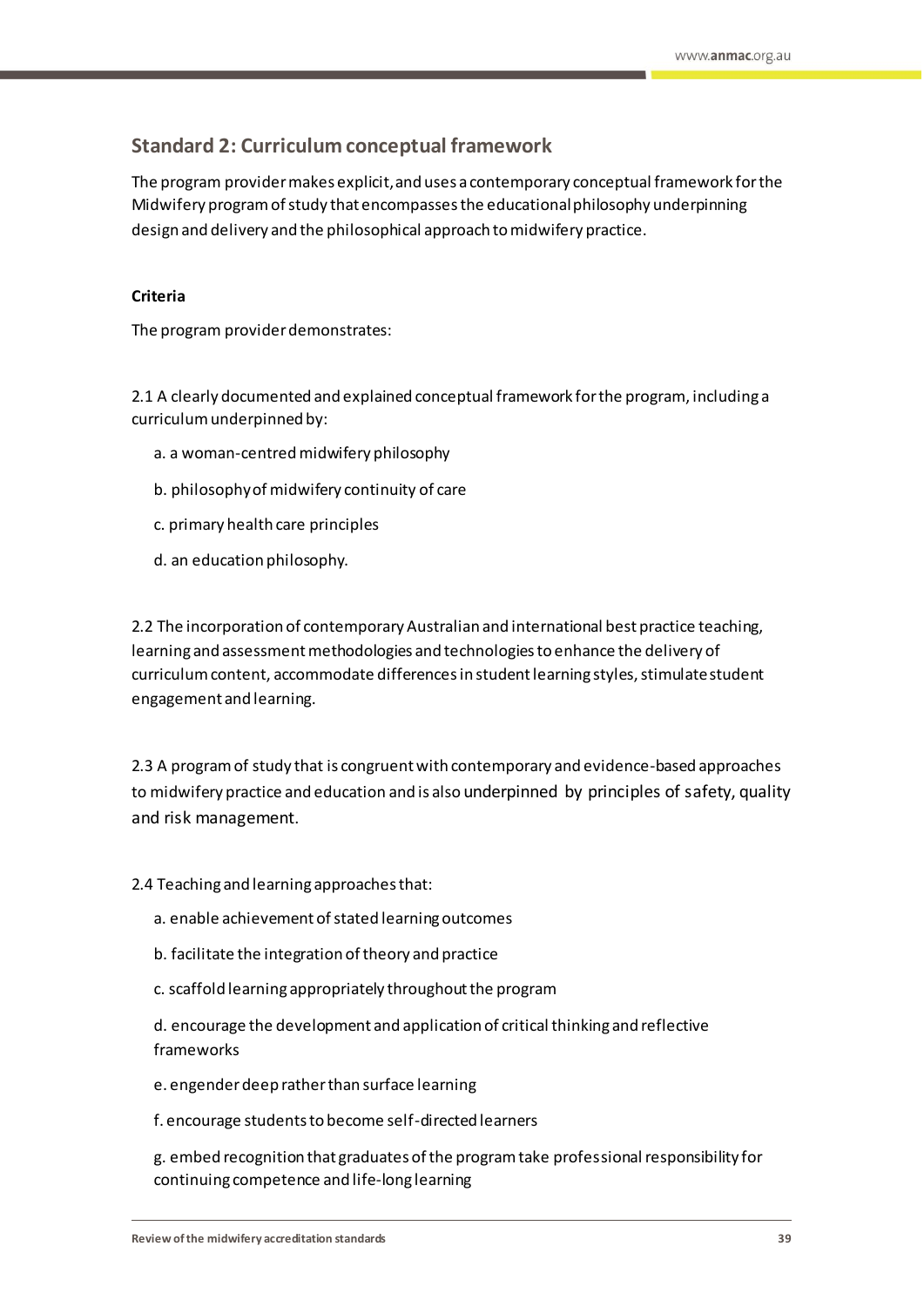h. instil students with the desire and capacity to continue to use and learn from research throughout their careers

i. promote emotional intelligence, communication, collaboration and teamwork, cultural safety, ethical practice and leadership skills expected of midwives

j. incorporate an understanding of, and engagement with, intraprofessional and interprofessional learning for collaborative practice.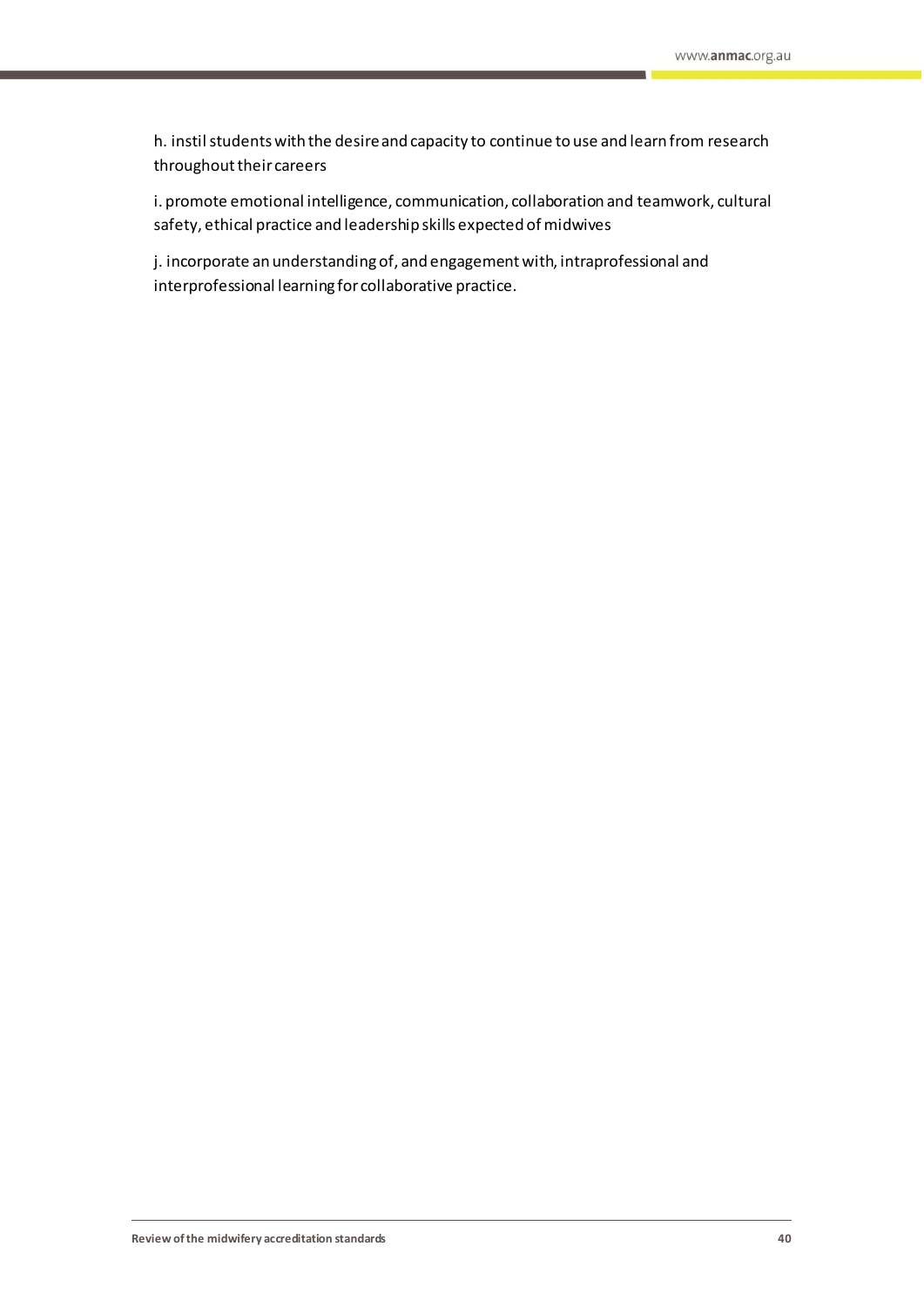# <span id="page-42-0"></span>**Standard 3: Program development and structure**

The program of study is developed in collaboration with key stakeholders reflecting contemporary trends in midwifery and education; complying in length and structure with the Australian Qualifications Framework (AQF) for the qualification offered and enabling graduates to meet the National Competency Standards for the Midwife. Midwifery practice experience is sufficient to enable safe and competent midwifery practice by program completion.

# **Criteria**

The program provider demonstrates:

3.1 Consultative and collaborative approaches to curriculum design and program organisation between academic staff, those working in health disciplines, students, consumers and other key stakeholders including Aboriginal and Torres Strait Islander health professionals and communities.

3.2 Contemporary midwifery and education practice in the development and design of the curriculum.

3.3 A map of subjects against the National Competency Standards for the Midwife which clearly identifies the links between learning outcomes, assessments and required graduate competencies.

3.4 Descriptions of curriculum content and the rationale for its extent, depth and sequencing in relation to the knowledge, skills and behaviours expected of students at each stage of the program.

3.5 Opportunities for student interaction with other health professions to support understanding of the multi-professional health care environment and facilitate interprofessional learning for collaborative practice.

3.6 The program ensures sufficient midwifery practice experience placement that may occur across the calendar year to enable optimal exposure to midwifery continuity of care experiences.

3.7 The minimum length of the pre-registration midwifery program for registered nurses must be at least 12 months full time.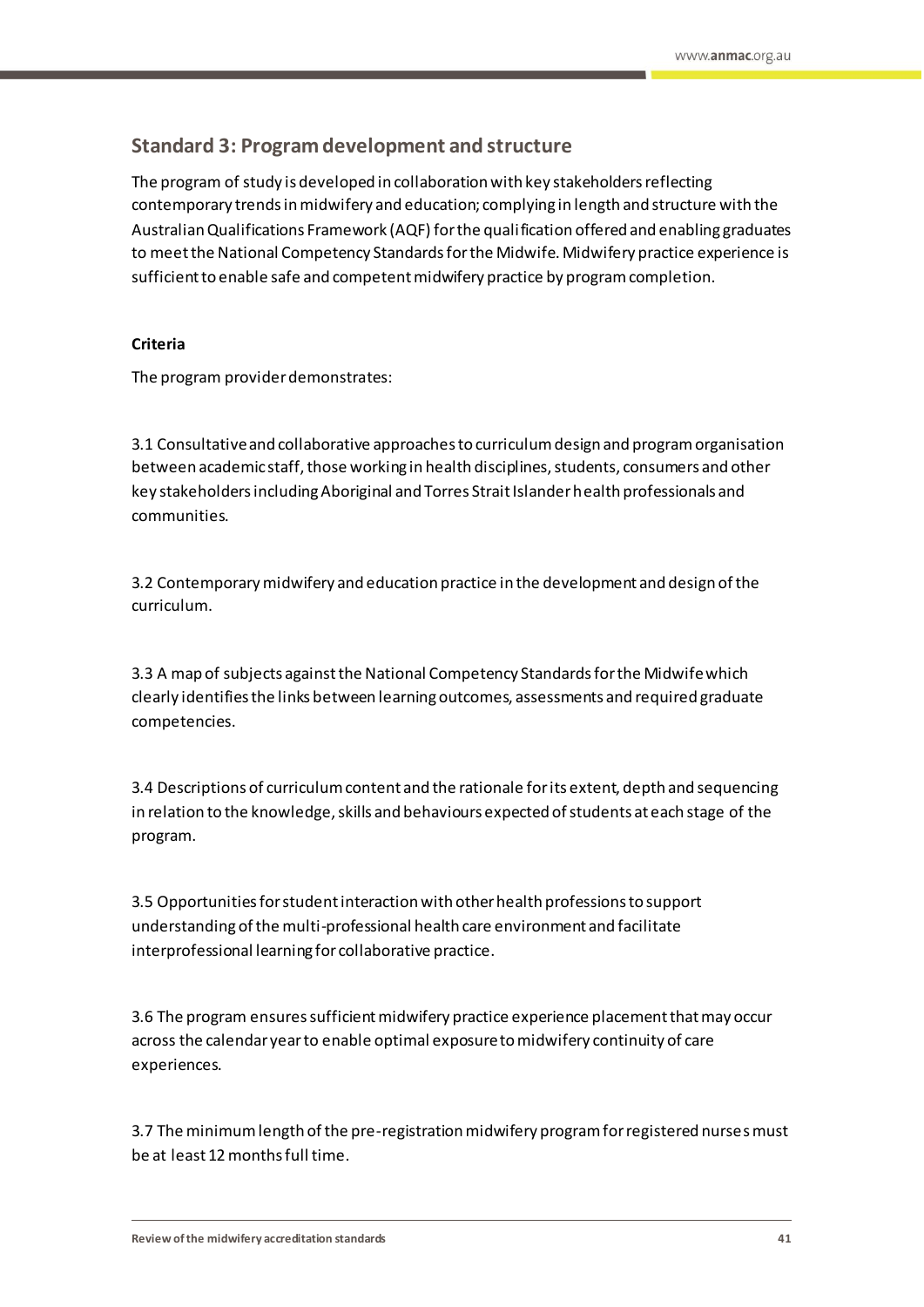3.8 Theory and practice must be integrated throughout midwifery programs in equal proportions (50 per centtheory and 50 per cent practice). *\*Inclusion to be determined*

3.9 A minimum number of 1200 hours of midwifery practice experience, not inclusive of simulation activities, incorporated into the program across a variety of care settings and sufficient for students to meet the National Competency Standards for the Midwife as well as achieve the minimum midwifery practice requirements as stipulated in Standard 8.*\*Inclusion to be determined*

3.10 Content and sequencing of the program of study prepares students for midwifery practice experience and, wherever possible, includes opportunities for simulated learning.

3.11 Midwifery practice experience is included as soon as is practically possible in the first year of study to facilitate early engagement with the professional context of midwifery.

3.12 Midwifery practice experience in Australia is included towards the end of the program to consolidate the acquisition of competence and facilitate transition to practice. A summative assessment is made at this time against all National Competency Standards for the Midwife in a midwifery practice setting.

3.13 Equivalence of subject outcomes for programs taught in Australia in all delivery modes in which the program is offered (subjects delivered on-campus or in mixed mode, by distance or by e-learning methods).

3.14 Where the structure of the program allows for multiple entry pathways for which students receive block credit or advanced standing (other than on an individual basis), evidence that each pathway meets the National Accreditation Standards.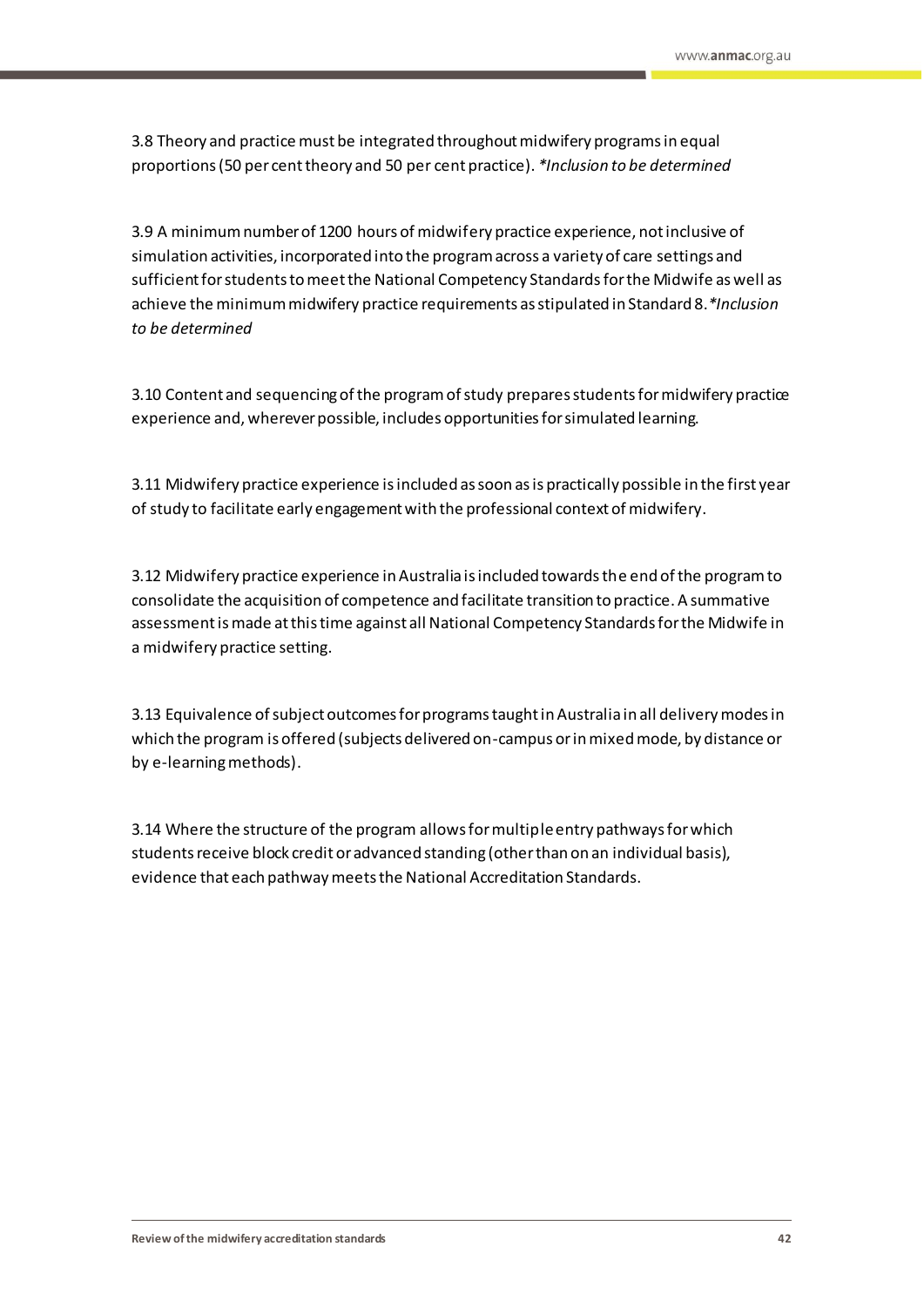# <span id="page-44-0"></span>**Standard 4: Program content**

The program content delivered by the program provider comprehensively addresses the National Competency Standards for the Midwife and incorporates Australian and international best practice perspectives on midwifery as well as existing and emerging regional, national and international health priorities.

### **Criteria**

The program provider demonstrates:

4.1 A comprehensive curriculum document, based on the conceptual framework discussed in Standard 2 that includes:

- a. program structure and delivery modes
- b. subject outlines

c. linkages between subject objectives, learning outcomes and their assessment and the National Competency Standards for the Midwife

- d. teaching and learning strategies
- e. a midwifery practice experience plan across a variety of midwifery practice settings.

4.2 The central focus of the program is on contemporary midwifery practice; this comprises how woman-centred midwifery care, midwifery continuity of care and primary health care principles underpin the National Competency Standards for the Midwife and how regional, national and international maternity care priorities, research, policy and reform are incorporated.

4.3 Research and evidence-based inquiry underpins all elements of curriculum content and delivery.

4.4 Program content should include but not be limited to supporting the development and application of knowledge and skills in:

- a. critical analysis and evaluation
- b. reflective practice
- c. professional advocacy
- d. responsibility and accountability
- e. quality improvement methodologies
- f. research appreciation and translation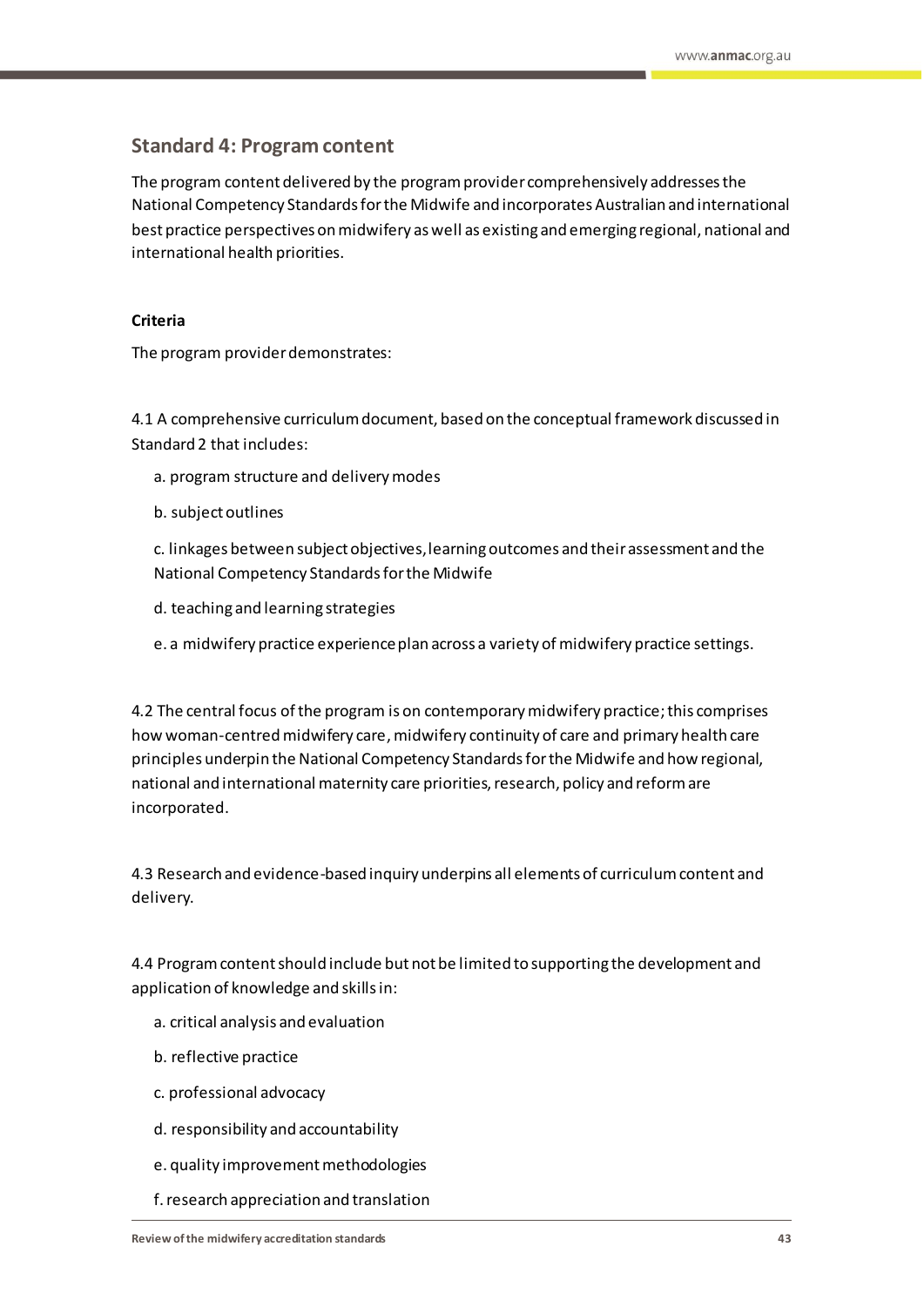- g. legal and ethical issues in health care and research
- h. health informatics and health technology.

4.5 Inclusion of content that develops understanding and appreciation of consumers' perspectives of maternity care, the woman's right to make choices and the role of the midwife to provide relevant information relating to safety and care alternatives and to support the woman's informed choice.

4.6 Inclusion of content giving students an appreciation of the diversity of Australian culture, in order to develop and engender their knowledge of cultural respect and safety.

4.7 Inclusion of a discrete subject specifically addressing Aboriginal and Torres Strait Islander peoples' history, health, wellness and culture. Midwifery practice issues relevant to Aboriginal and Torres Strait Islander peoples and communities are also appropriately embedded in other subjects across the curriculum.

4.8 Equivalence of theory or midwifery practice experience gained outside Australia in terms of subject objectives, learning outcomes and assessment. Learning experiences outside Australia must not exceed one semester.<sup>38</sup>

<sup>38</sup> An explanation of learning experiences outside Australia is in ANMAC explanatory note: 'Offshore components in accredited Australian Programs of Study, April 2013. Viewed a[t www.anmac.org.au/document/accreditation-explanatory-note-offshore](http://www.anmac.org.au/document/accreditation-explanatory-note-offshore-components-accredited-australian-programs-study)[components-accredited-australian-programs-study](http://www.anmac.org.au/document/accreditation-explanatory-note-offshore-components-accredited-australian-programs-study) on 2 October 2013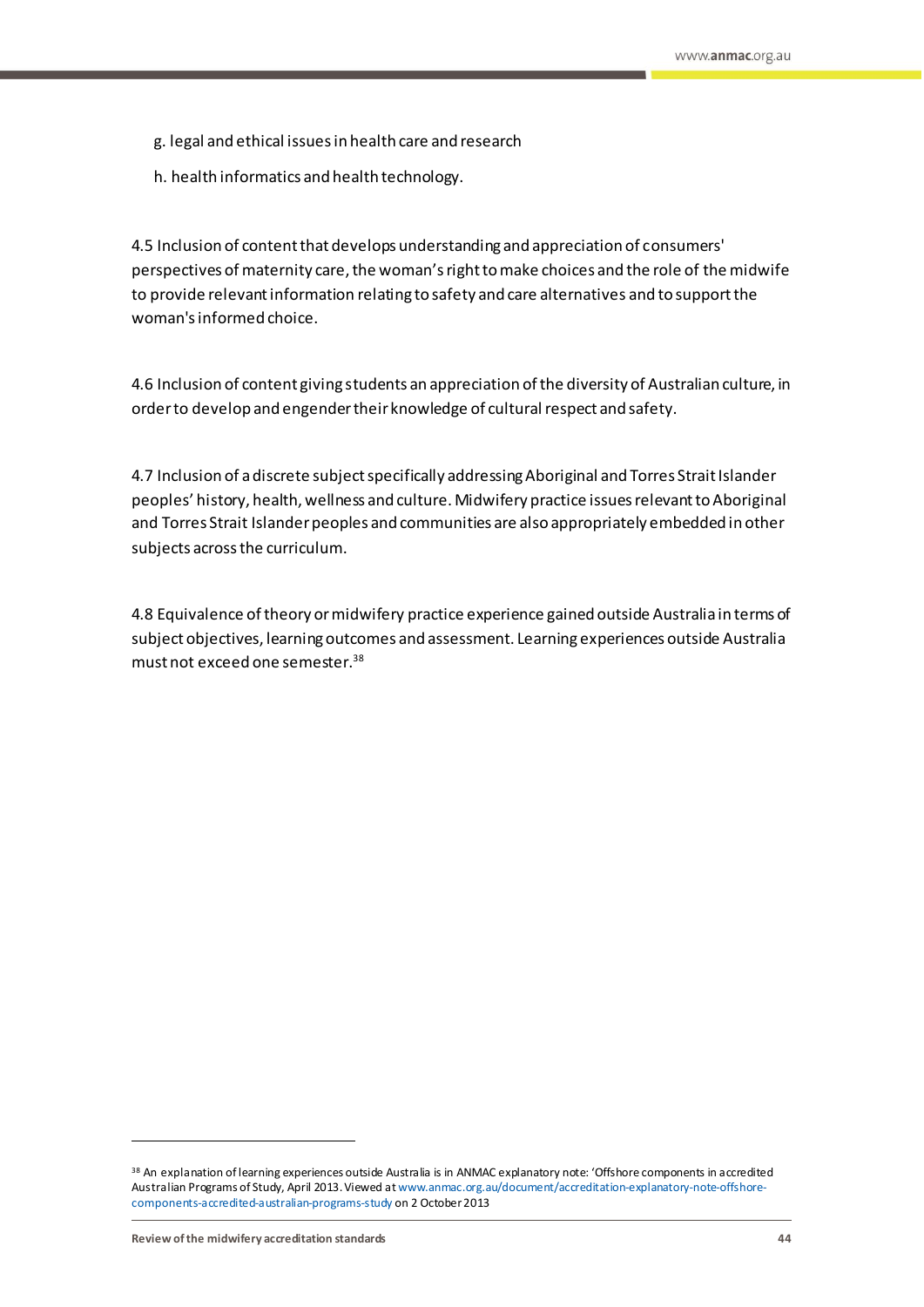# <span id="page-46-0"></span>**Standard 5: Student assessment**

The curriculum incorporates a variety of approaches to assessment that suit the nature of the learning experience and robustly measure achievement of required learning outcomes, including a summative assessment of student performance against the National Competency Standards for the Midwife.

### **Criteria**

The program provider demonstrates:

5.1 A consistent approach to student assessment across teaching sites and modalities that is periodically reviewed and updated.

5.2 Clear statements about assessment and progression rules and requirements provided to students at the start of each subject.

5.3 The level, number and context of assessments are consistent with determining the achievement of the stated learning outcomes.

5.4 Both formative and summative assessment types and tasks exist across the midwifery practice experience and theoretical components of the program to enhance individual and collective learning as well as inform student progression.

5.5 A variety of assessment approaches across a range of contexts to evaluate competence in the essential knowledge, skills and behaviours required for midwifery practice.

5.6 Students' communication competence and English language proficiency are assessed before undertaking midwifery practice experience.

5.7 Appropriate assessment is used in midwifery practice experience to evaluate student ability to meet the National Competency Standards for the Midwife.

5.8 Ultimate accountability for the assessment of students in relation to their midwifery practice experience.

5.9 Assessments include the appraisal of competence in pharmacokinetics, pharmacodynamics and the quality use of medicines.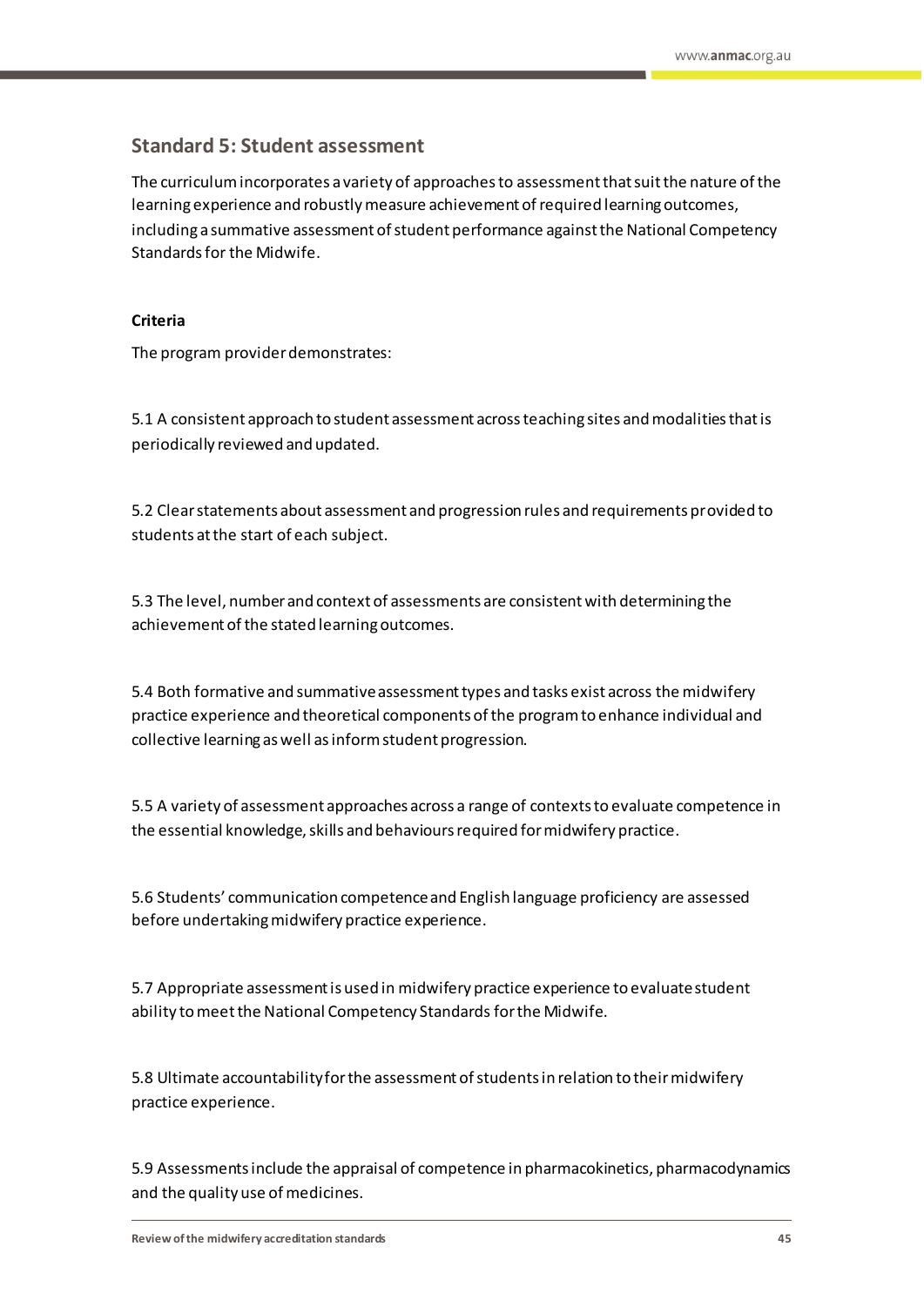5.10 Evidence of procedural controls, fairness, reliability, validity and transparency in assessing students.

5.11 Processes to ensure the integrity of any online assessment.

5.12 Collaboration between students, health service providers and academics in selecting and implementing assessment methods.

5.13 A summative assessment of students' achievement of competence against the National Competency Standards for the Midwife is conducted by a Registered Midwife in an Australian midwifery practice setting before program completion.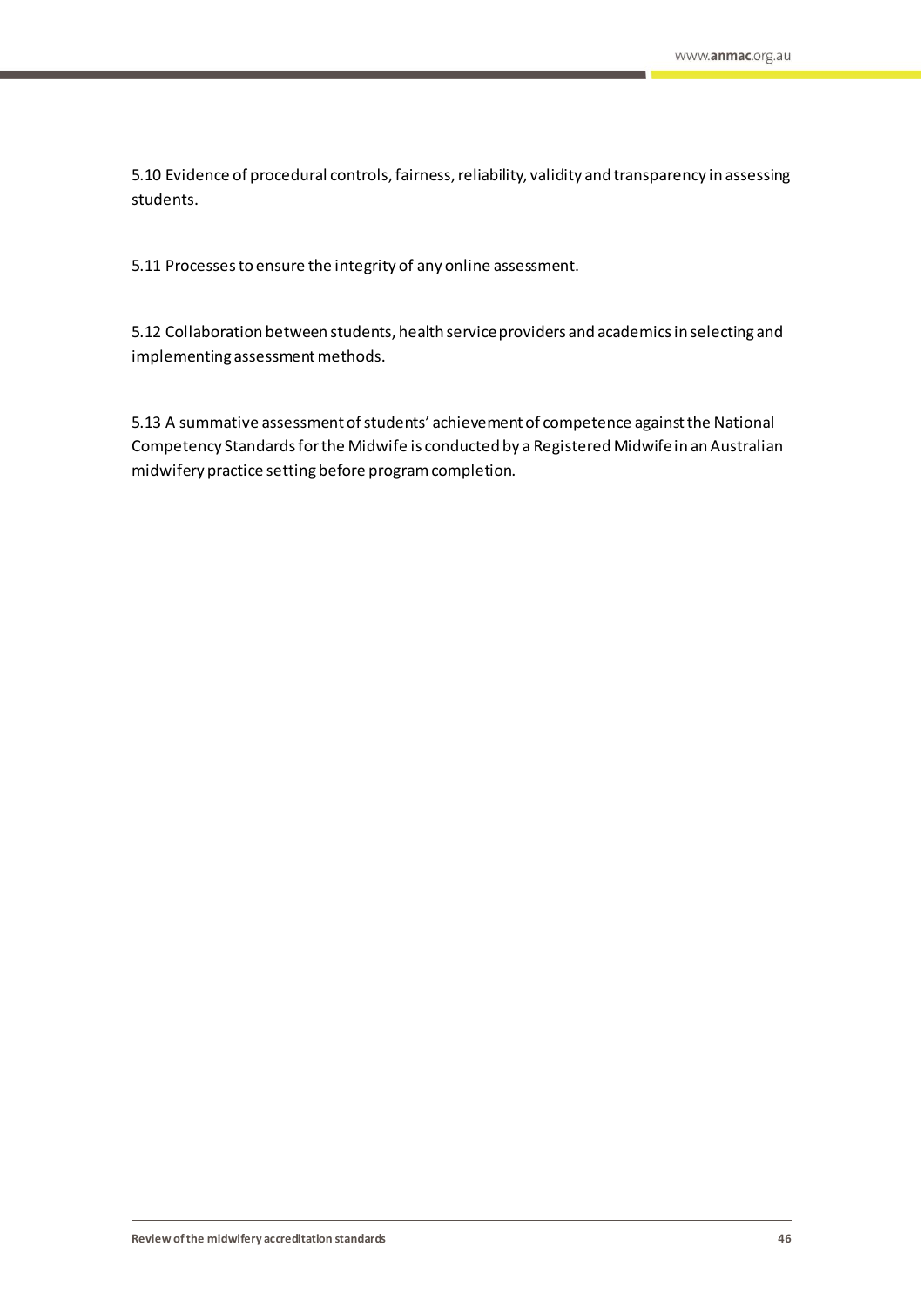# <span id="page-48-0"></span>**Standard 6: Students**

The program provider's approach to attracting, enrolling, supporting and assessing students is underpinned by values of transparency, authenticity, equal opportunity and an appreciation of social and cultural diversity.

### **Criteria**

The program provider demonstrates:

6.1 Applicants are informed of the following before accepting an offer of enrolment:

a. modes for program delivery and location of midwifery practice experience placements

b. specific requirements for entry to the program of study including English language proficiency

c. compliance with the National Law by registering students with the NMBA

d. compliance with the National Law by notifying the Australian Health Practitioner Regulation Agency if a student undertaking midwifery practice experience has an impairment that may place the public at risk of harm

e. specific requirements for right of entry to health services for midwifery practice experience placements (including, fitness for practice, immunisation and criminal history)

f. continuity of care experience requirements and implications for academic and personal life

g. requirements for registration as a midwife by the NMBA including, but not limited to, the explicit registration standard on English language skills.

6.2 Students are selected for the program based on clear, justifiable and published admission criteria.

6.3 Students have sufficient English language proficiency and communication skills to be able to successfully undertake academic experience and midwifery practice experience requirements throughout the program.

6.4 Students are informed about, and have access to, appropriate support services including counselling, health care and academic advisory services.

6.5 Processes to enable early identification and support forstudents who are not performing well academically or have professional conduct issues.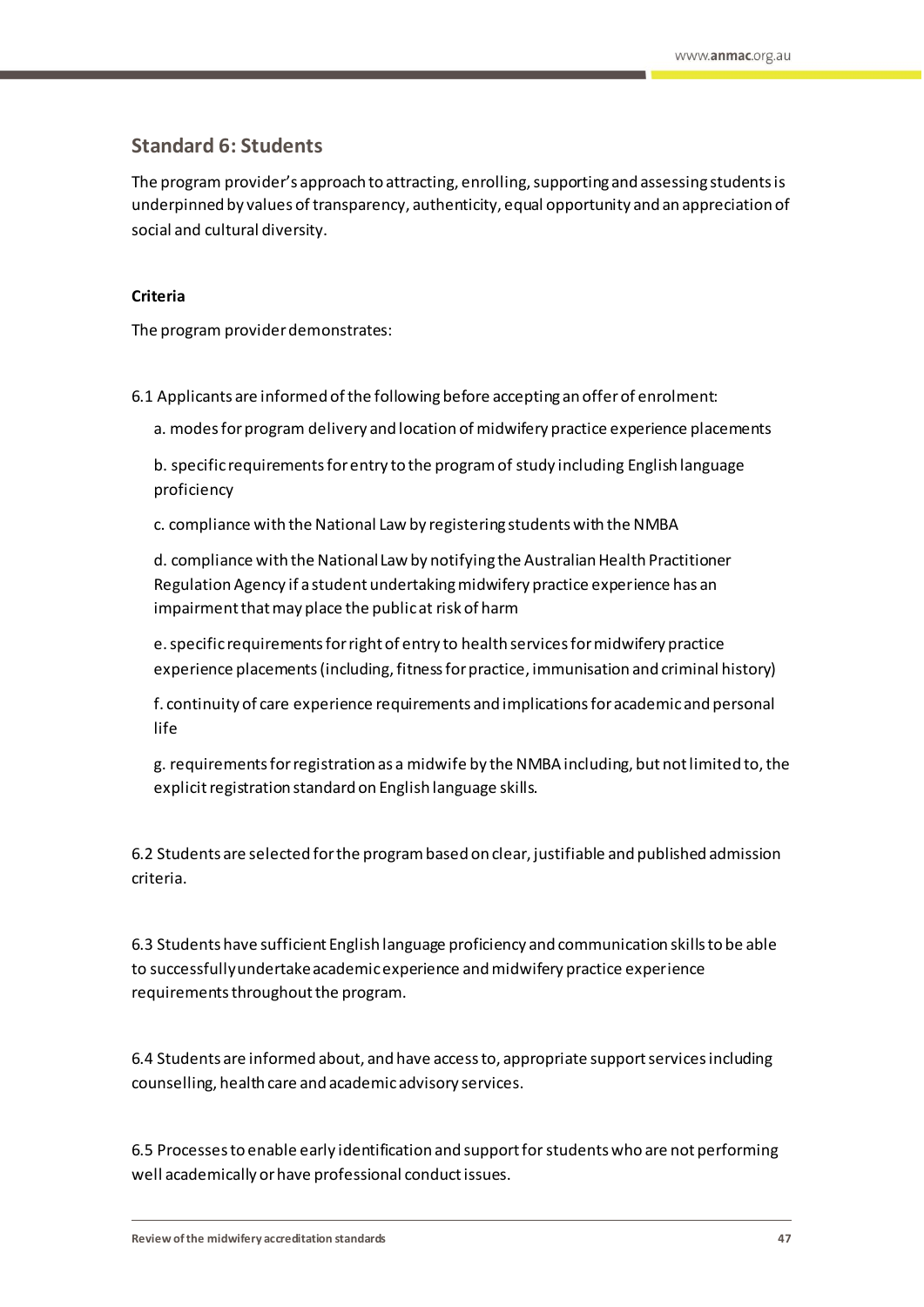6.6 All students have equal opportunity to attain the National Competency Standards for the Midwife. The mode or location of program delivery should not influence this opportunity.

6.7 Processes for student representation and feedback in matters relating to governance and program management, content, delivery and evaluation.

6.8 Aboriginal and Torres Strait Islander peoples are encouraged to enrol and a range of support needs are provided to those students.

6.9 Other groups underrepresented in the midwifery profession, especially those from culturally, socially and linguistically diverse backgrounds, are encouraged to enrol and support needs are provided to those students.

6.10 People with diverse academic, work and life experiences are encouraged to enrol in the program.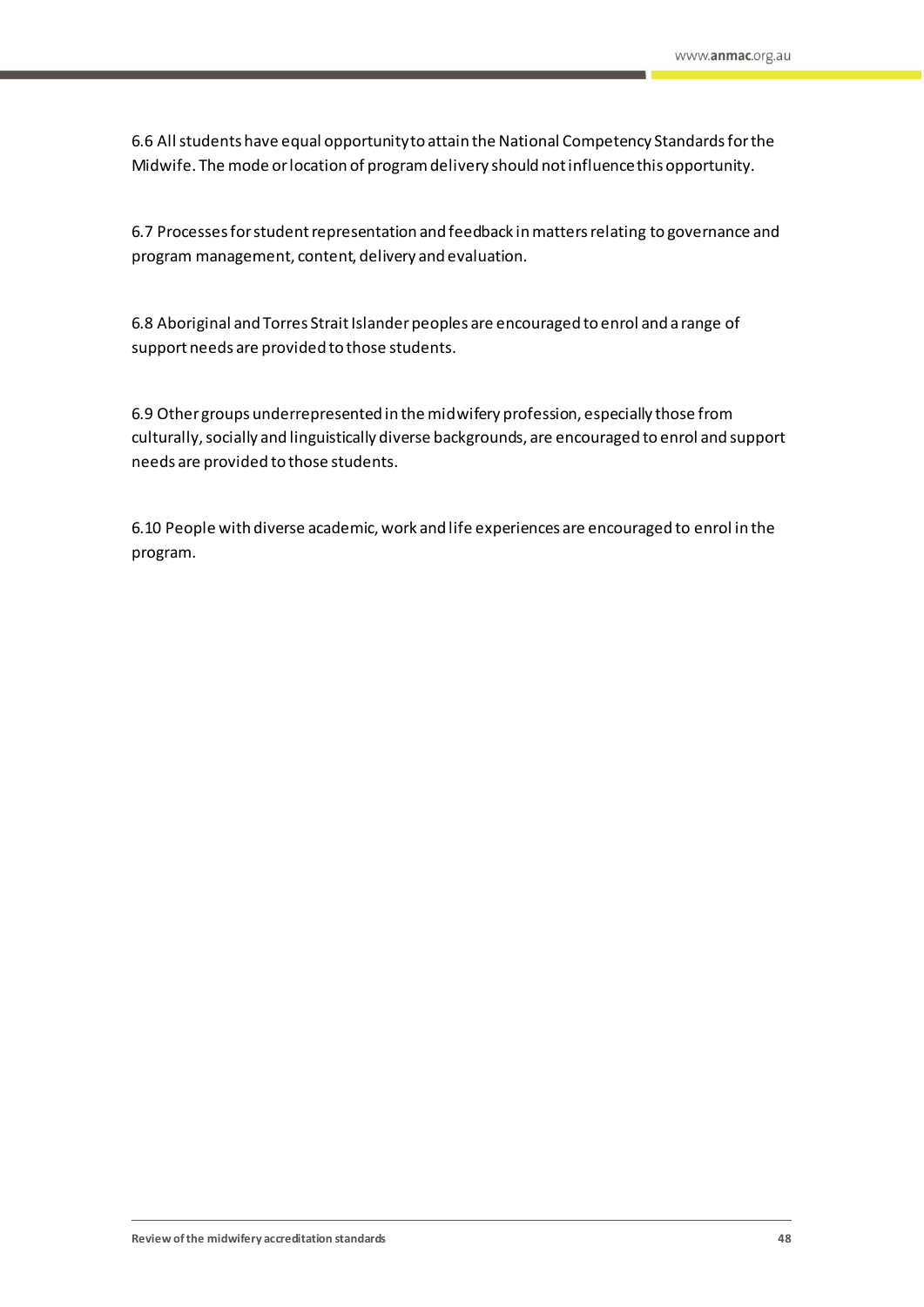# <span id="page-50-0"></span>**Standard 7: Resources**

The program provider has adequate facilities, equipment and teaching resources, as well as staff who are qualified, capable and sufficient in number, to enable students to attain the National Competency Standards for the Midwife.

### **Criteria**

The program provider demonstrates:

7.1 Staff, facilities, equipment and other teaching resources are sufficient in quality and quantity for the anticipated student population and any planned increase.

7.2 Students have sufficient and timely access to academic and clinical teaching staff to support their learning.

7.3 A balance of academic, clinical, technical and administrative staff appropriate to meeting teaching, research and governance commitments.

7.4 Staff recruitment strategies:

- a. are culturally inclusive and reflect population diversity
- b. take affirmative action to encourage participation from Aboriginal and Torres Strait Islander peoples.

7.5 Documented position descriptions for teaching staff, clearly articulating roles, reporting relationships, responsibilities and accountabilities.

7.6 The Head of Discipline responsible for midwifery curriculum development holds current Australian general registration as a Midwife with no conditions relating to conduct, holds a relevant post graduate qualification, maintains active involvement in the midwifery profession and has strong links with contemporary midwifery education and research.

7.7 Staff teaching, supervising and assessing midwifery practice related subjects have current Australian general registration as a Midwife with no conditions relating to conduct with relevant clinical and academic preparation and experience.

7.8 Academic staff are qualified in midwifery for their level of teaching, to at least one tertiary qualification standard higher than the program of study being taught or with equivalent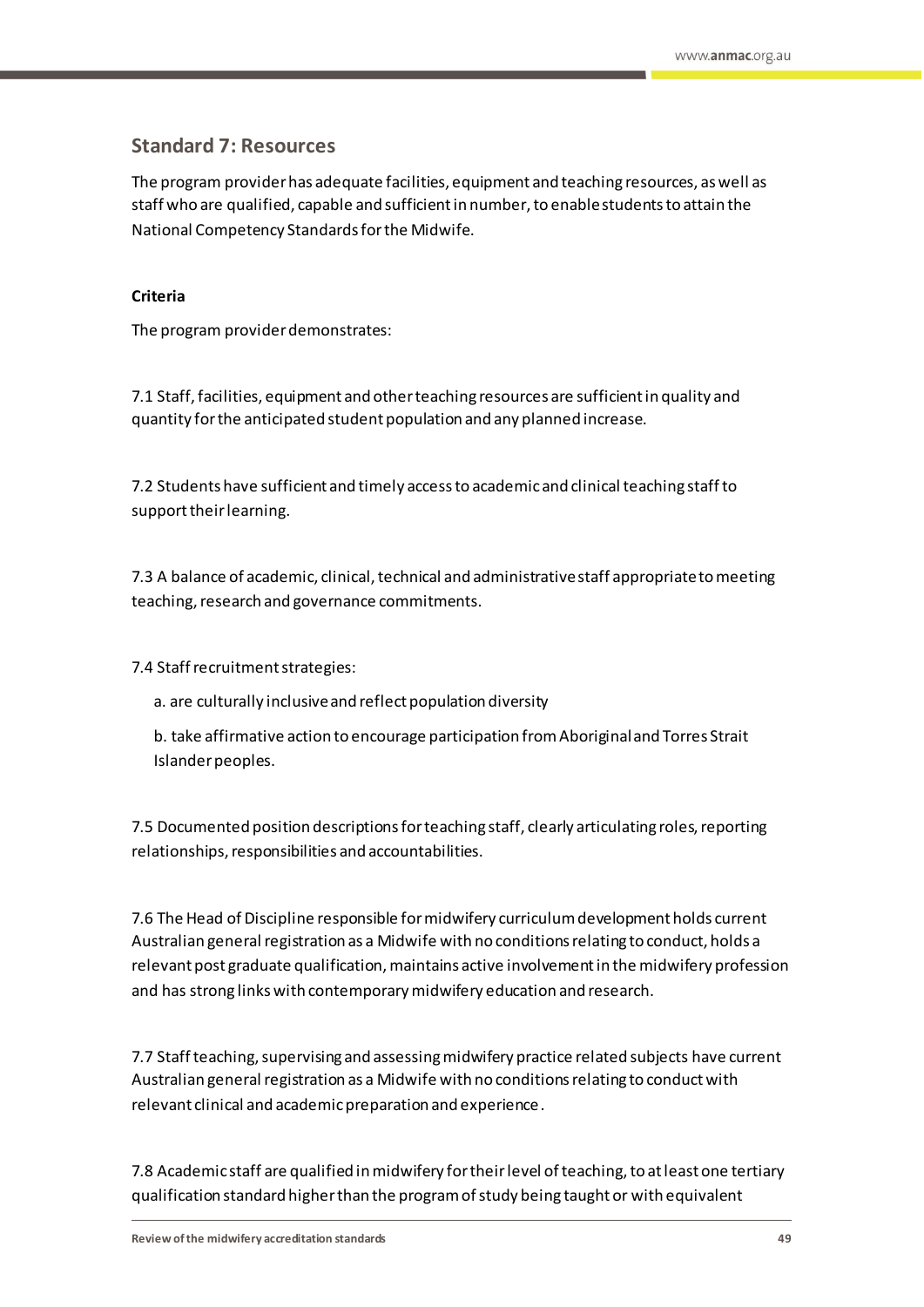midwifery practice experience. For staff teaching in an entry to practice Masters program, this requires a relevant post-graduate qualification or equivalent midwifery practice experience.

7.9 In cases where an academic staff member's tertiary qualifications do not include midwifery, their qualifications and experience are relevant to the subject(s) they are teaching.

7.10 Processes to ensure academic staff demonstrate a sound understanding of contemporary midwifery research, scholarship and practice in the subject(s) they teach.

7.11 Teaching and learning takes place in an active research environment where academic staff are engaged in research and/or scholarship and/or generating new knowledge. Areas of interest, publications, grants and conference papers are documented.

7.12 Policies and processes to verify and monitor the academic and professional credentials, including current general registration as a Midwife with no conditions relating to conduct of current and incoming staff and to evaluate their performance and development needs.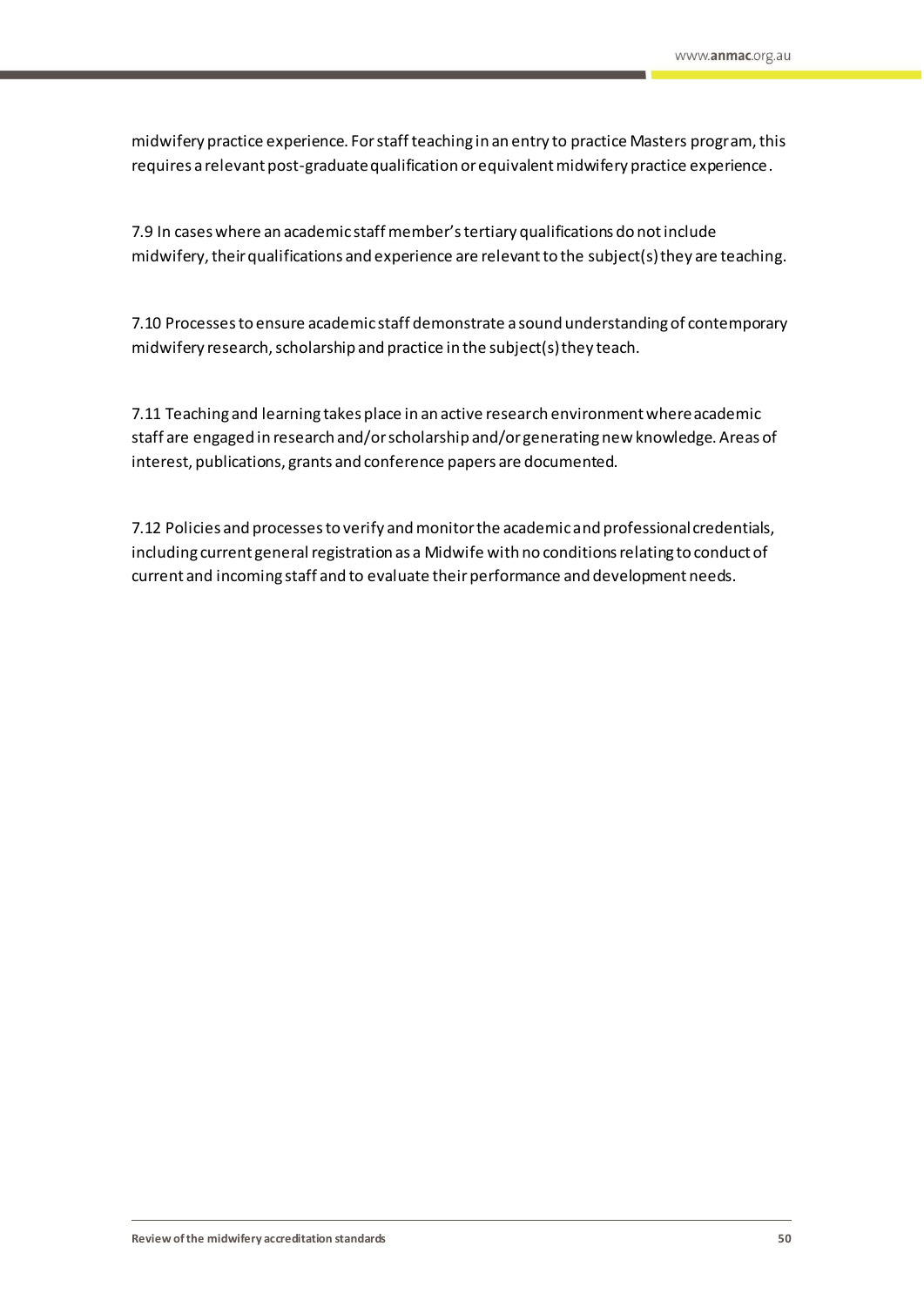# <span id="page-52-0"></span>**Standard 8: Management of midwifery practice experience**

The program provider ensures that every student is given a variety of supervised midwifery practice experiences conducted in environments providing suitable opportunities and conditions for students to attain the National Competency Standards for the Midwife.

### **Criteria**

The program provider demonstrates:

8.1 Constructive relationships and clear contractual arrangements with all health providers where students gain their midwifery practice experience and processes to ensure these are regularly evaluated and updated.

8.2 Risk management strategies in all environments where students are placed to gain their midwifery practice experience and processes to ensure these are regularly reviewed and updated.

8.3 Midwifery practice experiences provide timely opportunities for experiential learning of curriculum content that is progressively linked to the attainment of the National Competency Standards for the Midwife.

8.4 Each student is provided with a variety of midwifery practice experiences with opportunities for intraprofessional and interprofessional learning and the development of knowledge, skills and behaviours for collaborative practice.

8.5 Effective and ethical<sup>39</sup> recruitment processes that enable women to participate freely and confidentially in the continuity of care experiences for students and enable students to engage readily with women who consent to participate.

8.6 Clearly articulated models of supervision, support, facilitation and assessment are in place for all midwifery practice experience settings, including for continuity of care experiences, so students can achieve the required learning outcomes and National Competency Standards for the Midwife.

<sup>39</sup> For an explanation of what is considered ethical midwifery practice see: *Code of professional conduct for midwives in Australia* viewed a[t www.nursingmidwiferyboard.gov.au/Codes-Guidelines-Statements/Codes-Guidelines.aspx#codeofethics](http://www.nursingmidwiferyboard.gov.au/Codes-Guidelines-Statements/Codes-Guidelines.aspx#codeofethics) on 2 October 2013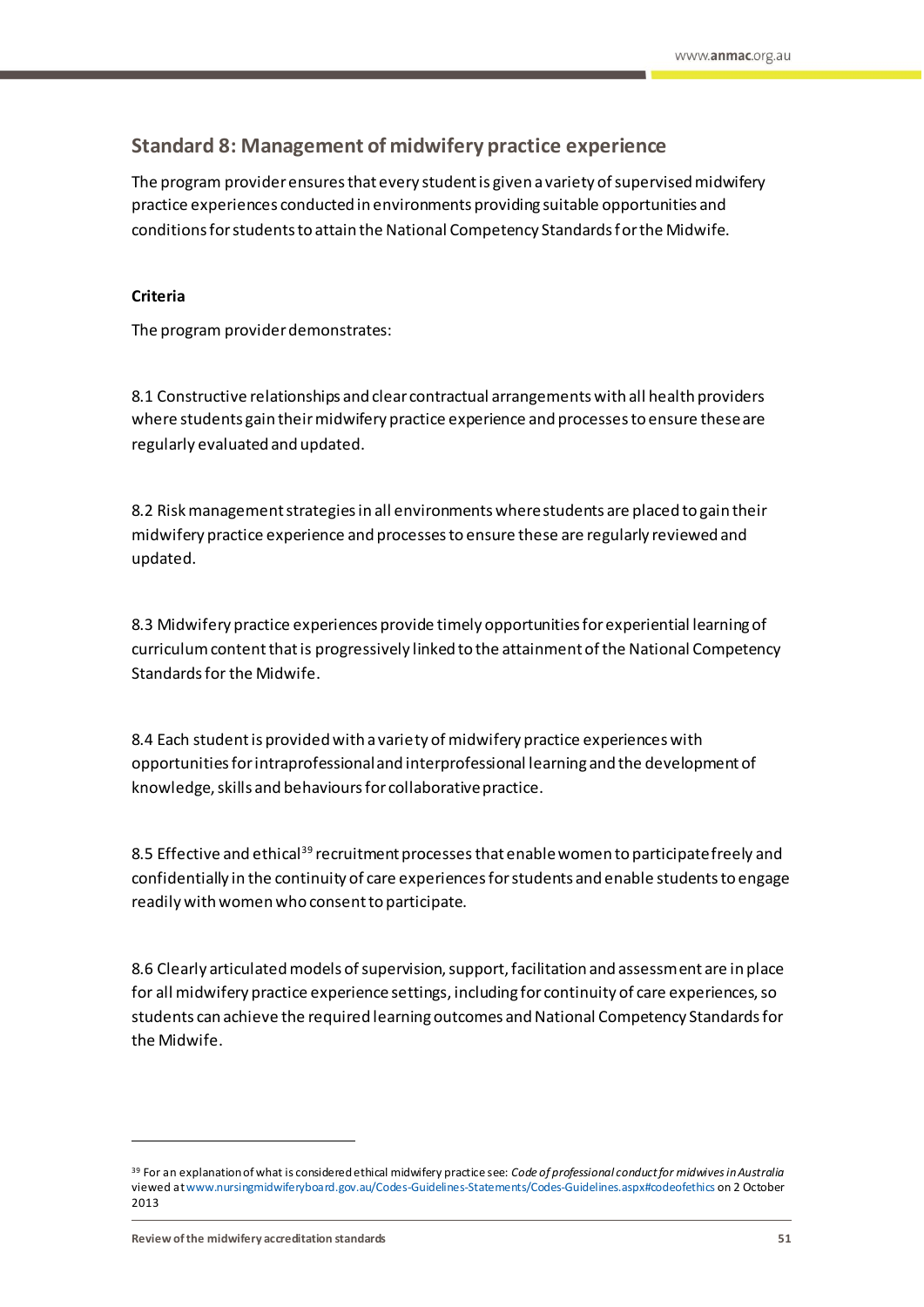8.7 Academics, midwives and other health professionals engaged in supervising, supporting and/or assessing students during midwifery practice experiences are adequately prepared for the role and seek to incorporate contemporary and evidence-based Australian and international perspectives on midwifery practice.

8.8 Assessment of midwifery competence within the context of the midwifery practice experience is undertaken by a Registered Midwife, including continuity of care experiences.

8.9 Appropriate resources are provided, monitored and evaluated to support students while on midwifery practice experience.

# **DRAFT MINIMUM MIDWIFERY PRACTICE REQUIREMENTS (Please read footnotes)**

The program provider is required to demonstrate the inclusion of periods of midwifery practice experience in their program so students can complete all these minimum supervised midwifery practice experience requirements, regardless of the length of program.

1. Experience in woman-centred care as part of continuity of care experiences. The student is supported to:

- a) establish, maintain and conclude a professional relationship while experiencing continuity with individual women through pregnancy, labour and birth, and the postnatal period, regardless of model of care
- b) provide midwifery care within a professional practice setting and under the supervision of a midwife or other relevant registered practitioner (for example, medical officer qualified in obstetrics, child health nurse or physiotherapist)
- c) engage with 15 women during pregnancy, labour and birth and the postpartum, according to individual circumstances,which involves attending four antenatal visits, two postnatal visits and may or may not include attendance at the labour and birth.
- d) maintain a record of engagement that incorporates regular reflection and review by the education or health service provider.

2. Attendance at 100 antenatal episodes of care <sup>40</sup>, which may include women the student is following as part of their continuity of care experiences.

3. Attendance at 100 postnatal episodes of care with women and, where possible, their newborn babies, which may include women the student is following as part of their continuity of care experiences.

<sup>40</sup> 'Episodes of care' may include multiple episodes of care for the same women where her care needs have altered, for example, as a result of a natural progression through the antenatal or postnatal periods or due to evolving complex needs.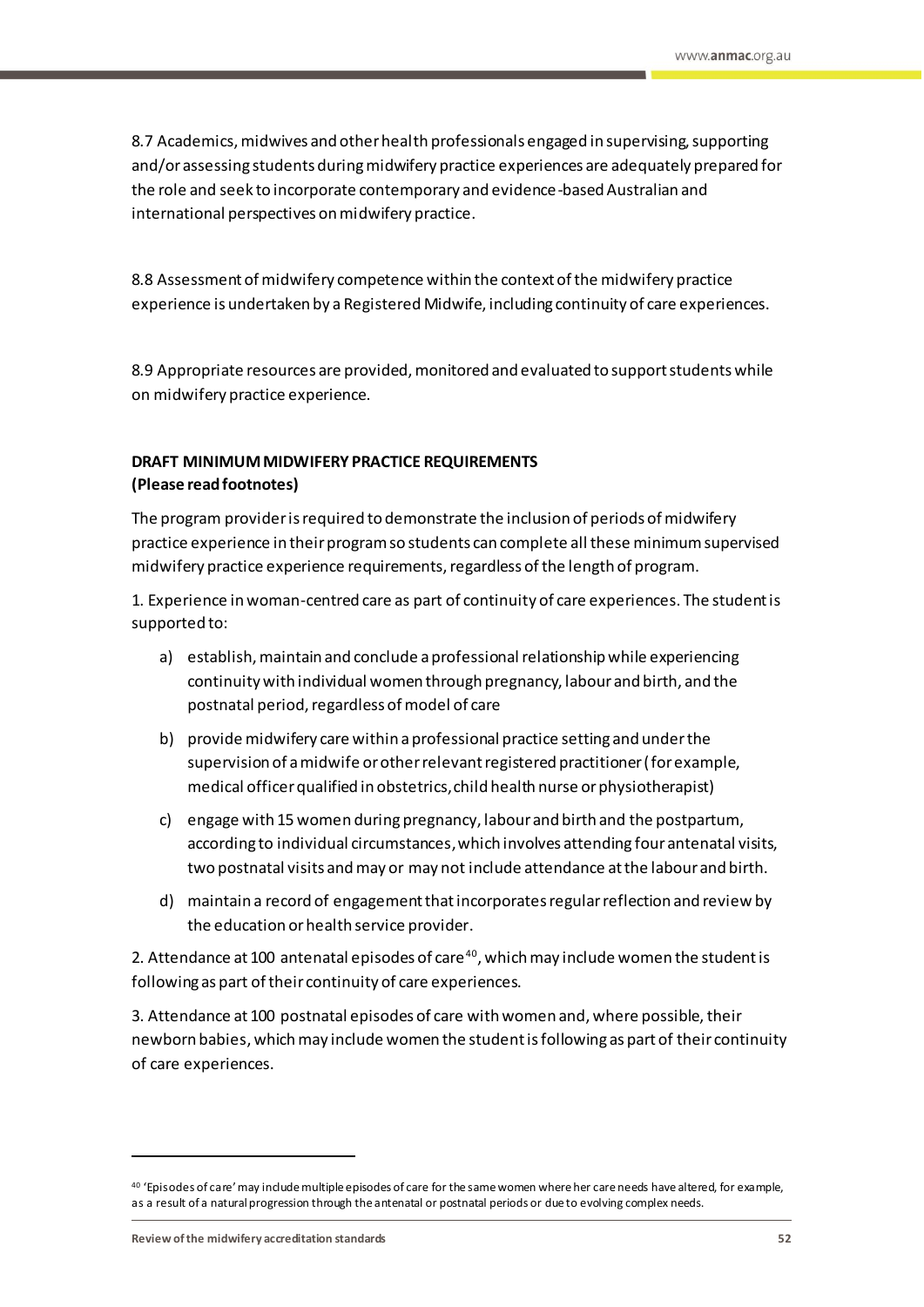4. Act as the primary accoucheur for 30 women who experience a spontaneous vaginal birth which may include women being followed as part of continuity of care experiences. This also involves:

- a) managing the third stage of labour, including the student implementing all strategies to attempt delivery of the placenta when manual removal is required
- b) facilitating initial mother and baby interaction
- c) monitoring the postnatal adaptation of mother and baby.

5. Provide direct and active care to an additional 10 women during labour and, where possible, during birth regardless of mode.

6. Experience of caring for 40 women with complex needs across pregnancy, labour, birth or the postnatal period, which may include women the student is following as part of their continuity of care experiences.<sup>41</sup>

7. Experience in undertaking 20 examinations of the new born. 42

- 8. Experience in care of babies with special needs.
- 9. Experience in women's health and sexual health.

10. Experience in supporting women to infant feed and in applying the World Health Organisation's ten steps to successful breastfeeding. 43

<sup>41</sup> Also includes women with complex needs who received direct and active care from the student during midwifery practice experiences associated with minimum practice requirements 1, 2, 3, 4 or 5.

<sup>42</sup> This minimum practice requirement refers to initial or ongoing neonatal examinations and may include babies examined as part of intrapartum or postnatal episodes of care or during CoCE.

<sup>43</sup> For an explanation of the 10 steps to successful breastfeeding see: UNICEF, Information Newsline, Ten *Steps to Successful Breastfeeding*. Viewed at [www.unicef.org/newsline/tenstps.htm](http://www.unicef.org/newsline/tenstps.htm) on 2 October 2013.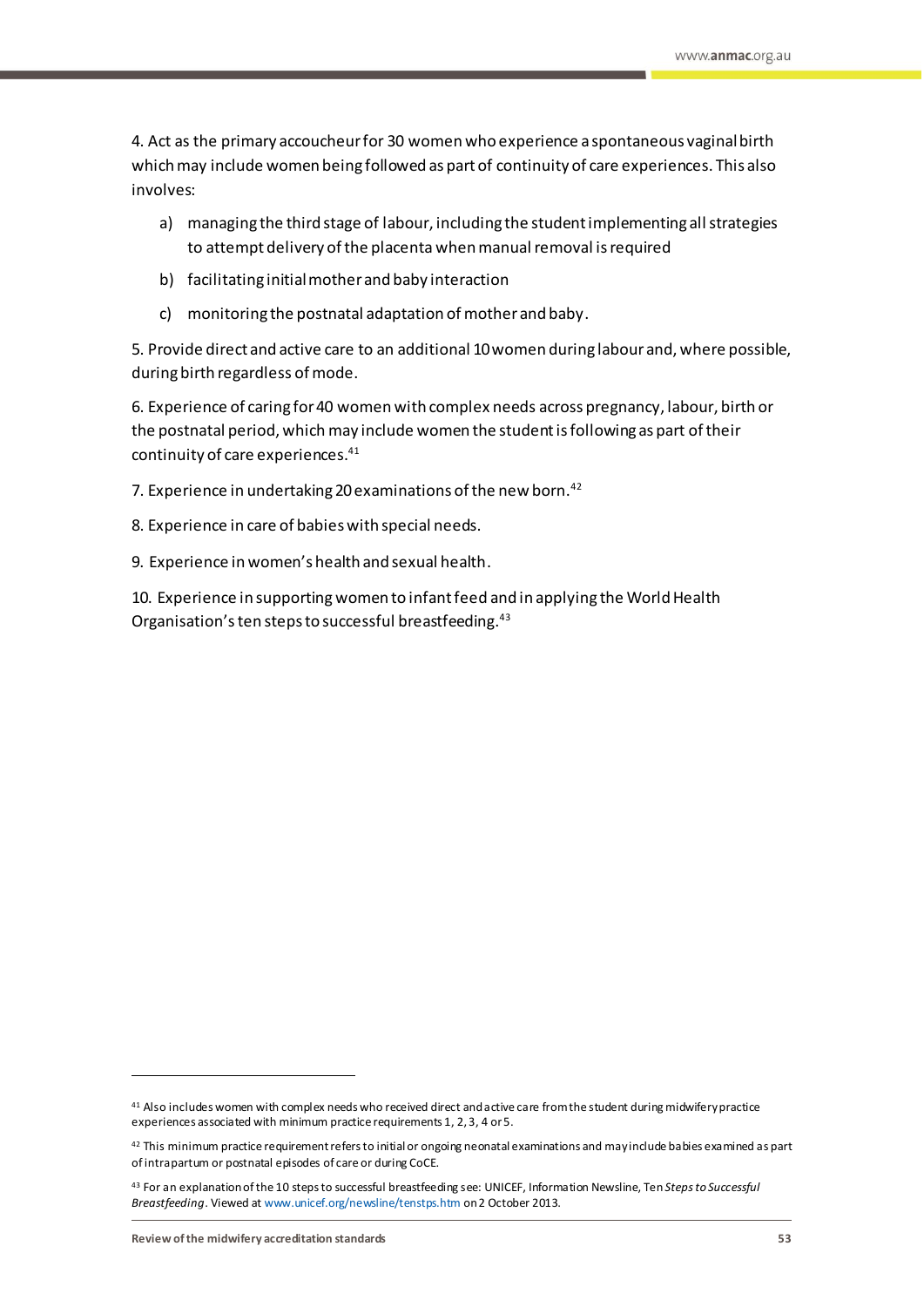# <span id="page-55-0"></span>**Standard 9: Quality improvement and risk management**

The program provider is able to assess and address risks to the program, its outcomes and students, and has a primary focus on continually improving the quality of the teaching and learning experience for students and the competence of graduates.

### **Criteria**

The program provider demonstrates:

9.1 Responsibility and control of program development, monitoring, review, evaluation and quality improvement is delegated to the Midwifery school with oversight by the academic board or equivalent.

9.2 Regular evaluation of academic and clinical supervisor effectiveness using feedback from students and other sources; systems to monitor and, where necessary, improve staff performance.

9.3 Professional and academic development of staff to advance knowledge and competence in teaching effectiveness and assessment.

9.4 Feedback gained from the quality cycle involvesstakeholders, including consumers and is incorporated into the program of study to improve the experience of theory and practice learning for students.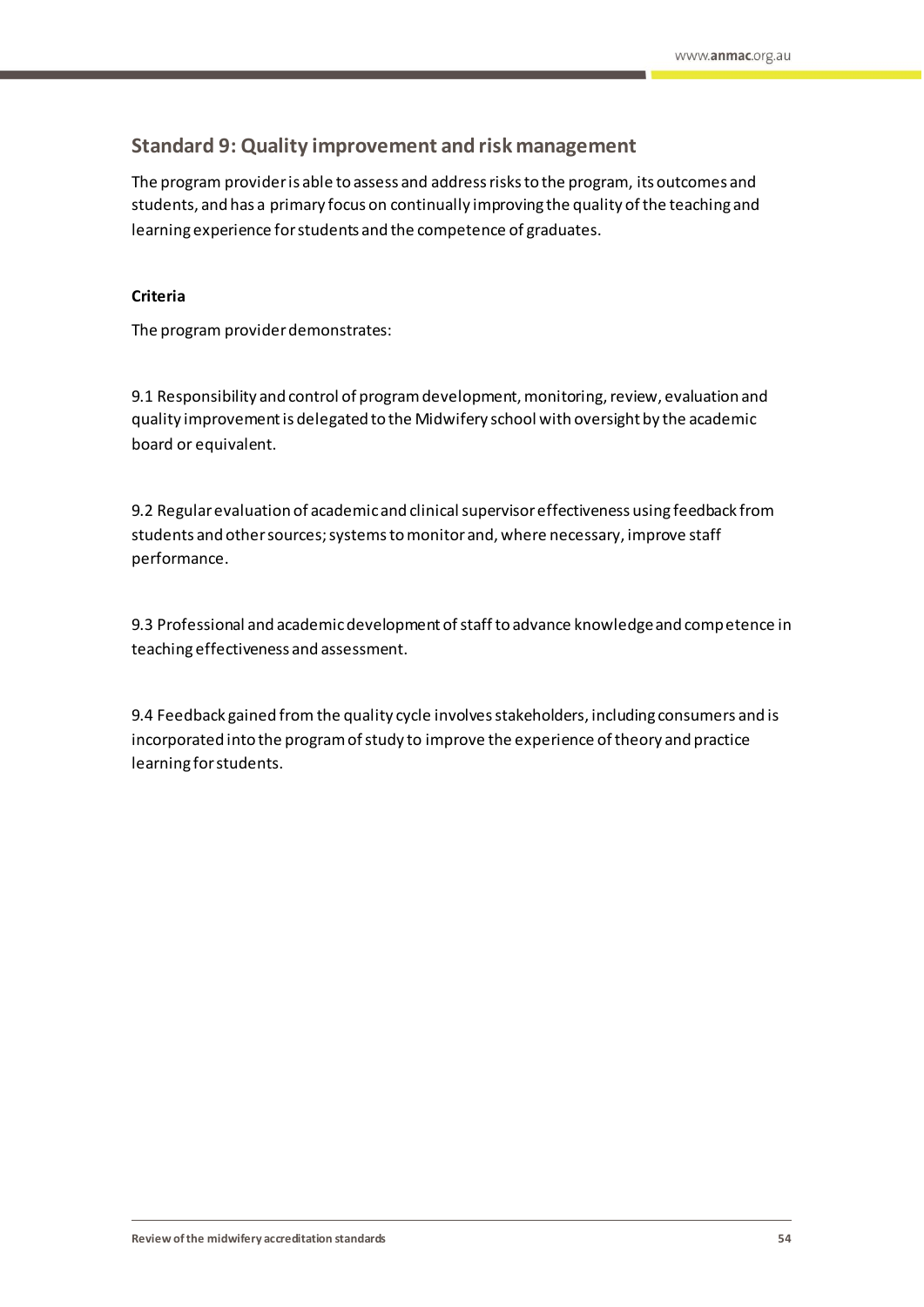### <span id="page-56-0"></span>**Glossary and abbreviations**

**Academic staff**—education provider employees who meet the requirements established in Standard 7 (must be registered and hold a relevant qualification higher than that for which the students they instruct are studying) and who are engaged in teaching, supervising, supporting and/or assessing students in relation to their acquiring required skills, knowledge, attitudes and graduate competency outcomes.<sup>44</sup>

*Accoucheur*—the colloquial meaning is a midwife, of any gender, responsible for 'catching' the baby. The French meaning is a male midwife or man who assists women in birth. *Accoucheuse* is the French word for midwife.

**Advanced standing**—refers to the recognition of prior learning through experience and/or studies.

– **AHPRA**—the Australian Health Practitioner Regulation Agency is an organisation responsible for the implementation of the NRAS across Australia. AHPRA supports the National Health Practitioner Boards in implementing the scheme.

– **ANMAC**—the Australian Nursing and Midwifery Accreditation Council is the independent accrediting authority for nursing and midwifery under the NRAS. ANMAC sets standards for accreditation and accredits nursing and midwifery programs leading to registration and endorsement; and the providers of those programs.

– **AQF**—the Australian Qualifications Framework is the national policy for regulated qualifications in Australian education and training. It incorporates the qualifications from each education and training sector into a single comprehensive national qualifications framework.

– **Assessment contexts**—includes the professional practice context and simulated or laboratory context. 45

– **Assessment tasks**—includes, for instance, written papers, oral presentations or demonstrations of competence in midwifery practice.

– **Assessment types**—includes formative assessment (intended to provide feedback for the purposes of future learning, development and improvement) and summative assessment (that indicates whether certain criteria have been met or certain outcomes have been achieved).<sup>46</sup>

– **Australian Health Practitioner Regulation Agency (AHPRA**)—the organisation responsible for the implementation of the NRAS across Australia. Supports the National Health Practitioner Boards (such as the NMBA) in implementing the scheme.

 $45$  Ibid.

 $\overline{a}$ 

<sup>46</sup> Ibid.

<sup>44</sup> ANMC, *Midwives Standards and Criteria for the Accreditation of Nursing and Midwifery Courses Leading to Registration, Enrolment, Endorsement and Authorisation in Australia with Evidence Guide*. Canberra, 2010.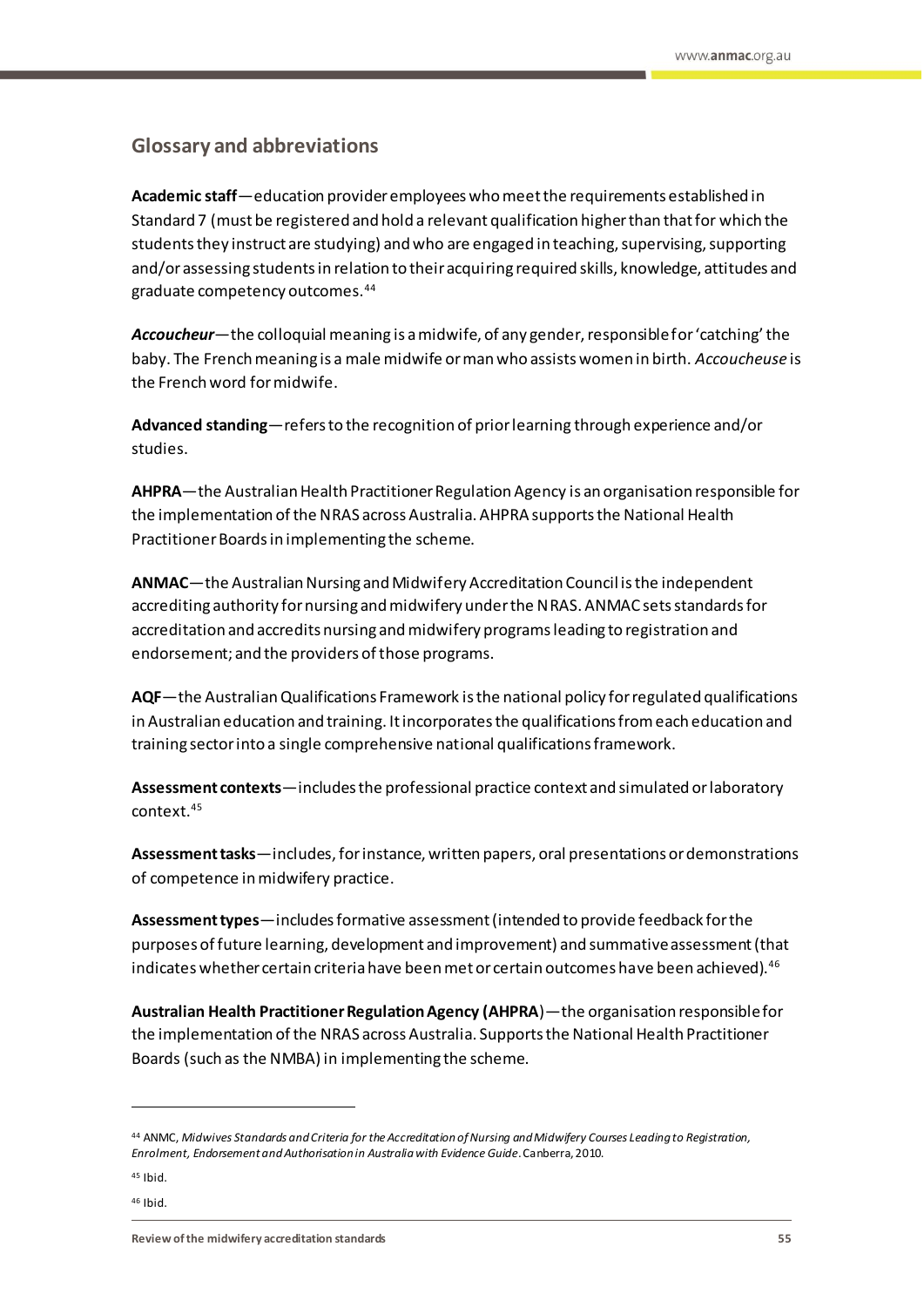– **Australian university**—refers to a higher education provider registered with TEQSA in the 'Australian university' provider category.

– **Block credit**—refers to the recognition of previously completed formal training and/or qualifications,such that credit is given for whole stages or components of a program.

– **Collaborative practice**—where health professionals work as an effective team, optimising individual skills and talents and sharing case management to reach the highest of patient care standards.

– **Competence**—the combination of skills, knowledge, attitudes, values and abilities underpinning effective and/or superior performance in a profession or occupational area.<sup>47</sup>

– **Competent**—refers to the person who has competence across all the domains of competencies applicable to the midwife, at a standard judged to be appropriate for the level of midwife being assessed. <sup>48</sup>

– **Consumer**—a term used generically to refer to a woman receiving care. Advising consumers of their right to make informed choices in relation to their care, and obtaining their consent, are key responsibilities of all health care personnel.<sup>49</sup>

– **Continuing competence**—the ability of midwives to demonstrate they have maintained their competence in their current area and context of practice. 50

– **Continuity of care experience**—refers to the ongoing midwifery relationship between the student and the woman from initial contact in pregnancy through to the weeks immediately after the woman has given birth, across the interface between community and individual health care settings. The intention of this experience is to enable students to experience continuity with individual women through pregnancy, labour, birth and the postnatal period, irrespective of the carers chosen by the woman or the availability of midwifery continuity of care models.  $^{\rm 51}$ 

– **Criminal history**—is defined in the National Law as:

- every conviction of the person for an offence, in a participating jurisdiction or elsewhere, and whether before or after the commencement of this Law
- every plea of guilty or finding of guilt by a court of the person for an offence, in a participating jurisdiction or elsewhere, and whether before or after the commencement of this Law and whether or not a conviction is recorded for the offence

<sup>47</sup> ANMC, *National Competency Standardsfor the Midwife*, 2006.

<sup>48</sup> Ibid.

<sup>49</sup> ANMC, *Midwives Standards and Criteria for the Accreditation of Nursing and Midwifery Courses Leading to Registration, Enrolment, Endorsement and Authorisation in Australia with Evidence Guide*. Canberra, 2010.

<sup>50</sup> ANMC, *Continuing Competence Framework*, February 2009.

<sup>51</sup> ANMC, *Standards and Criteria for the Accreditation of Nursing and Midwifery Courses Leading to Registration, Enrolment and Authorisation in Australia with Evidence Guide. Midwives, February 2009*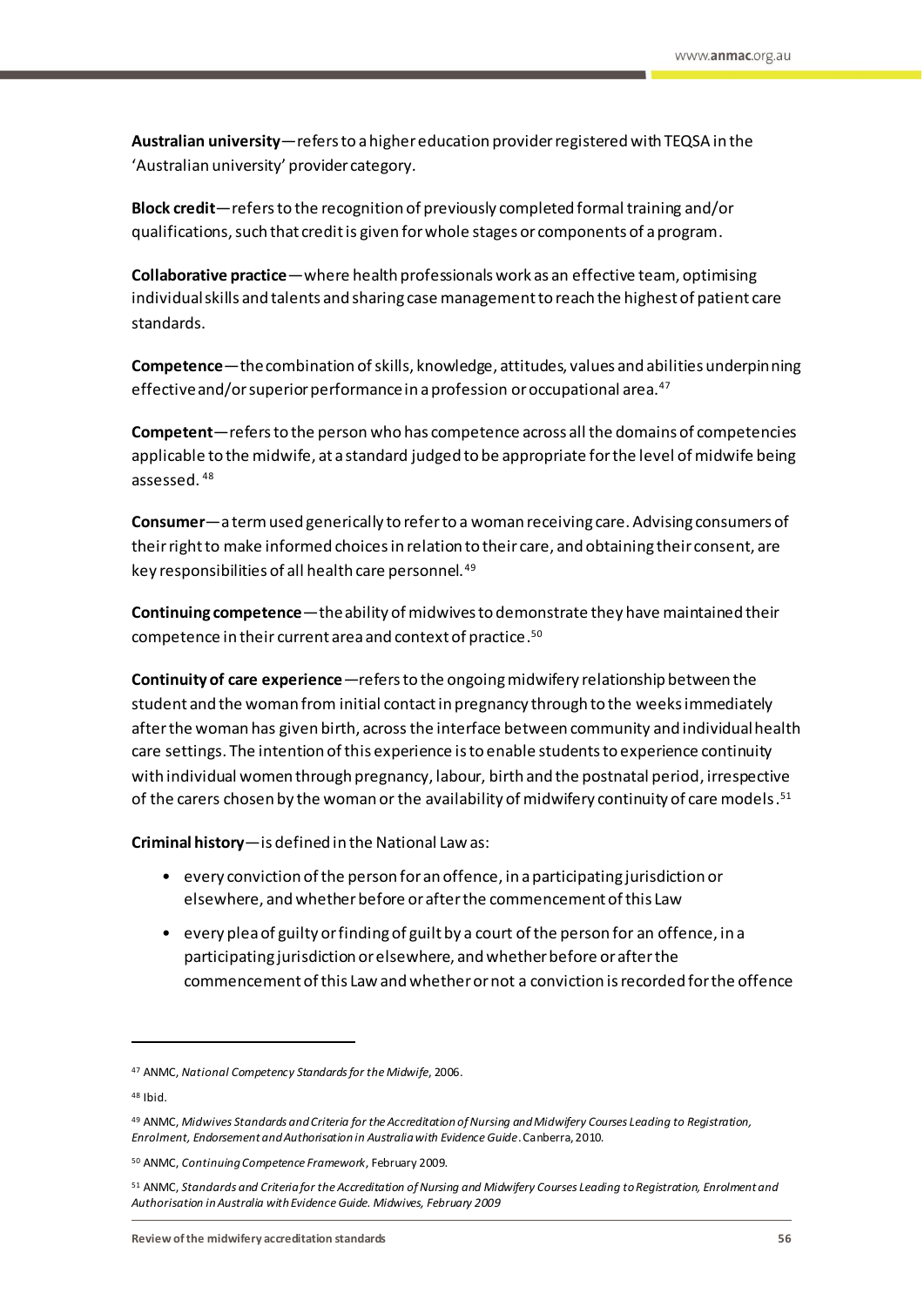• every charge made against the person for an offence, in a participating jurisdiction or elsewhere, and whether before or after the commencement of this Law.

Under the National Law, spent convictions legislation does not apply to criminal history disclosure requirements.<sup>52</sup>

– **Criteria**—refer to statements to support a standard on which a judgement or decision in relation to compliance can be based.

**Cultural safety**—the effective midwifery practice of a person or a family from another culture, as determined by that person or family. Culture includes, but is not restricted to: age or generation; gender; sexual orientation; occupation and socioeconomic status; ethnic origin or migrant experience; religious or spiritual belief; and disability. The midwife delivering the midwifery service will have undertaken a process of reflection on his or her own cultural identity and will recognise the impact that his or her personal culture has on his or her professional practice. Unsafe cultural practice comprises any action which diminishes, demeans or disempowers the cultural identity and wellbeing of an individual.<sup>53</sup>

**Curriculum**—the educational and professional midwifery philosophies underpinning the curriculum, including: programphilosophy; program structure and delivery modes; subject outlines; links between subject objectives, learning outcomes and their assessment, and National Competency Standards for the Midwife; teaching and learning strategies; workplace experience plan.

– **Deep versus surface learning**—surface learning is when students accept information at face value and focus on merely memorising it as a set of unlinked facts. This leads to superficial, short-term retention of material, such asfor examination purposes. In contrast, deep learning involves the critical analysis of new ideas, linking them to already known concepts and principles. This leads to understanding and long-term retention of concepts so they can be used to solve problems in unfamiliar contexts. Deep learning promotes understanding and application for life.

– **Delivery mode**—the means by which programs are made available to students: on‑campus or in mixed - mode, by distance or by e-learning methods.<sup>54</sup>

– **Education provider**—university, or other higher education provider, responsible for a program of study, the graduates of which are eligible to apply to the NMBA for nursing or midwifery registration or endorsement.

<sup>52</sup> NMBA, *Criminal history registration standard*. July 2010.

<sup>53</sup> Adapted from: Nursing Council of New Zealand, 'Guidelines for Cultural Safety, the Treaty of Waitangi and Maori Health in Nursing Education and Practice', last amended July 2011.

<sup>54</sup> ANMC, *Midwives Standards and Criteria for the Accreditation of Nursing and Midwifery Courses Leading to Registration, Enrolment, Endorsement and Authorisation in Australia with Evidence Guide*. Canberra, 2010.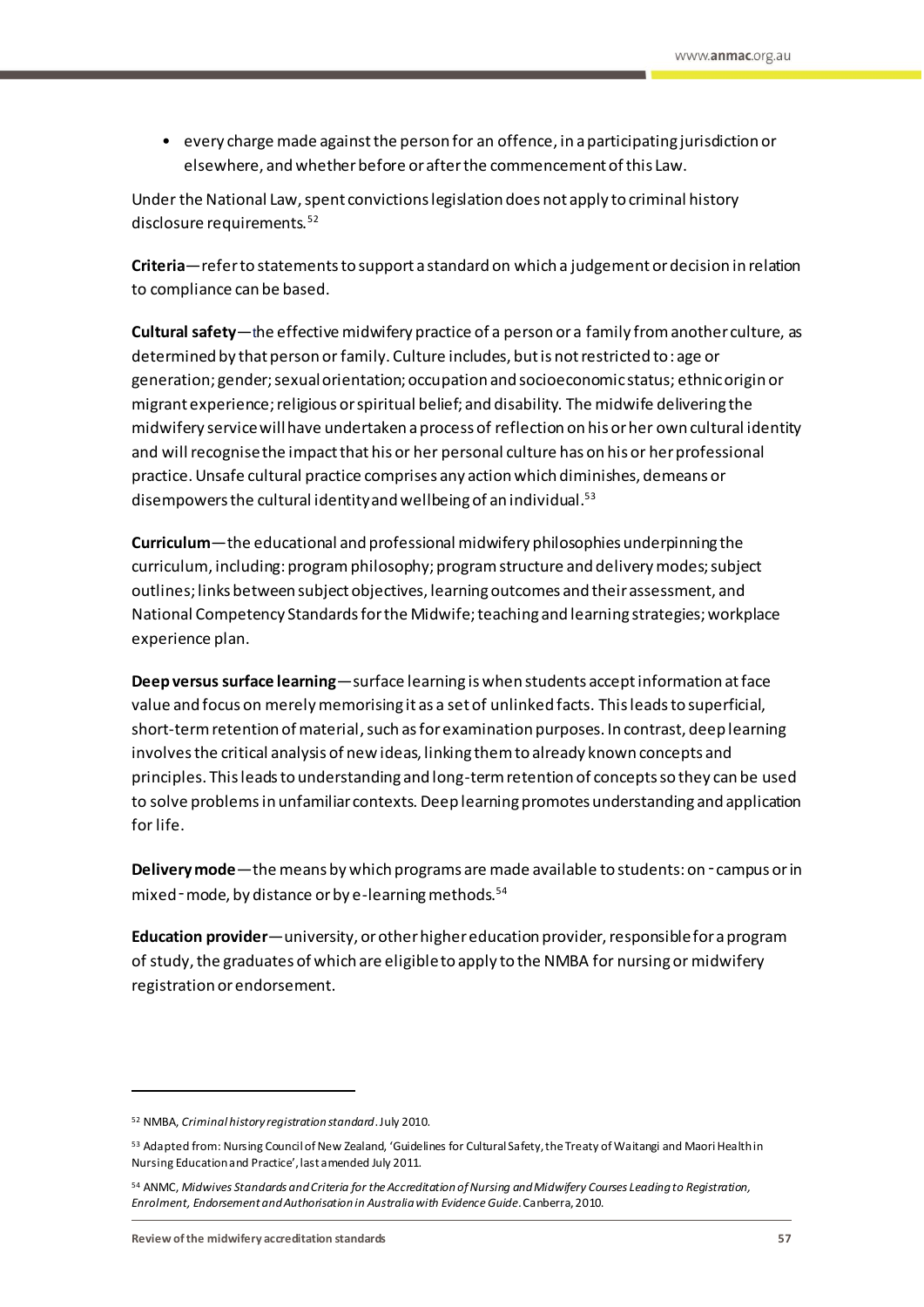– **Emotional intelligence**—the ability to understand, identify in oneself and others, and manage emotions and includes the domains of self-monitoring, self-regulation, self-motivation, empathy and social skills.<sup>55</sup>

– **English language proficiency**—where English language skills, including listening, reading writing and speaking are at a level enabling the provision of safe, competent practice. Demonstration of English language proficiency is a NMBA criterion for registration. 56

– **Equivalent professional experience**—refers to the successful completion of a qualification equivalent to that being taught and sufficient post-graduate professional experience<sup>57</sup> in the discipline being taught, to demonstrate competence in applying the discipline's principles and theory.

– **Fitness for practice**—refers to being able to demonstrate no professional impediment, or physical or mental incapacity that would preclude a person from nursing or midwifery practice.<sup>58</sup>

– **Governance**—framework, systems and processes supporting and guiding an organisation towards achieving its goals and the mechanisms by which it, and its people, are held to account. Ethics, risk management, compliance and administration are all elements.

– **Graduates**—students who, having undertaken a program, are eligible to apply for midwifery registration.<sup>59</sup>

– **Higher education provider**—tertiary education provider who meets the Higher Education Standards Framework (Threshold Standards) as prescribed by the *Tertiary Education Quality and Standards Agency Act 2011* and is registered with TEQSA.<sup>60</sup>

– **Head of school/Head of discipline**—refers to the lead midwifery academic responsible for designing and delivering the midwifery program of study on behalf of the education provider.

– **Health informatics**—refers to the appropriate and innovative application of the concepts and technologies of the information age to improve health care and health.<sup>61</sup>

– **Health Practitioner Regulation National Law Act 2009 (the National Law)**—contained in the Schedule to the Act. This second stage legislation provides for the full operation of the National Registration and Accreditation Scheme for health professions from 1 July 2010 and covers the

<sup>55</sup> Goleman, D. 2005. *Emotional Intelligence (Why it can matter more than IQ).* 10th anniversary edition. Bantam Books. London

<sup>56</sup> NMBA, *English language skills registration standard*. September 2011.

<sup>57</sup> To be read in the context of the *Recency of practice registration standards*, NMBA. Viewed at [www.nursingmidwiferyboard.gov.au/Registration-Standards.aspx](http://www.nursingmidwiferyboard.gov.au/Registration-Standards.aspx)on 15 May 2013.

<sup>58</sup> Adapted from: NMBA, *Framework for the assessment of internationally qualified nurses and midwives for registration*. July 2010.

<sup>59</sup> ANMC, *Midwives Standards and Criteria for the Accreditation of Nursing and Midwifery Courses Leading to Registration, Enrolment, Endorsement and Authorisation in Australia with Evidence Guide*. Canberra, 2010.

<sup>60</sup> TEQSA (2011), Higher Education (Threshold Standards) 2011 Legislative Instrument, Chapter 2. Viewed at [www.teqsa.gov.au/higher-education-standards-framework](http://www.teqsa.gov.au/higher-education-standards-framework)on 2 October 2013.

<sup>61</sup> Standards Australia, *e-health: What is Health Informatics?* Viewed [at www.e-health.standards.org.au/ ABOUTIT014](http://www.e-health.standards.org.au/%20ABOUTIT014%20/WhatisHealthInformatics.aspx)  [/WhatisHealthInformatics.aspx](http://www.e-health.standards.org.au/%20ABOUTIT014%20/WhatisHealthInformatics.aspx) on 15 May 2013.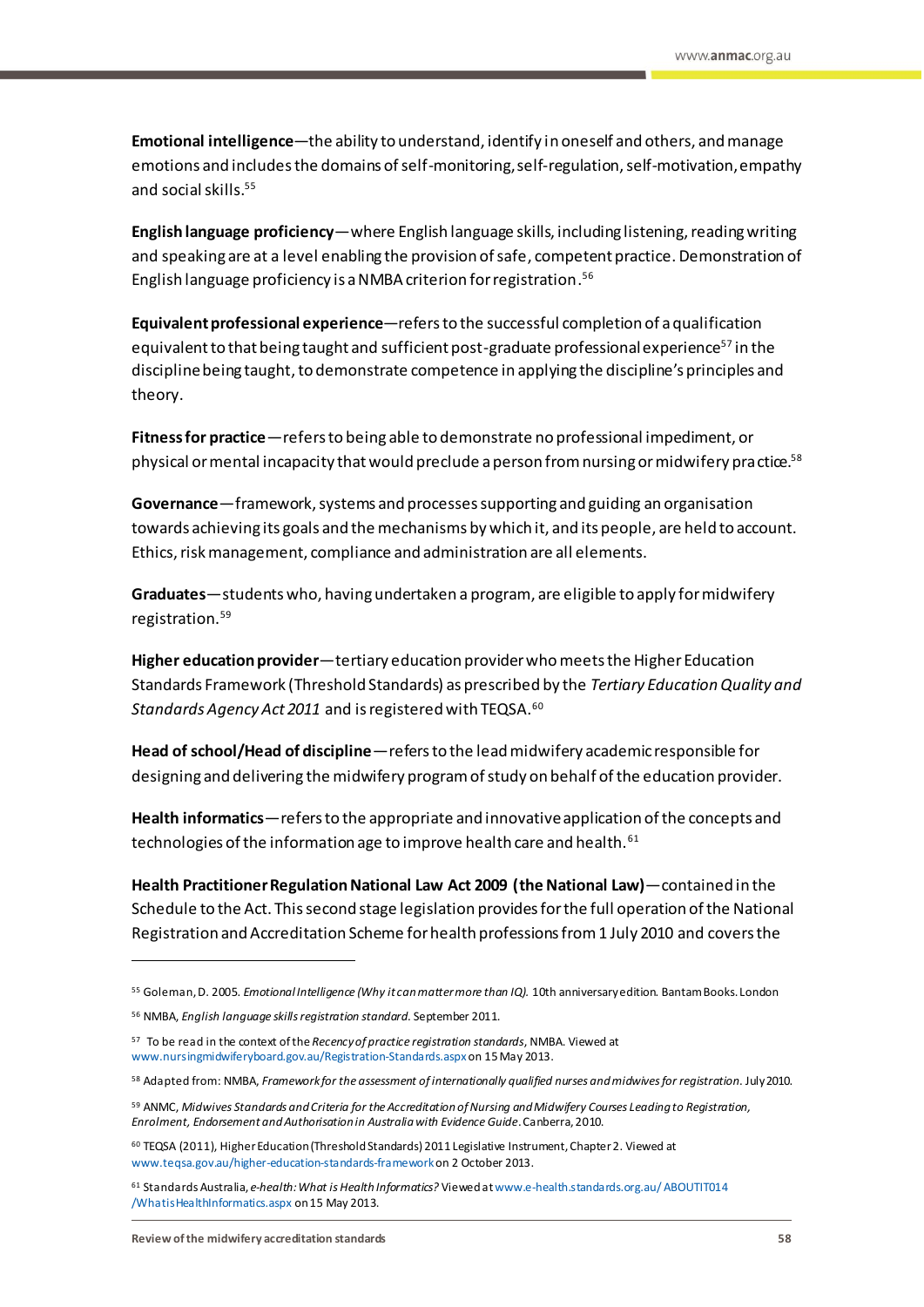more substantial elements of the national scheme, including registration arrangements, accreditation arrangements, complaints, conduct, health and performance arrangements, and privacy and information-sharing arrangements. The purpose is to protect the public by establishing a national scheme for regulating health practitioners and students undertaking programs of study leading to registration as a health practitioner. The National Law is legislated in each state and territory. The *Health Practitioner Regulation (Administrative Arrangements) National Law Act 2008* outlines the administrative arrangements established under the first stage of the National Registration and Accreditation Scheme for the Health Professions (Act A).

– **Health service providers**—refers to health units or other appropriate service providers, where students undertake supervised professional experience as part of a program, the graduates of which are eligible to apply for midwifery registration (adapted from definition for 'clinical facilities' in the ANMC National Accreditation Framework).<sup>62</sup>

– **Health technology**—includes:medicines; diagnostics, devices, equipment and supplies; medical and surgical procedures; support systems; and organisational and managerial systems used in prevention, screening, diagnosis, treatment and rehabilitation.

**International definition of the midwife**—a person who has successfully completed a midwifery education program that is duly recognised in the country where it is located and that is based on the International Confederation of Midwives Essential Competencies for Basic Midwifery Practice and the framework of the International Confederation of Midwives Global Standards for Midwifery Education; who has acquired the requisite qualifications to be registered and/or legally licensed to practice midwifery and use the title 'midwife'; and who demonstrates competency in the practice of midwifery.

#### *Scope of practice*

 $\overline{a}$ 

The midwife is recognised as a responsible and accountable professional who works in partnership with women to give the necessary support, care and advice during pregnancy, labour and the postpartum period, to conduct births on the midwife's own responsibility and to provide care for the newborn and infant. This care includes preventative measures, promotion of normal birth, detection of complications in mother and child, access of medical care or other appropriate assistance and carrying out of emergency measures.

The midwife has an important task in health counselling and education, not only for the woman, but also within the family and community. This work should involve antenatal education and preparation for parenthood and may extend to women's health, sexual or reproductive he alth and child care.

A midwife may practise in any setting including the home, community, hospitals, clinics or health units. $63$ 

– **Interprofessional learning**—occurs when two or more professions learn with, from and about

<sup>62</sup> ANMC, *Midwives Standards and Criteria for the Accreditation of Nursing and Midwifery Courses Leading to Registration, Enrolment, Endorsement and Authorisation in Australia with Evidence Guide*. Canberra, 2010.

<sup>63</sup> International Confederation of Midwives, *International Definition of the Midwife,* June 15, 2011.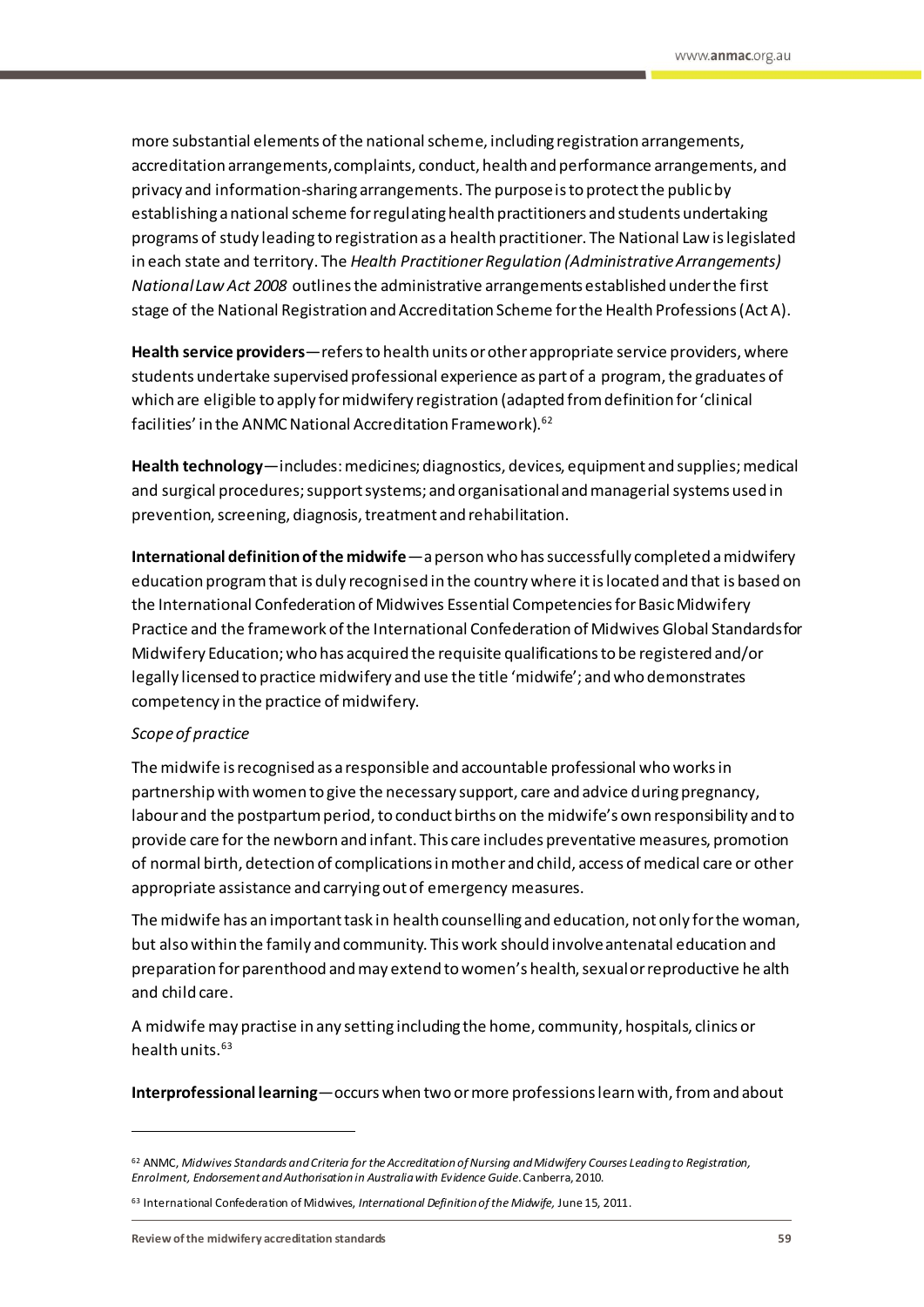each other to improve collaboration and the quality of care.

– **Learning outcomes**—the skills, knowledge and attitudes identified as the requirements for satisfactory programcompletion including, but not limited to, the graduate competency outcomes.<sup>64</sup>

– **Life-long learning**—includes learning firmly based in clinical practice situations,formal education, continuing professional development and informal learning experiences within the workplace. Also involves the learner taking responsibility for their own learning, investing time, money and effort in training or education on a continuous basis. <sup>65</sup>

– **Midwifery practice experience**—any midwifery learning experience, including in simulated environments or professional experience placements, which assists students to put theoretical knowledge into practice. Must include but may not be limited to continuity of care experiences.<sup>66</sup>

– **Midwifery practice experience placement**—the component of midwifery education that allows students to put theoretical knowledge into practice within the consumer care environment (adapted from the ANMC Standards for Registered Nurses). Must include, but may not be limited to, continuity of care experiences. Excludes simulation.

**National Competency Standards for the Midwife**—core competency standards by which performance and professional conduct is assessed to obtain and retain registration as a registered midwife. 67

– **NMBA**—the Nursing and Midwifery Board of Australia works under the auspices of the AHPRA to protect the public and guide the professions of nursing and midwifery. Its functions include: registering nursing and midwifery practitioners and students; developing standards, codes and guidelines for the nursing and midwifery professions; handling notifications, complaints, investigations and disciplinary hearings; assessing overseas trained practitioners who wish to practice in Australia; and approving accreditation standards and accredited programs of study.

– **Pharmacodynamics**—study of the biochemical and physiological effects of drugs and the mechanisms of their action in the body.

– **Pharmacokinetics**—study of the bodily absorption, distribution, metabolism, and excretion of

<sup>64</sup> ANMC, *Midwives Standards and Criteria for the Accreditation of Nursing and Midwifery Courses Leading to Registration, Enrolment, Endorsement and Authorisation in Australia with Evidence Guide*. Canberra, 2010.

<sup>65</sup> Adapted from: Homer CSE, Griffiths M, Ellwood D, Kildea S, Brodie PM. & Curtin A. (2010). *Core Competencies and Educational Framework for Primary Maternity Services in Australia: Final Report*. Centre for Midwifery Child and Family Health, University of Technology Sydney, Sydney.

<sup>66</sup> Adapted from: ANMC, *Midwives Standards and Criteria for the Accreditation of Nursing and Midwifery Courses Leading to Registration, Enrolment, Endorsement and Authorisation in Australia with Evidence Guide*. Canberra, 2010.

<sup>67</sup> Australian Nursing and Midwifery Council, *Midwives Standards and Criteria for the Accreditation of Nursing and Midwifery Courses Leading to Registration, Enrolment, Endorsement and Authorisation in Australia with Evidence Guide*. Canberra, 2010.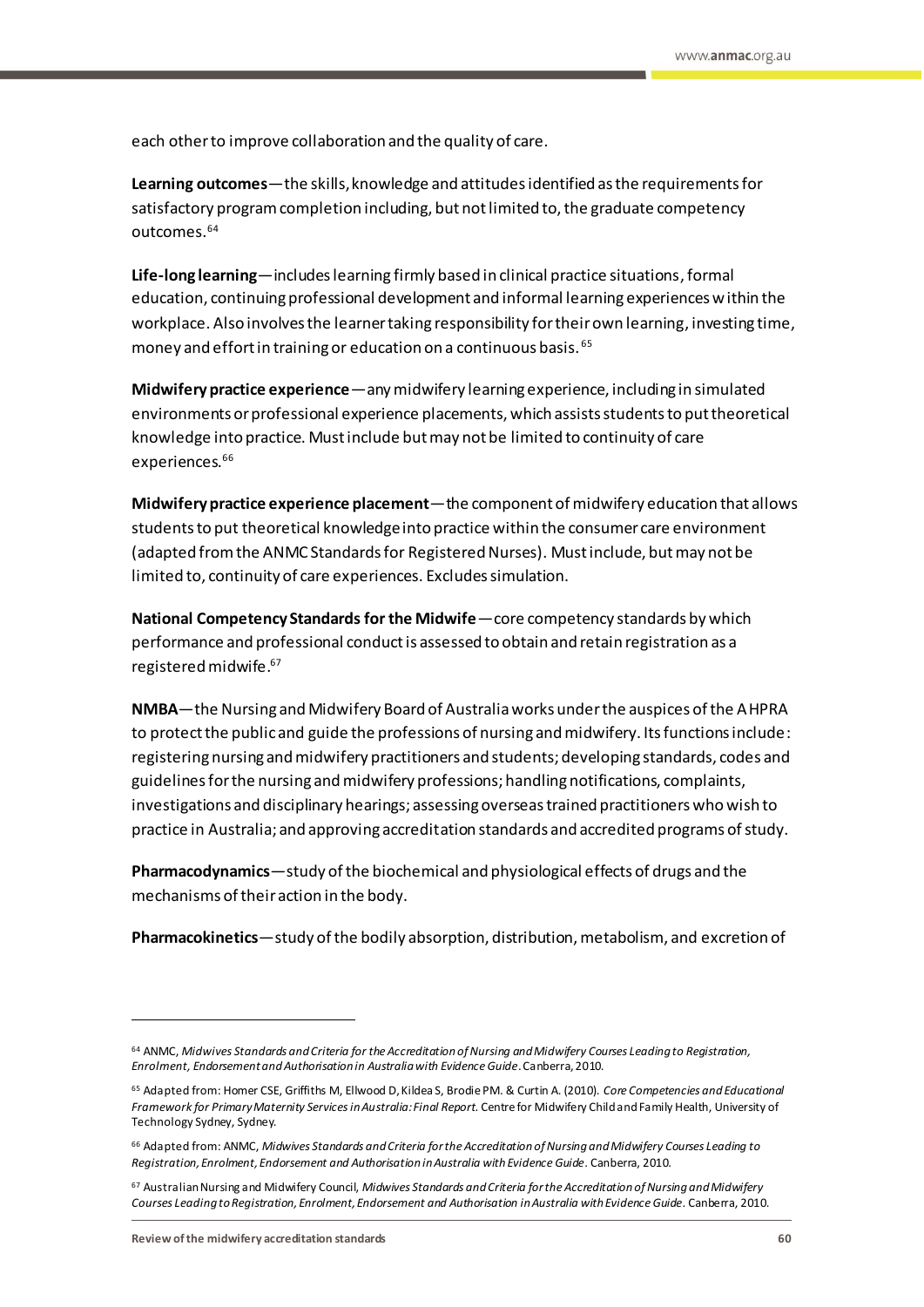drugs.

#### – **Primary health care principles<sup>68</sup>**—

- reflect and evolve from the economic conditions and sociocultural and political characteristics of the country and its communities and are based on the application of the relevant results of social, biomedical and health services research and public health experience
- address the main health problems in the community, providing promotive, preventive, curative and rehabilitative services accordingly
- include at least education concerning prevailing health problems and the methods of preventing and controlling them; promotion of food supply and proper nutrition; an adequate supply of safe water and basic sanitation; maternal and child health care, including family planning; immunisation against the major infectious diseases; prevention and control of locally endemic diseases; appropriate treatment of common diseases and injuries; and provision of essential drugs
- involve, in addition to the health sector, all related sectors and aspects of national and community development, in particular agriculture, animal husbandry, food, industry, education, housing, public works, communications and other sectors; and demands the coordinated efforts of all those sectors
- require and promote maximum community and individual self-reliance and participation in the planning, organisation, operation and control of primary health care, making fullest use of local, national and other available resources; and to this end develops through appropriate education the ability of communities to participate.
- should be sustained by integrated, functional and mutually supportive referral systems, leading to the progressive improvement of comprehensive health care for all, and giving priority to those most in need
- rely, at local and referral levels, on health workers, including physicians, nurses, midwives, auxiliaries and community workers as applicable, as well as traditional practitioners as needed, suitably trained socially and technically to work as a health team and to respond to the expressed health needs of the community.

– **Program**—refers to the full program of study and experiences that must be completed before a qualification recognised under the AQF, such as a Bachelor or Masters of Midwifery, can be awarded.

– **Program provider**—refers to the school or faculty responsible for designing and delivering a program of study in midwifery leading to the award of a Bachelor Degree in Midwifery as a minimum.

– **Recognition of prior learning**—refers to an assessment process for the students formal and

**Review of the midwifery accreditation standards 61**

<sup>68</sup> WHO; UNICEF (1978). Declaration of Alma-Ata: report on the International Conference on Primary Health Care, 6 to 12 September, Alma-Ata, USSR. Viewed a[t www.who.int/publications/almaata\\_declaration\\_en.pdf](http://www.who.int/publications/almaata_declaration_en.pdf) on 15 May.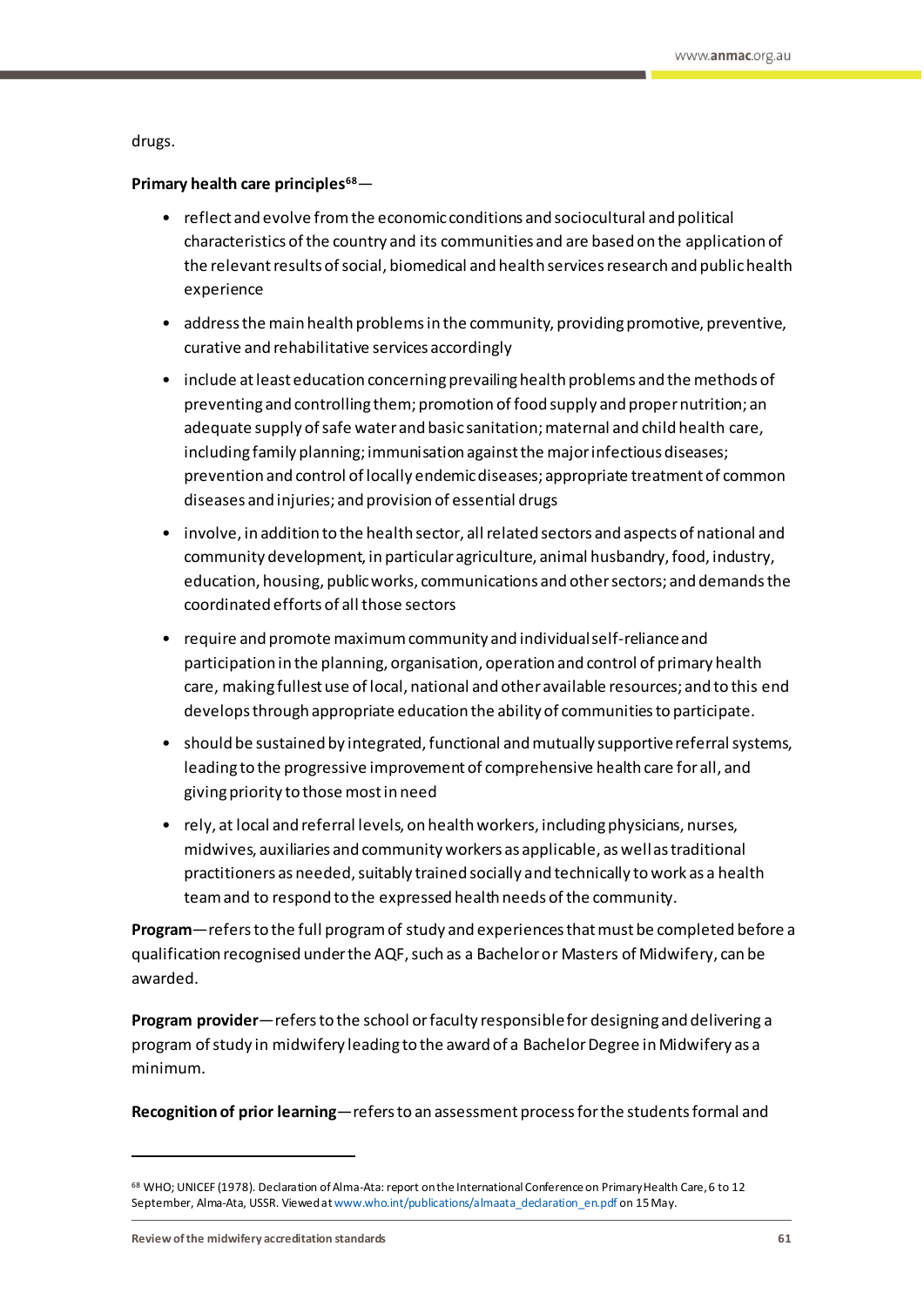informal learning to determine the extent to which that they have achieved required learning outcomes, competency outcomes or standards for entry to and/or partial or total completion of a qualification.

– **Registered midwife**—a person with appropriate educational preparation and competence for practice, who is registered by the NMBA to practise midwifery in Australia.

– **Registered nurse**—a person with appropriate educational preparation and competence for practice, who is registered by the NMBA to practise nursing in Australia.

**Research**—according to the Department of Industry, Innovation, Climate Change, Science, Research and Tertiary Education specifications for the Higher Education Research Data Collection, research comprises:

- creative work undertaken on a systematic basis to increase the stock of knowledge, including knowledge of man, culture and society, and the use of this stock of knowledge to devise new applications
- any activity classified as research which is characterised by originality; should have investigation as a primary objective and the potential to produce results that are sufficiently general for humanity's stock of knowledge (theoretical and/or practical) to be recognisably increased—most higher education research work would qualify as research
- pure basic research, strategic basic research, applied research and experimental development.

– **Scholarship**—refers to application of a systematic approach to acquiring knowledge through intellectual inquiry. Includes disseminating this knowledge through various means such as publications, presentations (verbal and audio-visual)and professional practice. Also includes applying this new knowledge to the enrichment of the life of society.

– **School**—refers to an organisational entity of an education provider responsible for designing and delivering a program of study in nursing or midwifery. Where the school of midwifery is part of a larger faculty, the school is regarded as the program provider for the purposes of these standards.

– **Simulation**—any educational method or experience evoking or replicating aspects of the real world in an interactive manner.

– **Spontaneous vaginal birth**—when awoman gives birth vaginally, unassisted by forceps or vacuum extractor. The labour may or may not be spontaneous.

– **Standard**—a level of quality or attainment.

– **Student**—any person enrolled in a programleading to midwifery registration.

– **Student assessment**—process to determine a student's achievement of expected learning outcomes. May include written and oral methods and practice or demonstration.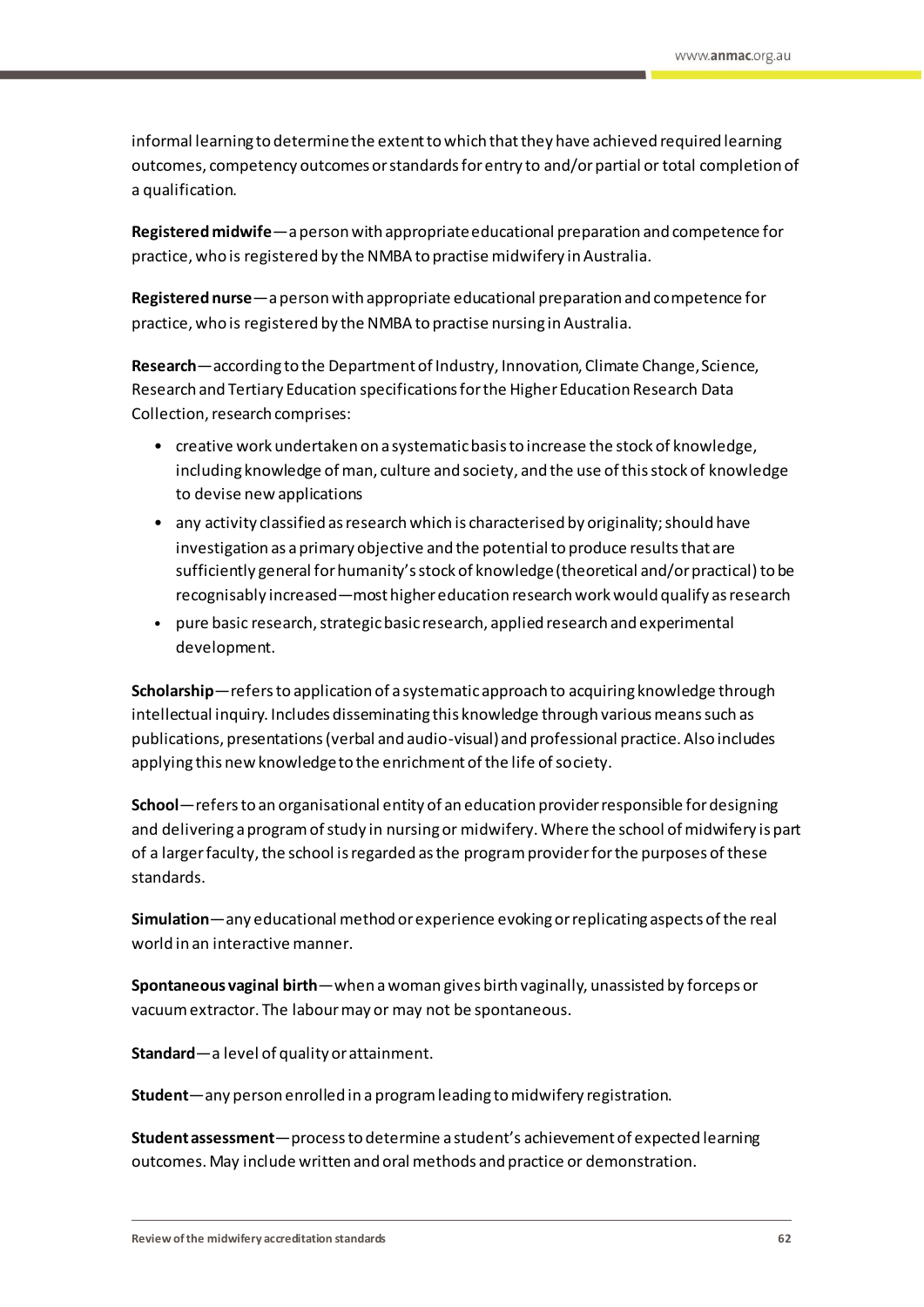– **Subject**—unit of study taught within a program of study.

– **Supervision and/or support**—where, for instance, an academic staff member or midwife supports and/or supervises a student undertaking a programfor entry to the midwifery profession on a professional experience placement. Includes supervision and/or support provided forthe student's participation in continuity of care experiences.

– **Tertiary Education Quality and Standards Agency (TEQSA)**— an organisation established in July 2011 to regulate and assure the quality of Australia's large, diverse and complex higher education sector. From January 2012, TEQSA will register and evaluate the performance of higher education providers against the new Higher Education Standards Framework. TEQSA will undertake compliance and quality assessments.

– **University/universities**—institution/s listed as Australian universities on the AQF Register. Being listed on the register indicates that the Ministerial Council of Education, Employment, Training and Youth Affairs vouches for the quality of the institution; and which meet the requirements of protocols A and D of the National Protocols for Higher Education Processes (2006), are established by an Australian legislative instrument, as defined in Part 3 of the National Protocols, and may include institutions operating with a 'university college' title or with a specialised university title, where they meet these protocols.

– **Woman**—a termincluding the woman, her baby (born and unborn), and, as negotiated with the woman, her partner, significant others and the community. 69

– **Woman-centred midwifery**—principles of woman-centred midwifery are identified in the ACM Philosophy Statement: Midwife means 'with woman'. This meaning shapes midwifery's philosophy, work and relationships. Midwifery is founded on respect for women and on a strong belief in the value of women's work of bearing and rearing each generation. Midwifery considers women in pregnancy, during childbirth and early parenting to be undertaking healthy processes that are profound and precious events in each woman's life. These events are also seen as inherently important to society as a whole. Midwifery is emancipatory because it protects and enhances the health and social status of women which, in turn, protects and enhances the health and wellbeing of society.

Midwifery is a woman-centred, political, primary health care discipline founded on the relationships between women and their midwives.

Midwifery:

- focuses on a woman's health needs, her expectations and aspirations
- encompasses the needs of the woman's baby, and includes the woman's family, her other important relationships and community, as identified and negotiated by the woman herself
- is holistic in its approach and recognises each woman's social, emotional, physical,

<sup>69</sup> ANMC, *Midwives Standards and Criteria for the Accreditation of Nursing and Midwifery Courses Leading to Registration, Enrolment, Endorsement and Authorisation in Australia with Evidence Guide*. Canberra, 2010.